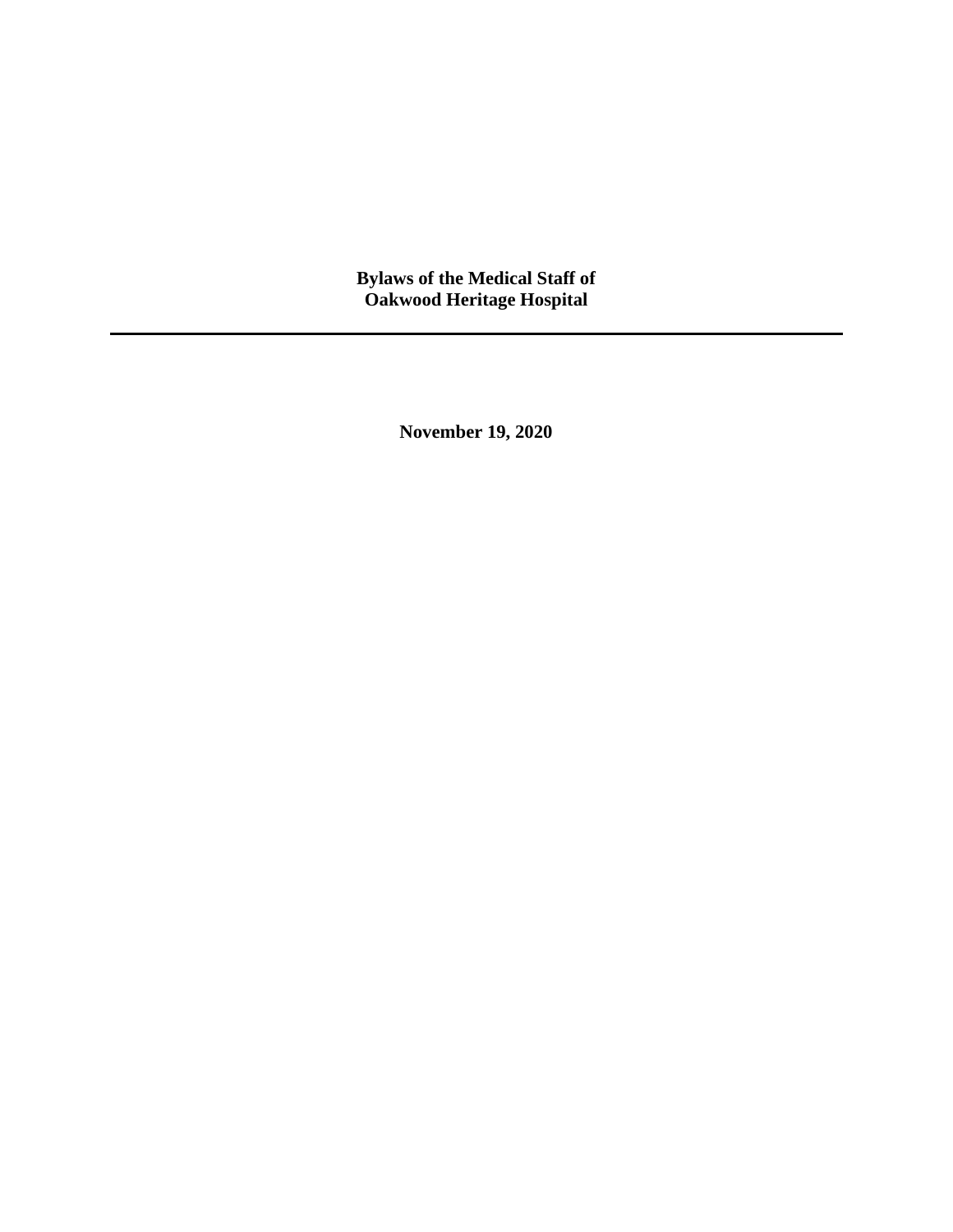### **Oakwood Heritage Hospital Medical Staff Bylaws Table of Content**

| <b>ARTICLE III - DIVISION OF THE MEDICAL STAFF 17</b> |
|-------------------------------------------------------|
|                                                       |
|                                                       |
|                                                       |
|                                                       |
|                                                       |
|                                                       |
|                                                       |
|                                                       |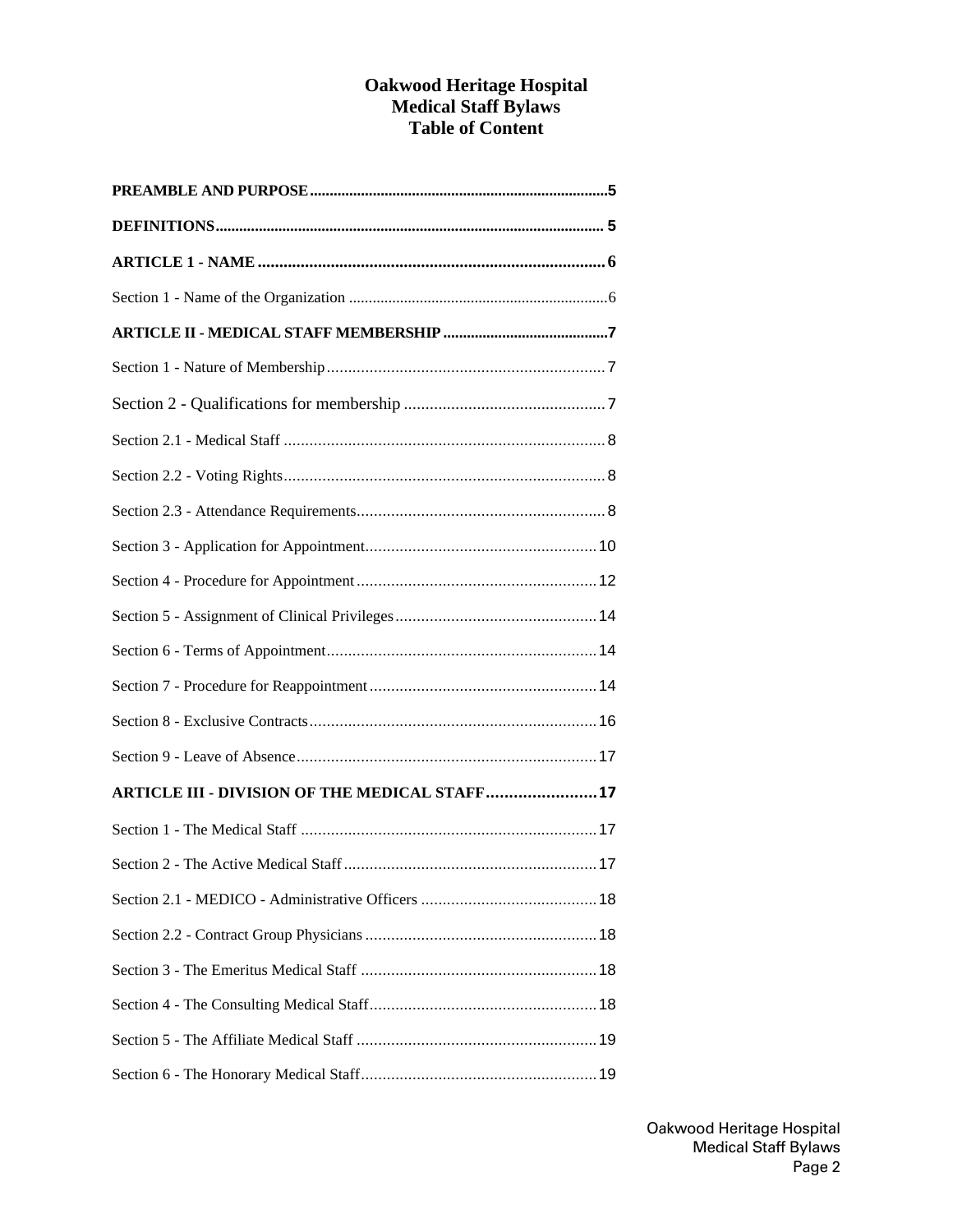| Section 2 - Temporary, Emergency and Disaster Privileges  22                        |  |  |
|-------------------------------------------------------------------------------------|--|--|
| <b>ARTICLE V - RESCISSION OF APPOINTMENT AND REDUCTION RESTRICTION OR</b>           |  |  |
|                                                                                     |  |  |
|                                                                                     |  |  |
|                                                                                     |  |  |
| <b>ARTICLE VI - HEARING AND APPELLATE REVIEW PROCEDURE  26</b>                      |  |  |
|                                                                                     |  |  |
|                                                                                     |  |  |
|                                                                                     |  |  |
|                                                                                     |  |  |
|                                                                                     |  |  |
|                                                                                     |  |  |
|                                                                                     |  |  |
|                                                                                     |  |  |
|                                                                                     |  |  |
|                                                                                     |  |  |
|                                                                                     |  |  |
|                                                                                     |  |  |
|                                                                                     |  |  |
|                                                                                     |  |  |
|                                                                                     |  |  |
|                                                                                     |  |  |
|                                                                                     |  |  |
| Section 4 - Medical Staff Quality Improvement CommitteeError! Bookmark not defined. |  |  |
| Section 5 - Department Quality Improvement Committee38                              |  |  |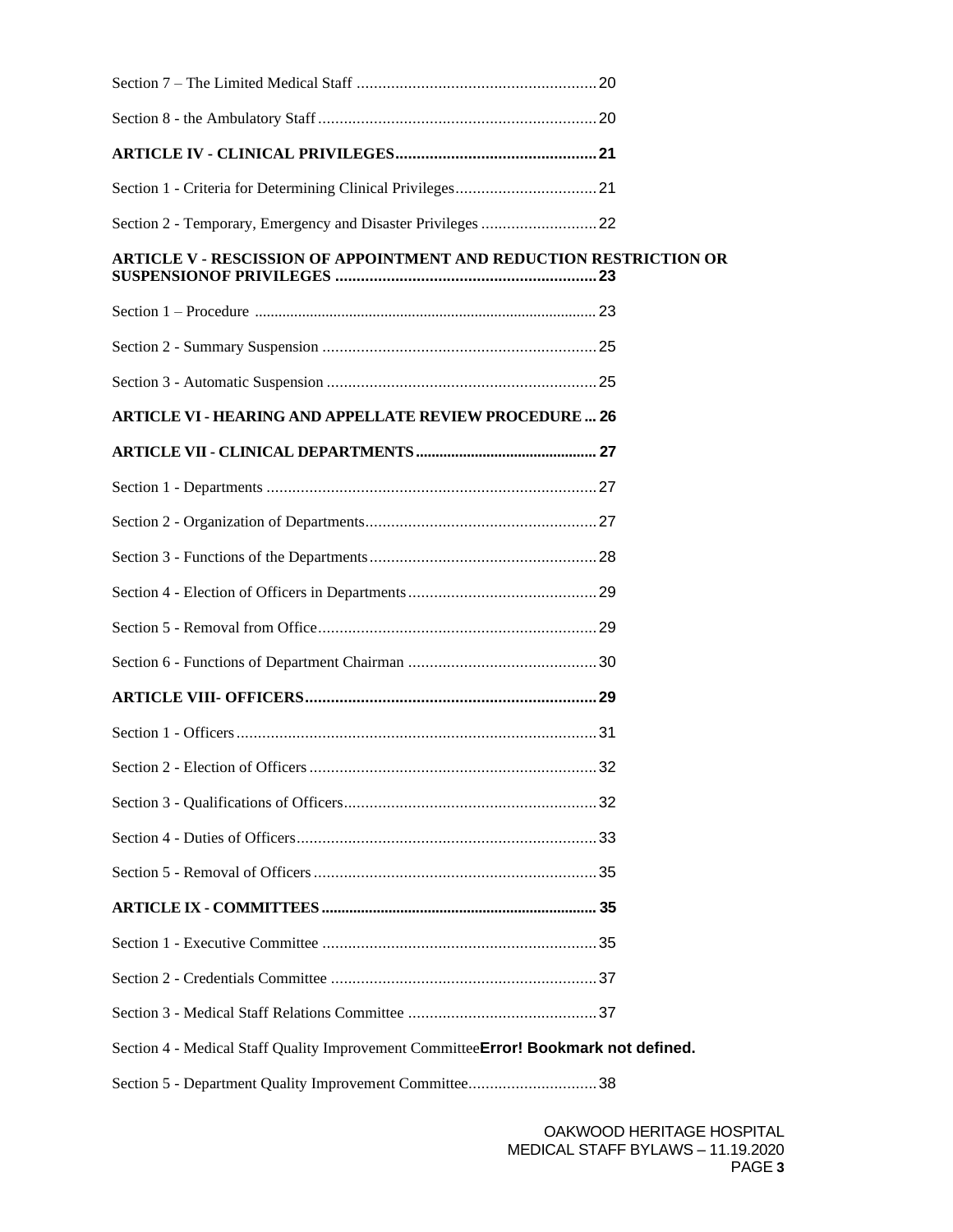| <b>ARTICLE X - PROFESSIONAL PRACTICE REVIEW FUNCTIONS  40</b>           |  |
|-------------------------------------------------------------------------|--|
|                                                                         |  |
|                                                                         |  |
|                                                                         |  |
|                                                                         |  |
|                                                                         |  |
|                                                                         |  |
| Section 4 - Attendance at Medical Staff and Departmental Meetings  42   |  |
|                                                                         |  |
|                                                                         |  |
|                                                                         |  |
|                                                                         |  |
|                                                                         |  |
|                                                                         |  |
|                                                                         |  |
| ARTICLE XIII - CONFIDENTIALITY, IMMUNITY AND RELEASES  44               |  |
|                                                                         |  |
|                                                                         |  |
|                                                                         |  |
| Section 2 - Proposals by Governing Board or Chief Executive Officer  46 |  |
|                                                                         |  |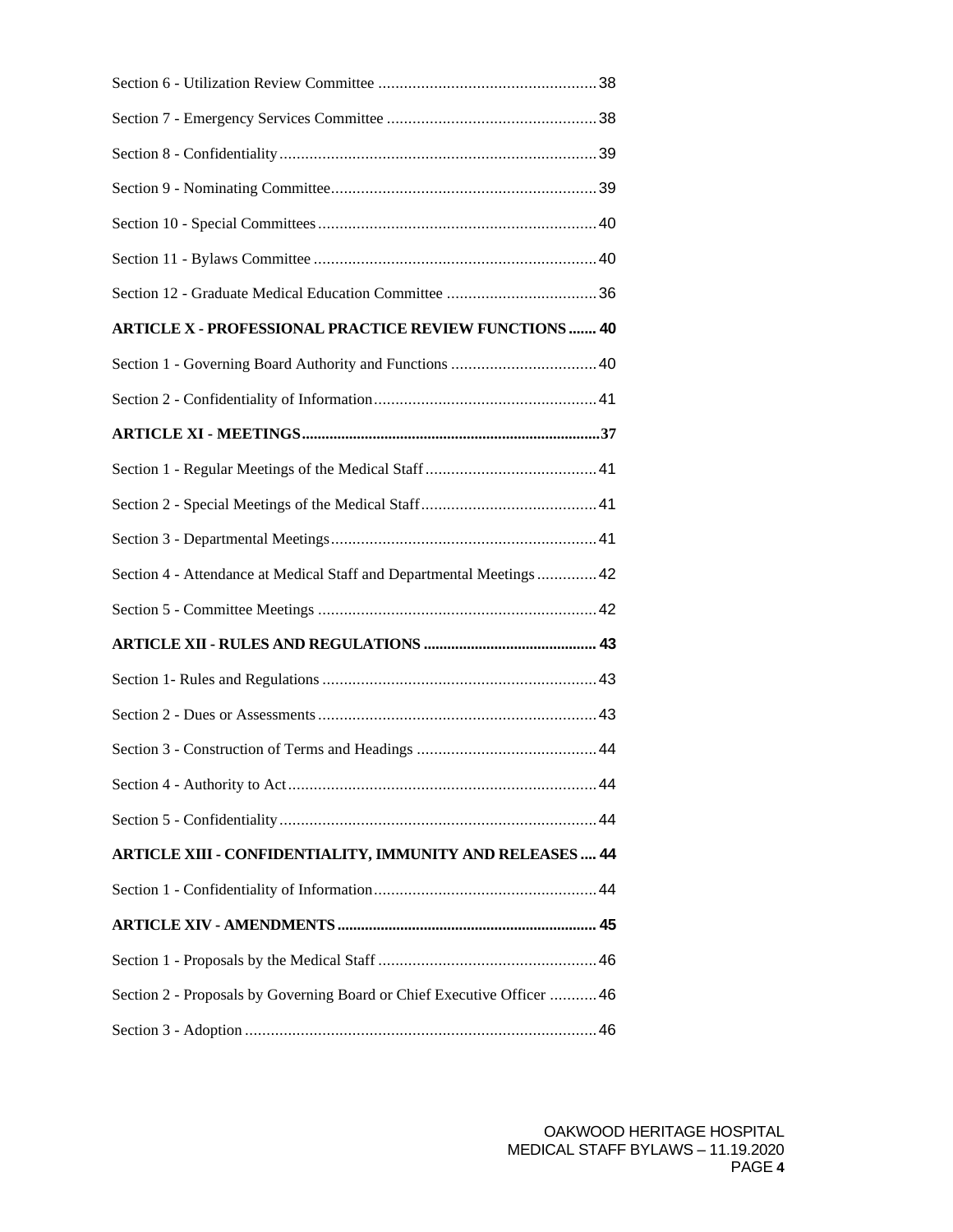## <span id="page-4-0"></span>**PREAMBLE AND PURPOSE**

The Practitioners authorized to practice at Oakwood Heritage Hospital have organized themselves into a medical staff and hereby adopt the following bylaws for these purposes: (1) to strive to provide continuing quality medical care to Hospital patients, consistent with applicable standards of care; (2) to provide at the Hospital an appropriate educational setting for residents and students in medicine and allied health sciences; (3) to provide the Medical Staff with an appropriate continuing education program, based in part on needs demonstrated through quality improvement activities; (4) to provide a framework for Medical Staff self-government; (5) to provide fair procedures for making recommendations to the Board regarding all requests for Medical Staff appointment and reappointment and Privileges; and (6) to provide a means whereby cooperation and communication may be maintained among Medical Staff Members and among the Medical Staff, the Board and the Administration, recognizing the authority of the Board. (12.14.10)

### **DEFINITIONS**

"Administration" means the Division President and the executives who report to him.

"Allied Health Professional" or "AHP" means a licensed health care professional (other than a Practitioner) who is eligible to apply for Clinical Privileges at the Hospital. AHPs are eligible for the Limited Staff, but are not eligible for Medical Staff membership. AHPs consist of physician's assistants, nurse practitioners, certified registered nurse anesthetists, pathology assistants, Member-employed/contracted registered nurses, psychologists, and any other category of professional that may be approved in the future by the Board in consultation with the MEC. AHPs include both individuals who are employed by the Hospital and those who are not.

"Board" means the Board of Trustees of Oakwood Healthcare System.

"Clinical Privileges" or "Privileges" means the authorization granted to a member of the Medical Staff or of the Limited Staff, pursuant to the Bylaws, to render specific diagnostic or therapeutic services.

"Dentist" means an individual licensed to practice dentistry in Michigan.

"Division President" means the division president responsible for management of the Hospital.

"Ex-Officio" means service on a body by virtue of an office or position held and, unless otherwise expressly stated, means without voting rights.

"Fair Hearing Plan" means the Medical Staff Policy described in Article VI of these Bylaws.

"Focused Professional Practice Evaluation" means the time-limited evaluation of competence in performing a specific Privilege.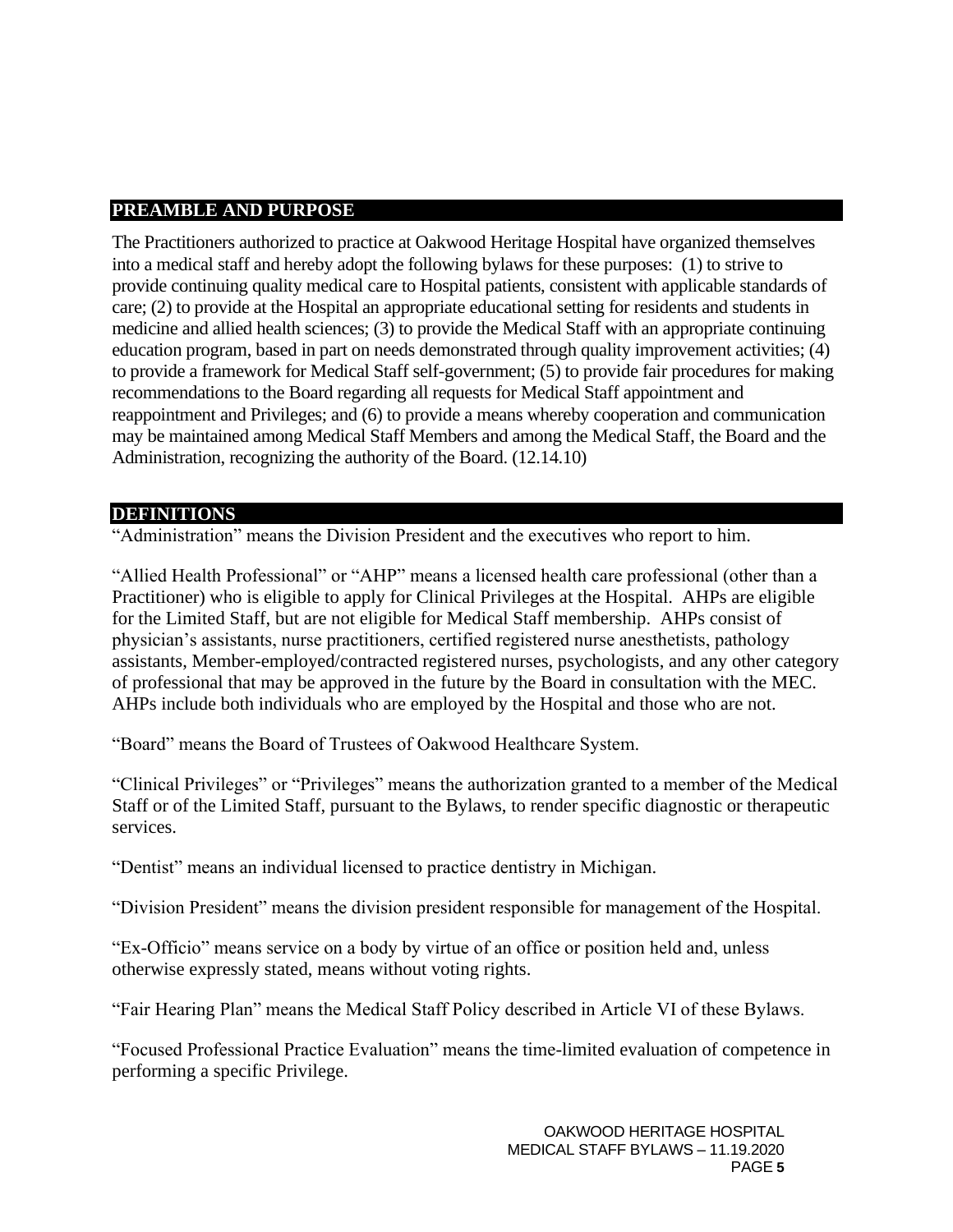"Hospital" means Oakwood Heritage Hospital, which is operated by Oakwood Healthcare System, a division of Oakwood Healthcare, Inc.

"Medical Executive Committee" or "MEC" means the executive committee of the Medical Staff.

"Medical Staff" means all Practitioners who are granted Medical Staff membership by the Board in accordance with these Bylaws.

"Medical Staff Policy" means a policy adopted by the MEC and approved by the Board.

"Member" means a Practitioner granted membership in the Medical Staff in accordance with the Bylaws.

"New Professional Practice Evaluation" means Focused Professional Practice Evaluation of newly-granted Privilege(s).

"Ongoing Professional Practice Evaluation" means ongoing assessment of the clinical competence and professional behavior of individuals who hold Clinical Privileges at the Hospital.

"Oral Surgeon" means an individual who is licensed to practice dentistry in the Michigan and who holds a specialty certification in oral and maxillofacial surgery issued by the state of Michigan.

"Physician" means an individual who is licensed to practice allopathic or osteopathic medicine in Michigan.

"Podiatrist" means an individual who is licensed to practice podiatric medicine and surgery in Michigan.

"Practitioner" means a Physician, Dentist, or Podiatrist.

"Professional Practice Group" means a single legal entity through which one or more Members engage in professional practice and are compensated for their professional services.

"Rules" mean the Rules and Regulations of the Medical Staff, adopted by the MEC and approved by the Board.

"Special Notice" means written notice that is (a) delivered personally, (b) sent by registered mail or certified mail, return receipt requested, or (c) sent by overnight delivery service, to the person to whom the notice is directed.

The "staff year" is April 1 through March 31.

Terms used in these Bylaws shall be read as the singular or plural, as the context requires. Where the masculine gender is used, the term represents either the masculine or feminine gender. The captions or headings are for convenience only and are not intended to limit or define the scope or effect of any provision of these Bylaws. References to the Chief of Staff, Department Chief and Division President include their respective designee when the named individual is not available. (12.14.10)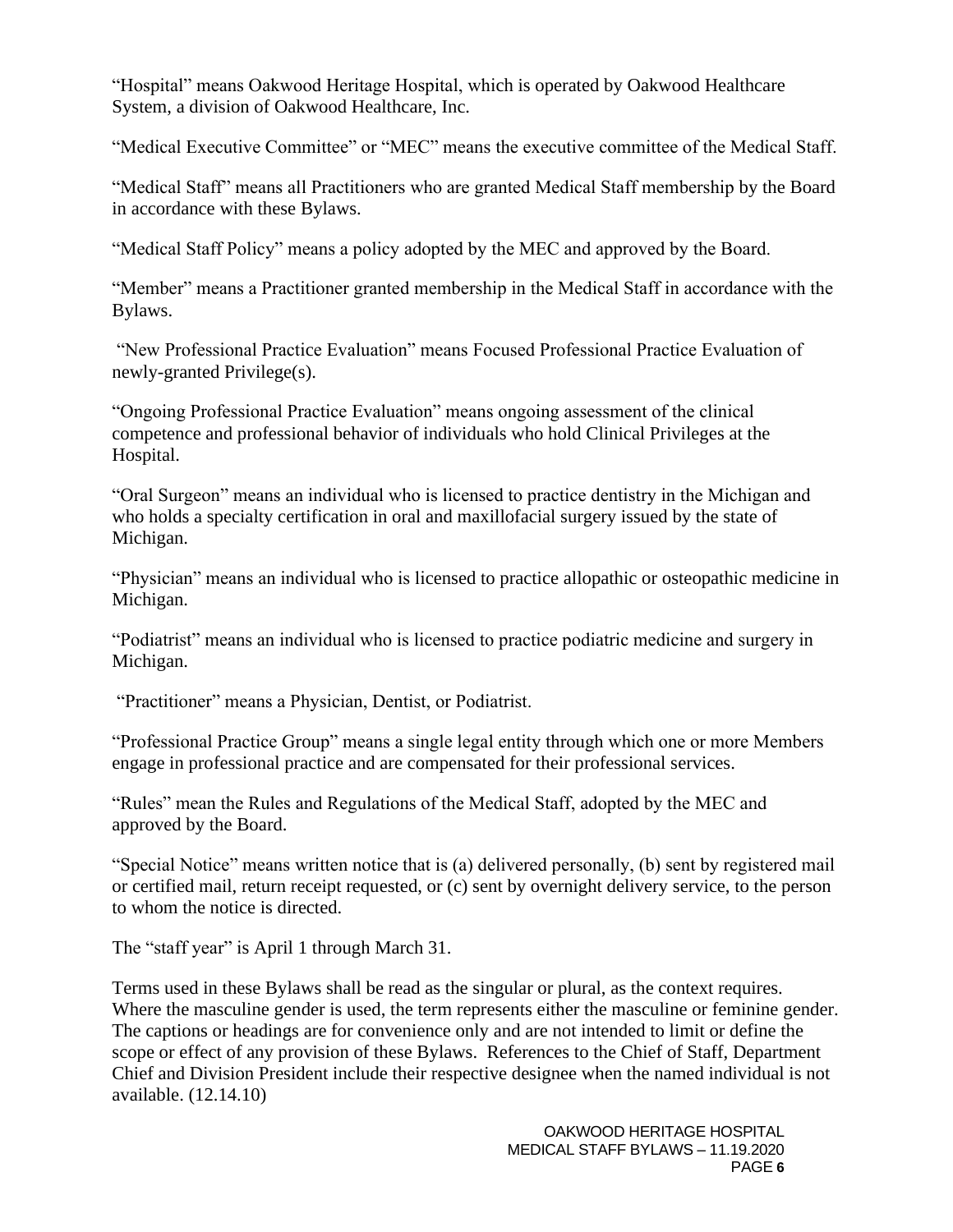# **ARTICLE I - NAME**

## **Section 1 - Name of the Organization**

The name of this organization shall be "The Medical Staff of Oakwood Heritage Hospital." (12.14.10)

## <span id="page-6-0"></span>**ARTICLE II - MEDICAL STAFF MEMBERSHIP**

## <span id="page-6-1"></span>**Section 1 - Nature of Membership**

Membership on the Medical Staff of Oakwood Heritage Hospital is a privilege which shall be extended only to professionally competent allopathic and osteopathic physicians, dentists, oral/maxillofacial surgeons, podiatrists and other professionals who continuously meet the qualifications, standards and requirements set forth in these Bylaws and in the Rules and Regulations and Medical Staff Policy Manual.

# **ARTICLE II - MEDICAL STAFF MEMBERSHIP, Resident status**

Section 2 – Qualifications for Membership

- A. Basic Qualifications. Only Practitioners who can document their character, health, experience, training, demonstrated current professional competence, judgment, adherence to the ethics of their profession, and ability to work cooperatively with others, such that the Medical Staff and the Board are assured that they will furnish quality care in a manner that promotes a safe, cooperative and professional health care environment, shall be eligible for Medical Staff membership. No Practitioner shall be entitled to Medical Staff membership or to particular Clinical Privileges merely by virtue of being licensed to practice in this or any other state, or being a member of any professional organization, or holding or having held such privileges at another hospital. (12.14.10)
- B. Acceptance of membership on the Medical Staff constitute the staff member's agreement that he will abide by the principles of medical ethics of the American Medical Association, by the Code of Ethics of the American Dental Association, or by codes applicable to other professionals as the same are amended from time to time. Each member shall also agree to strive to maintain the applicable standards and to meet the applicable requirements of the Michigan Department of Public Health and the Joint Commission on the Accreditation of Healthcare Organizations so that the Hospital may warrant full licensure and accreditation at all times.
- C. Osteopathic physicians who meet the qualifications set forth above shall be equally eligible for membership on the Medical Staff.
- D. An applicant for membership on the Medical Staff must have met all requirements for and be licensed to practice in the State of Michigan.
- E. All applicants, regardless of race, color, sex, national origin, or creed, shall be equally considered for membership on the Medical Staff.
- F. Any physician appointed or employed by the Hospital or the Governing Board for any purpose must apply for medical staff membership and be accepted before such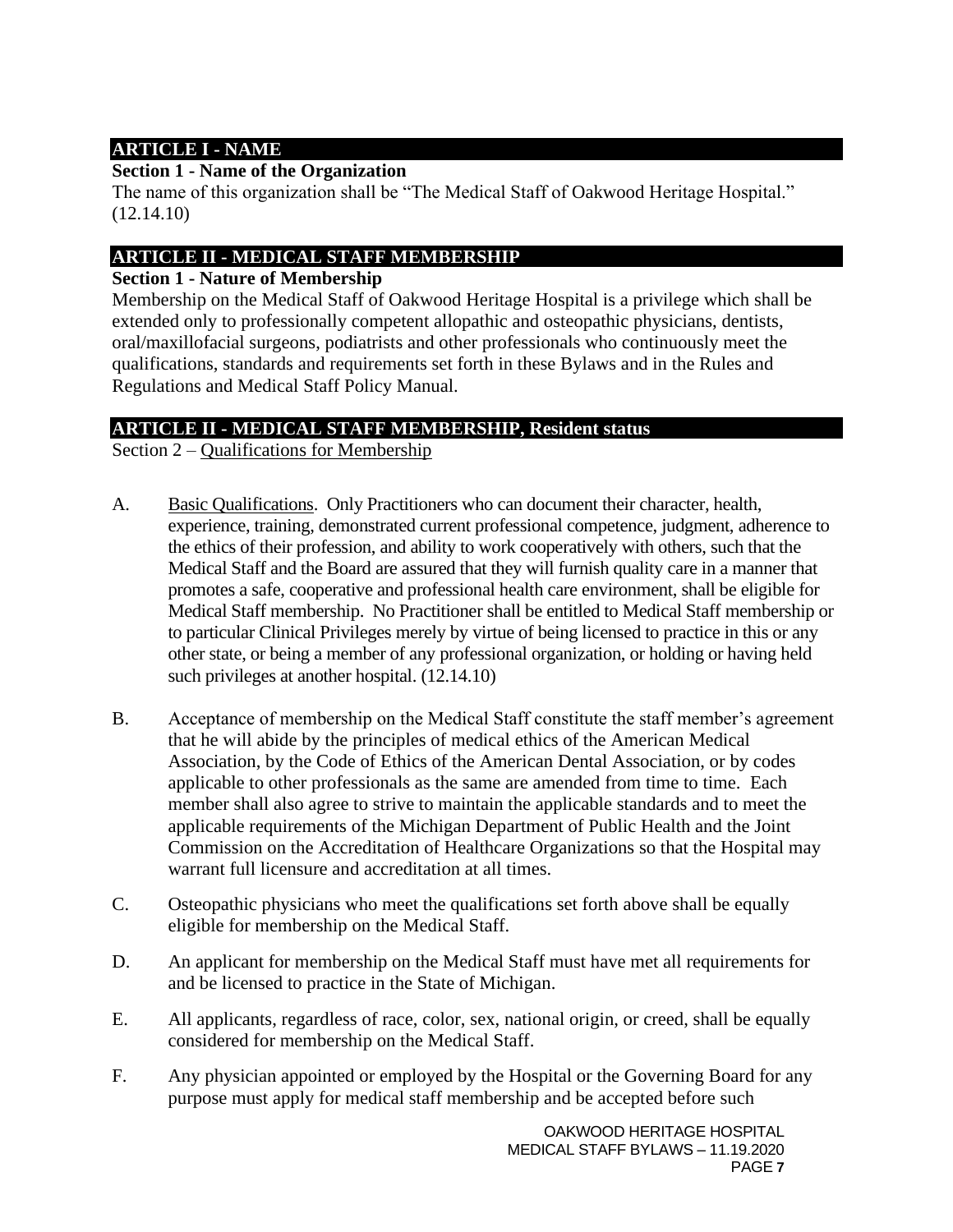appointment or employment is binding, such appointee shall agree to abide by the Bylaws and the Rules and Regulations of the Medical Staff. Upon termination of the agreement or upon termination of the association or employment, the Medical Staff membership and clinical privileges of such physicians shall terminate. The physician shall have the right to appeal the loss of privileges as provided in these Bylaws unless otherwise stated by contract with the physician or the individual or corporation having such contract.

- G. All allopathic, osteopathic, podiatric and oral/maxillofacial physician members must be board certified by their Oakwood Heritage Hospital recognized specialty and/or subspecialty board as outlined in the Medical Staff Policy Manual.
- H. All recent graduates must have completed all of the residency or specialized training required for admission to the examination of such a certifying board and must achieve board certification within five years from the date of initial eligibility as defined by the specialty board. Failure to obtain board certification within the prescribed time will result in an automatic voluntary resignation from the medical staff.
- I. **Graduate Medical Training:** Resident**s** or fellows in training in the hospital, functioning under the auspices of their medical education training program, shall not hold membership on the Medical Staff and shall not be granted specific clinical privileges. Rather, they shall be permitted to function clinically in accordance with the written training policies developed by the Medical Executive Committee in conjunction with the residency-training program. The policies must delineate the roles, responsibilities and patient care activities of residents and fellows, including but not limited to writing orders, under what circumstances they may do so, and what entries a supervising physician must complete and countersign. The policies must also describe the mechanisms through which residency program directors make decisions about a resident's progressive advancement and independence in delivering patient care. (3.10.10)

## **ARTICLE II - MEDICAL STAFF MEMBERSHIP**

#### <span id="page-7-0"></span>**Section 2.1 - Medical Staff**

There shall be an organized medical staff of Heritage Hospital consisting of physicians and dentists.

The name of this organization shall be the Medical Staff of Heritage Hospital.

### **ARTICLE II - MEDICAL STAFF MEMBERSHIP**

### <span id="page-7-1"></span>**Section 2.2 - Voting Rights**

Only Active Staff Members of the Staff have the right to vote or to hold any office on the staff.

### <span id="page-7-2"></span>**Section 2.3 - Attendance Requirements**

A. General Staff Meeting

At least 50% of all General Staff Meetings should be attended by the members of the Active and Affiliate staff. **(9.24.20)**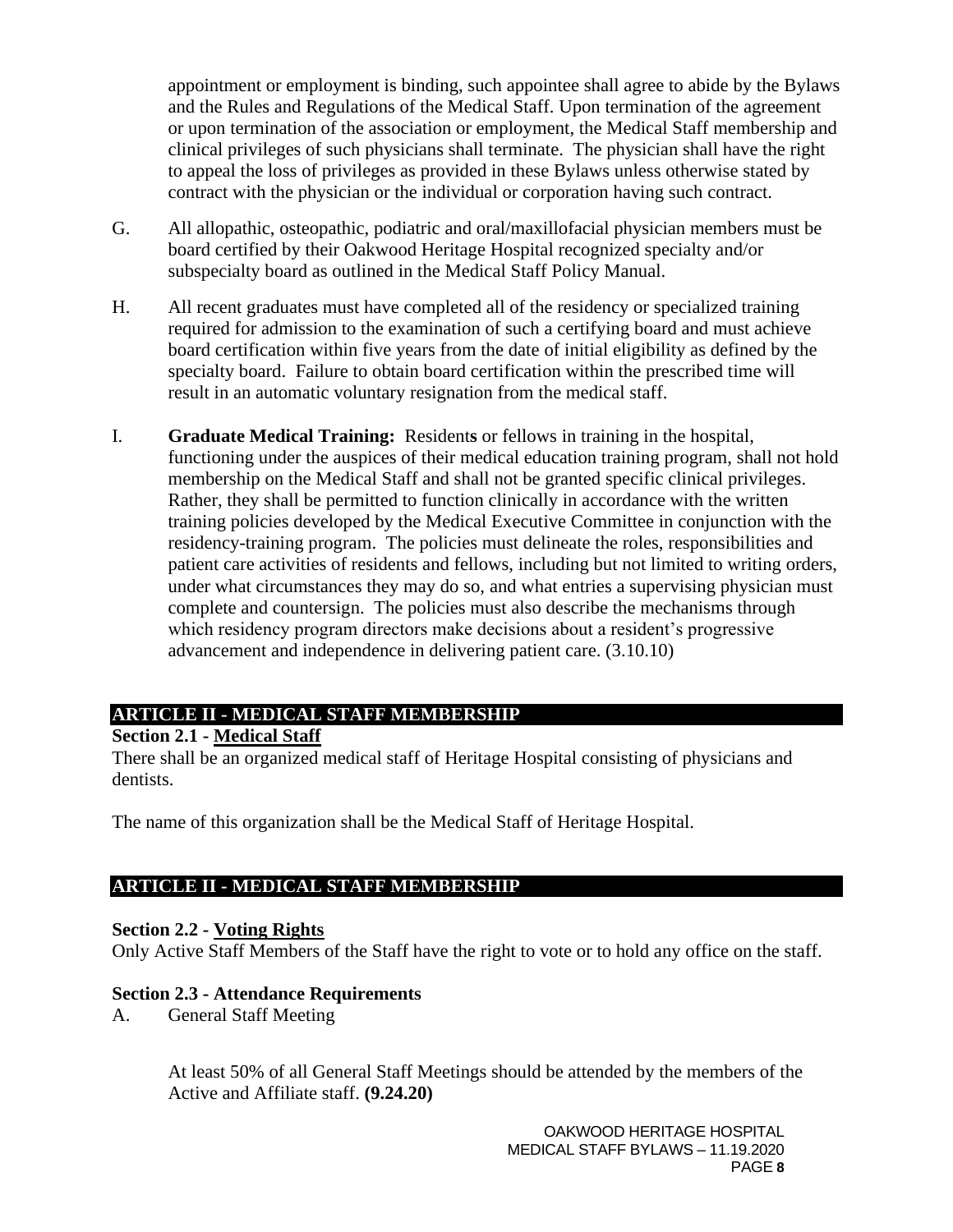A member, who is compelled to be absent from any General Staff Meeting, shall promptly submit an excuse, preferably in writing, the reasons for such absences. Unless excused for cause by the Executive Committee, the failure to meet the foregoing annual attendance requirements shall be grounds for corrective action, which may include suspension or revocation of medical staff membership.

Reinstatement of staff members, whose membership has been revoked because of absence from staff meetings, shall be made only upon application, and all such applications shall be processed in the same manner as applications for original appointment.

B. Department Meeting

Each member of the active medical staff shall be required to attend not less than thirty percent of all meetings of their department each year.

Any member of the active medical staff who is compelled to be absent from a meeting of a department, of which they are a member, shall submit to the regular chairman thereof, in writing, the reason for such absence. The failure to meet the foregoing annual attendance requirements, unless excused by such chairman for good cause shown, shall be grounds for corrective action, which may lead to removal from such department and to revocation of medical staff membership.

Reinstatement of staff members, whose membership has been revoked because of absence from department meetings, shall be made only upon application, and all such applications shall be processed in the same manner as applications for original appointment.

C. Committee Meeting

Each member of the active medical staff shall be required to attend not less than thirty percent of all meetings of their committee each year.

Any member of the active medical staff who is compelled to be absent from a meeting of a committee, of which they are a member, shall submit to the regular chairman thereof, in writing, the reason for such absence.

D. Attendance By Others

A staff member not required to attend staff, department or committee meetings may attend general or educational meetings of any Staff or Department, and may be invited by the Chairman of any Staff Committee to attend any meetings of such committee.

E. Mandatory Attendance

OAKWOOD HERITAGE HOSPITAL 1. Physician, whose patients' clinical care is scheduled for specific discussion for educational purposes at a regular departmental meeting, shall be timely notified and will

MEDICAL STAFF BYLAWS – 11.19.2020 PAGE **9**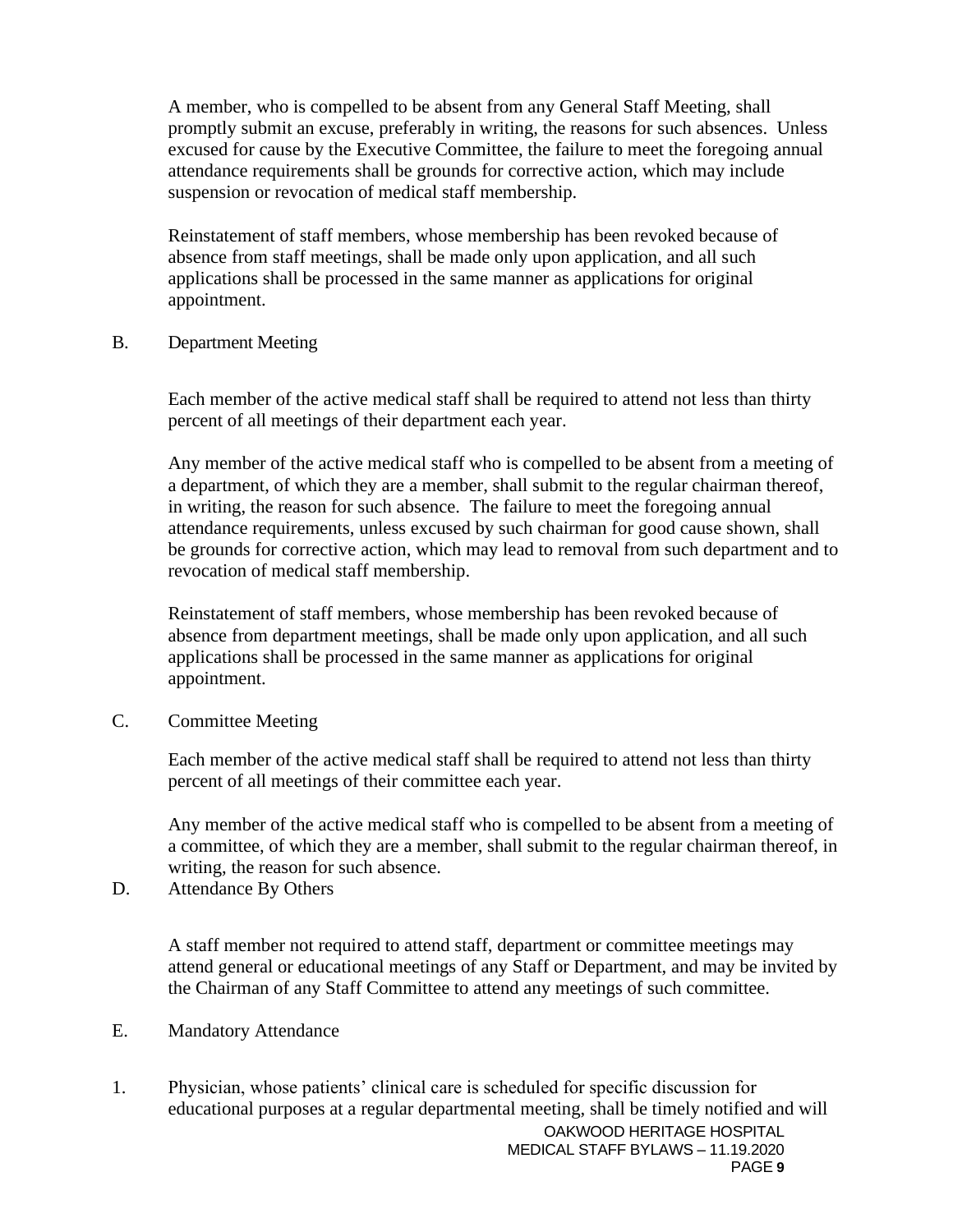be expected to attend such meeting. If such physician is not otherwise required to attend the regular monthly department meeting, the Department Chairman or his designee shall give the physician advance written notice of the time and place of the meeting at which his attendance is expected. Provided, however, whenever apparent or suspected deviation from standard clinical practice is involved, the notice to the physician shall so state, and shall include a statement that his attendance at the meeting at which the alleged deviation is to be discussed is mandatory.

2. Failure by a physician to attend any meeting with respect to which he was given notice that attendance was mandatory, unless excused by the Executive Committee upon a showing of good cause, shall result in an automatic suspension of all or such portion of the physician's clinical privileges as the Executive Committee may direct, and such suspension shall remain in effect until the matter is resolved through any mechanism that may be appropriate, including corrective action if necessary. In all other cases, if the physician shall make a timely request for postponement supported by an adequate showing that his absence will be unavoidable, such presentation may be postponed by the chairman of his department, or by the Executive Committee if the chairman is the physician involved, until not later than the next regular departmental meeting; otherwise the pertinent clinical information shall be presented and discussed as scheduled.

## **ARTICLE II - MEDICAL STAFF MEMBERSHIP**

#### <span id="page-9-0"></span>**Section 3 - Application for Appointment**

- A. Application Form. All applications for appointment to the Medical Staff shall set forth the applicant's professional qualifications, provide professional references (including peer references), designate the Clinical Privileges desired, provide the applicant's certification regarding his health status, and provide information regarding malpractice experience. The application shall provide information as to whether the applicant has ever been charged, convicted of, or pled no contest or guilty to, a misdemeanor related to professional practice or a felony and information as to whether any of the following has ever been or is in the process of being denied, revoked, suspended, limited, reduced, not renewed or voluntarily relinquished: (i) membership or clinical privileges at any other hospital or health care facility; (ii) specialty board certification or eligibility; (iii) license to practice any profession in any jurisdiction; (iv) Drug Enforcement Administration controlled substance registration; (v) license to prescribe controlled substances in any jurisdiction; or (vi) participation in Medicare or Medicaid. The application shall also contain an acknowledgement that the applicant has received these Bylaws and agrees to be bound by them whether or not he is granted Medical Staff membership or Privileges. If required by Medical Staff Policy, the applicant shall submit a clinical practice plan that addresses the criteria defined in Medical Staff Policy. (12.14.10)
- B. All staff members and applicants shall be required to agree that the submission of an application (whether an original application or an application for reappointment) constitutes the following: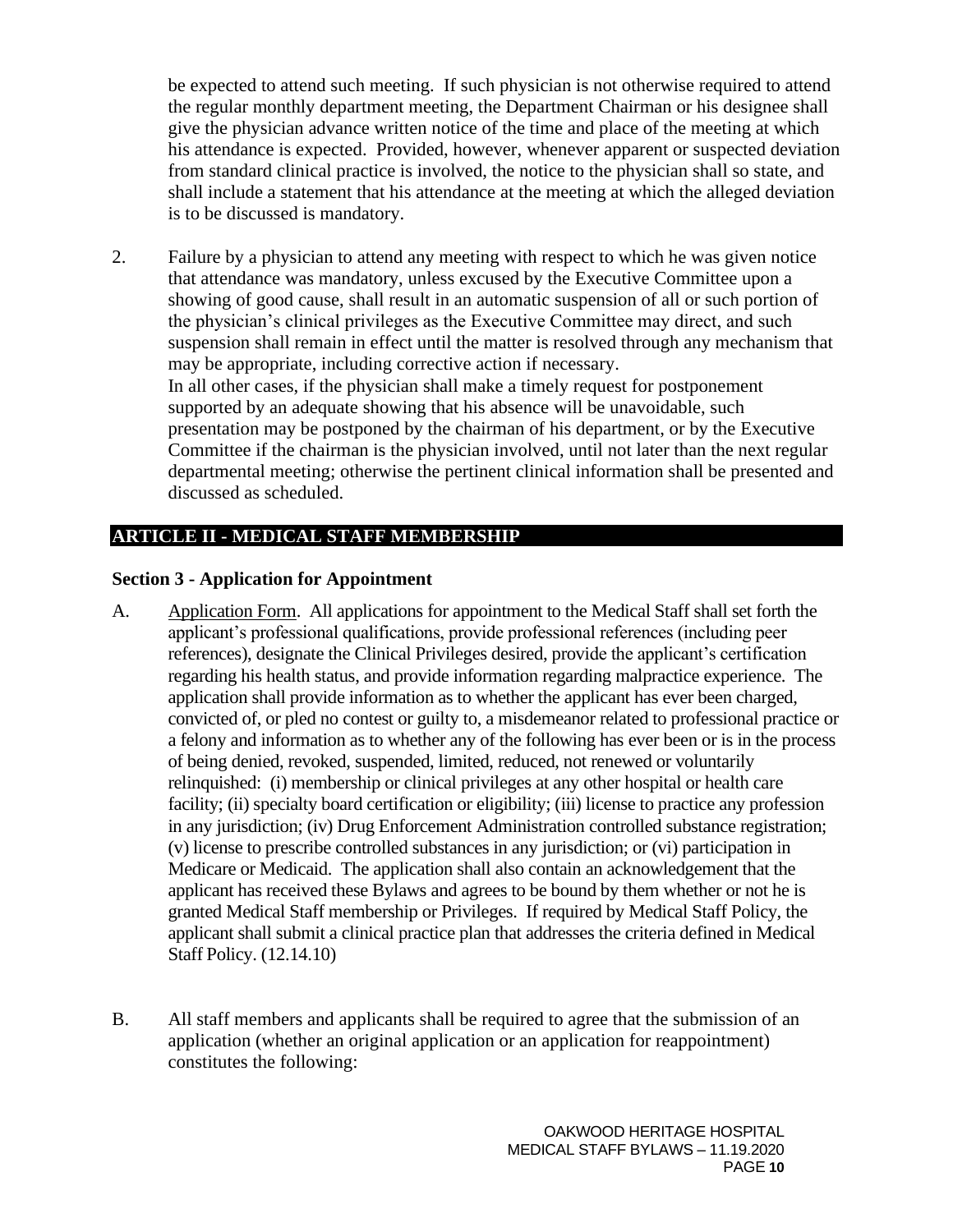- 1. The applicant or staff member's agreement to abide by these Bylaws and the Rules and Regulations;
- 2. The applicant or staff member's agreement that the decision of the Governing Board on this or any other application or proceeding concerning his appointment or privileges shall be final and binding;
- 3. The applicant or staff member's authorization for any member of the Administration, the Credentials Committee, the Executive Committee or the Governing Board to consult with any member of the staffs or administration of any other hospital with which the applicant or staff member has been associated concerning his professional ethical qualifications and competence, or to consult with any other person or entity which may have information bearing thereon, to receive and utilize any report or information received in response thereto, and to inspect and copy any and all records made at any such hospital or other entity which bay be material to his qualifications and competence; and the applicant or staff member's further agreement to release any such other hospital entity or person, its employees and agents, from any and all liability for the transmittal in good faith and without malice of any information bearing on the applicant or staff member's qualifications and competence, in connection with any such request;
- 4. The applicant or staff member's agreement to appear upon request before the Credentials Committee, the departmental chief concerning this application, or any subsequent application for renewal or extension of appointment and privileges, in connection with any proceedings to rescind the applicant or staff member's appointment to restrict or terminate any privileges which may be granted;
- 5. The applicant or staff member's agreement to release the Hospital, its agents and employees, and all members of the Governing Board, Administration and Medical Staff from all liability for any statements made or any action taken in good faith and without malice by any person in connection with the consideration of this or any other application, in connection with any proceedings for reappointment, advancement, denial or rescission of appointment, reduction, suspension or termination of privileges, or transfer to any other division of the Medical Staff, pursuant to this or any other application for appointment or reappointment, and in connection with any other form of review of the professional practices of Medical Staff members in the Hospital;
- 6. The applicant or staff member's agreement to release the Hospital, its agents and employees and all members of the Governing Board, Administration and Medical Staff from all liability for forwarding to any other hospital to which the applicant or staff member may apply for privileges any information concerning his, his appointment, reappointment, advancement denial or rescission of appointment, his privileges, the extension, reduction, suspension or termination of his privileges, any other form of disciplinary action or his transfer to any other division of the staff;
- OAKWOOD HERITAGE HOSPITAL MEDICAL STAFF BYLAWS – 11.19.2020 PAGE **11** 7. The applicant or staff member's agreement that, in any proceeding in which his physical or mental health is at issue, a request for a hearing shall constitute a waiver in favor of the Hospital, its agents and employees, and all members of its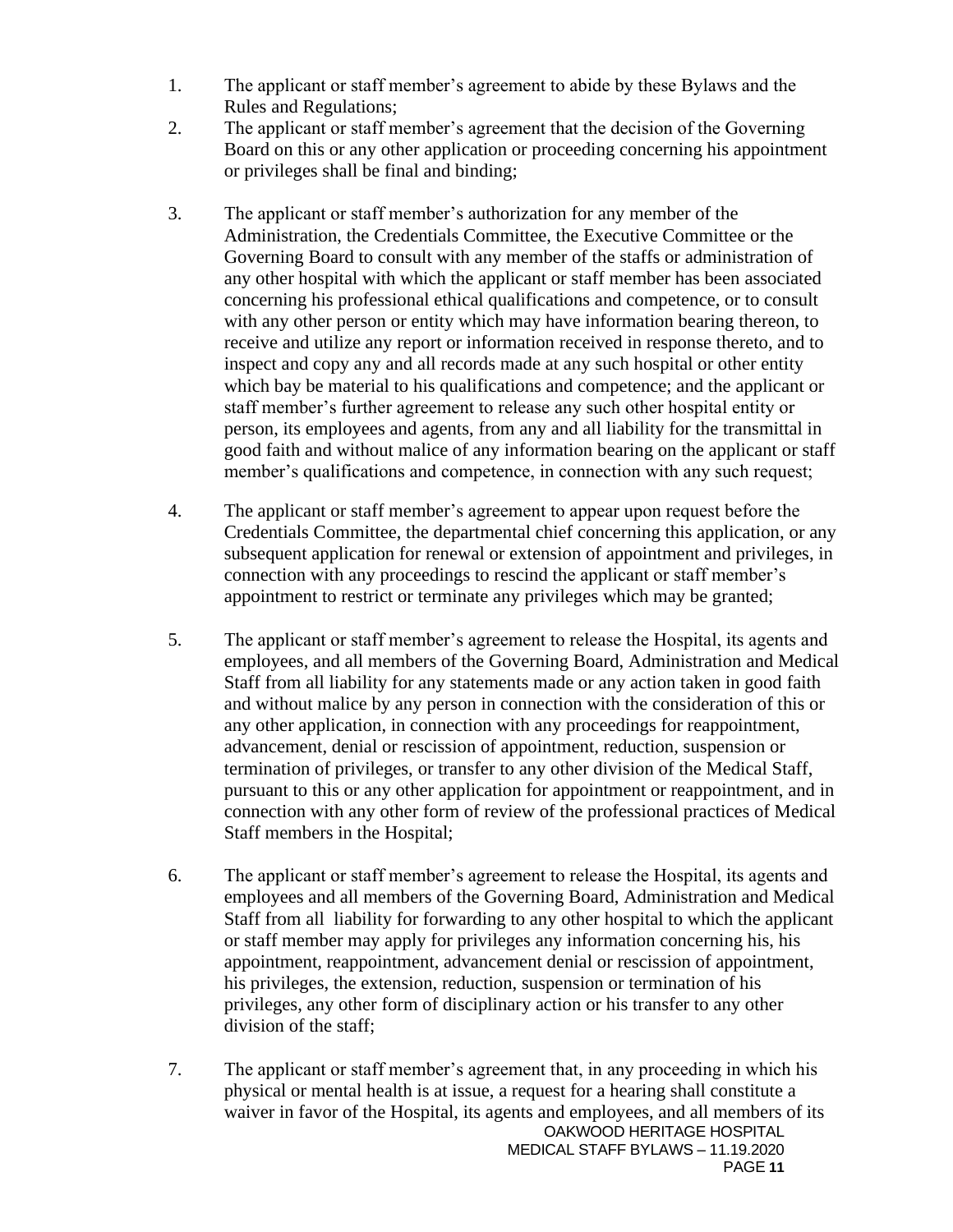Governing Board, Administration and Medical Staff of any medical or physicianpatient privilege relating to such physical or mental condition, whether such privilege is granted by the statues or case law of the State of Michigan or any other jurisdiction, and a release of any physician, hospital or other person or entity from any and all liability for the release of information which, except for such waiver, would be privileged and confidential.

- 8. The applicant acknowledges that the provisions of this Article are express conditions to an application for Medical Staff membership, the continuation of such membership, and to the exercise of clinical privileges at the Hospital.
- 9. **History and Physical**: The applicant's agreement to comply with the requirement that a physical examination and medical history be completed and documented for each patient, no more than thirty (30) days before or twenty-four (24) hours after an admission or registration but before surgery or a procedure requiring anesthesia, by an individual who holds Privileges to perform histories and physicals. If the history and physical were performed before admission or registration, an updated examination of the patient must be completed and documented within twenty-four (24) hours after admission or registration but before surgery or a procedure requiring anesthesia, by an individual who holds Privileges to perform histories and physicals. Additional requirements regarding histories and physicals are contained in the Rules.

## **ARTICLE II - MEDICAL STAFF MEMBERSHIP**

#### <span id="page-11-0"></span>**Section 4 - Procedure for Appointment**

- A. Application for Appointment to the Medical Staff shall be presented in writing to Administration on a form prescribed by the Governing Board, and, after the Chief Executive Officer has verified the applicant's credentials and obtained letters of recommendation, shall be referred to the Credentials Committee and to the Chief of the department in which the applicant is seeking privileges. An Application for Appointment is complete when all items specified in the Medical Staff Rules and Regulations have been received. Complete applications shall be acted on by the Executive Committee and the Governing Board, as described below, within 120 days of the date the application becomes complete.
- B. The applicant shall be interviewed by the Chief or Vice Chief of the applicable department, who shall submit a written appraisal to the Credentials Committee containing his recommendation concerning the possible appointment and privileges, if any, to be granted.
- C. The Credentials Committee shall investigate the character, health, experience, training qualifications, academic standing, office location, current professional competence and judgment, and ethical standing of the applicant and shall submit a report of its finding along with a copy of the appraisal of the Chief of the department to the Executive Committee, recommending that the application be accepted, deferred, or rejected. The Credentials Committee may also interview all applicants.

OAKWOOD HERITAGE HOSPITAL MEDICAL STAFF BYLAWS – 11.19.2020 PAGE **12**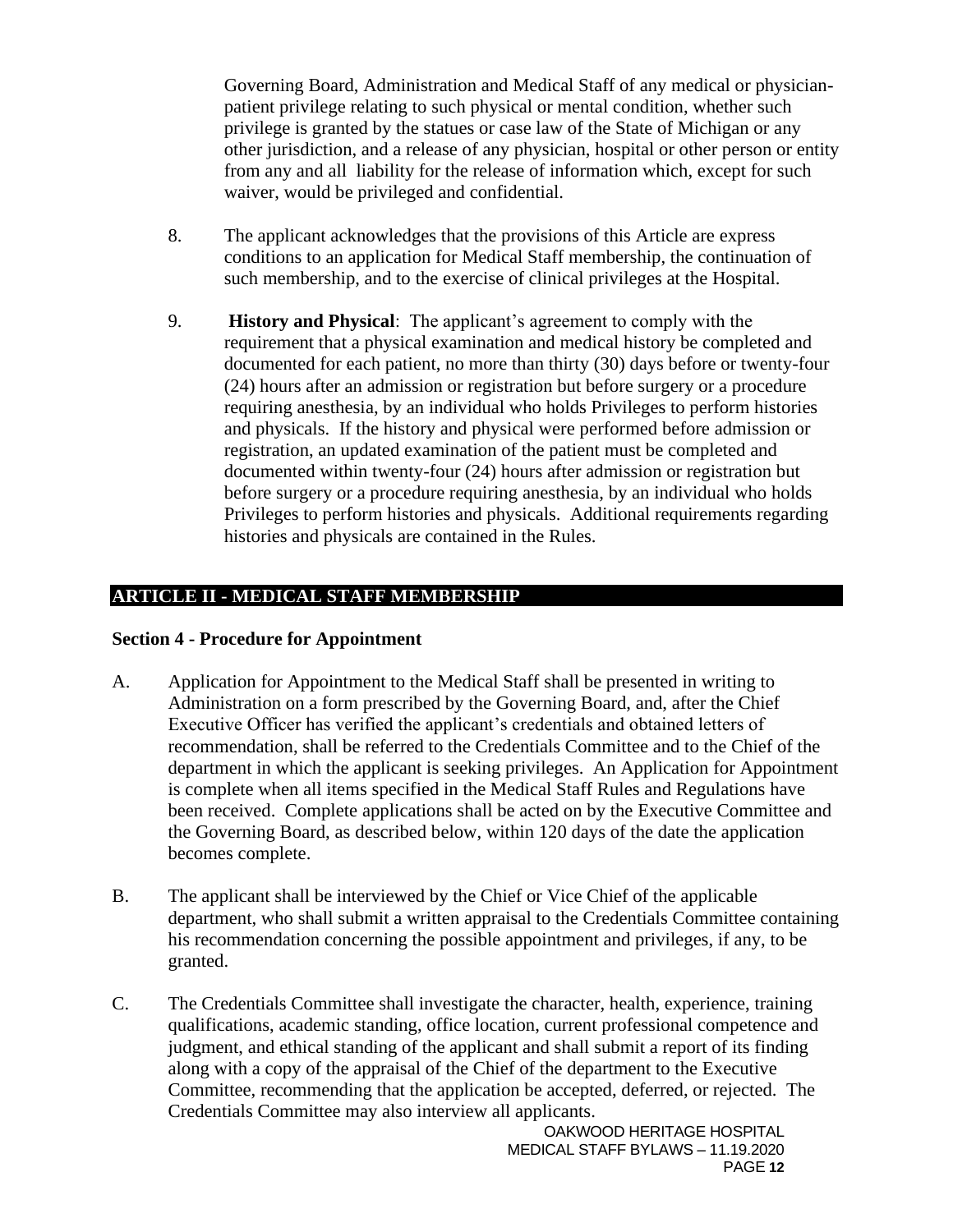- D. If the Credentials Committee recommends the appointment of the applicant, it shall include a recommendation of specific privileges to be granted to the applicant.
- E. Upon receipt of the report of the Credentials Committee, the Executive Committee shall review the report, shall make its own additional investigation, if necessary, and shall thereafter recommend to the Governing Board, through the Chief of Staff or Administrator of the Hospital, that the recommendations of the Credentials Committee concerning appointment and privileges be adopted, unless the Executive Committee disagrees with the report of the Credentials Committee, in which case it shall make its own recommendation to the Governing Board and deliver at the same time a copy of the report of the Credentials Committee and a copy of the written appraisal of the Chief of the department. In addition to all other factors considered by the Executive Committee, it may also consider the available bed space in the hospitals and the need for additional staff members with the skills and training of the applicant.
- F. In all cases, the appraisal of the Chief of the department and the recommendations of the Executive and Credentials Committees shall set forth the specific reasons for the rejection or acceptance of the applicant.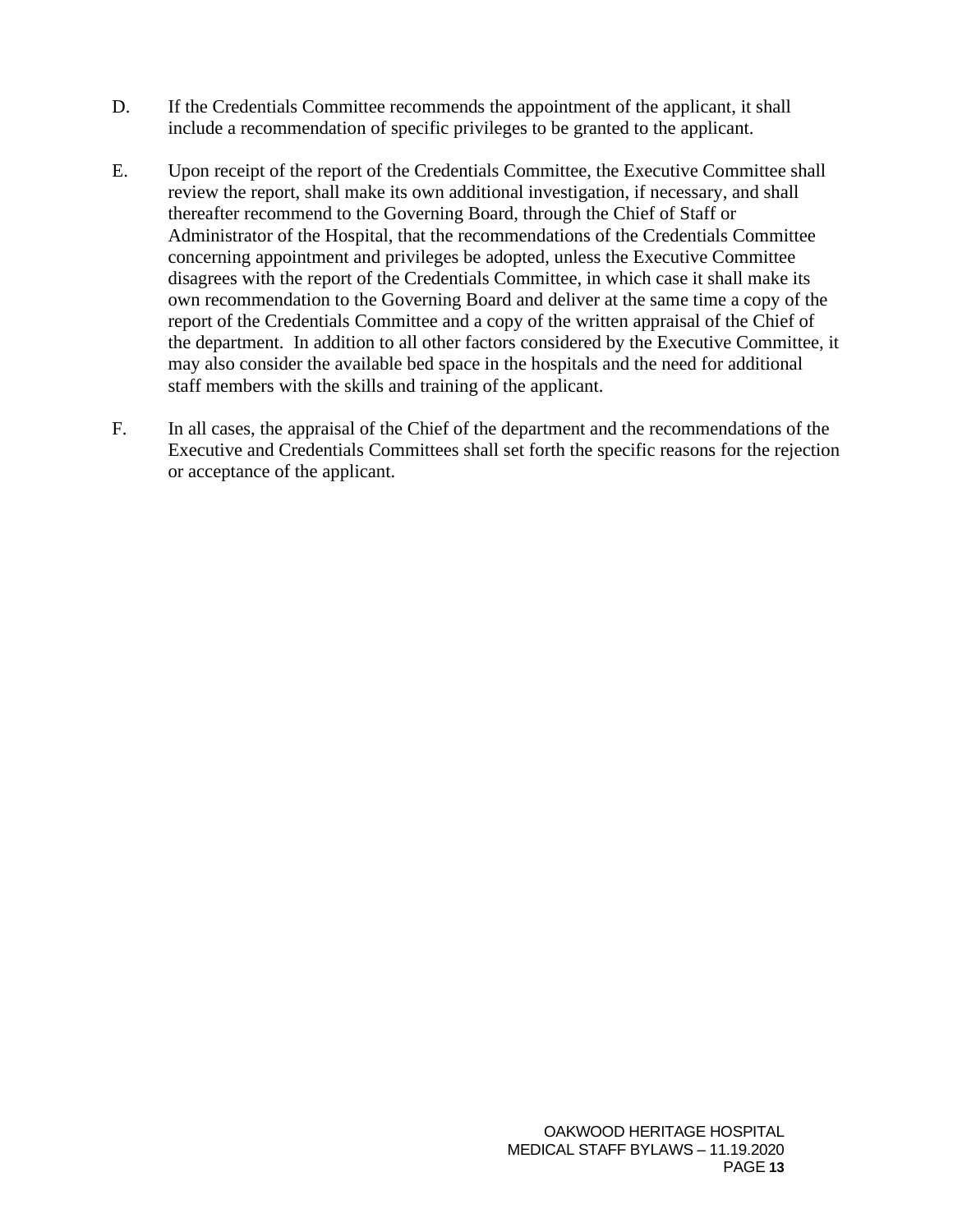- G. Final authority for all appointments and for the granting of privileges shall be in the Governing Board. The Governing Board either shall adopt the recommendation of the Executive Committee or shall refer it back for further consideration. In the later event, the Governing Board shall instruct its Secretary to state to the Executive Committee the reasons for such action. The Executive Committee may again make a recommendation to the Government Board, which shall thereupon adopt or reject the recommendation for good cause.
- H. When final action has been taken by the Governing Board, the Chief Executive Officer of the Hospital shall transmit the decision to the applicant and, if the applicant has been accepted, shall secure his signature to these Bylaws and to the Rules and Regulations promulgated hereunder. Such signature shall constitute his agreement to be governed thereby.
- I. In the event the applicant has not been accepted at the Board level, the applicant may request hearing and appellate review pursuant to Article VI and the Fair Hearing Plan.

## **ARTICLE II - MEDICAL STAFF MEMBERSHIP**

#### <span id="page-13-0"></span>**Section 5 - Assignment of Clinical Privileges**

Appointment to the Staff shall also establish specifically the clinical privileges granted each new member. Such privileges will be determined in accordance with the standards set forth in Article IV hereof.

### **ARTICLE II - MEDICAL STAFF MEMBERSHIP**

#### <span id="page-13-1"></span>**Section 6 - Terms of Appointment**

All initial appointments and reappointments to the Medical Staff shall be for a period of up to two years. (12.14.10)

### **ARTICLE II - MEDICAL STAFF MEMBERSHIP**

#### <span id="page-13-2"></span>**Section 7 - Procedure for Reappointment**

- A. Reappointment of each medical staff member shall be conducted not to exceed a two (2) year period. The Chief of each department shall present to the Credentials Committee his recommendations for appointments, promotions or terminations of appointment and for the extension, increase or reduction of privileges to be granted to each staff member in his department for the following year. In order to assist in forming his recommendations, the following material shall be provided each Departmental Chief.
	- 1. The record of attendance at Department, General Staff and Medical Staff committee meetings.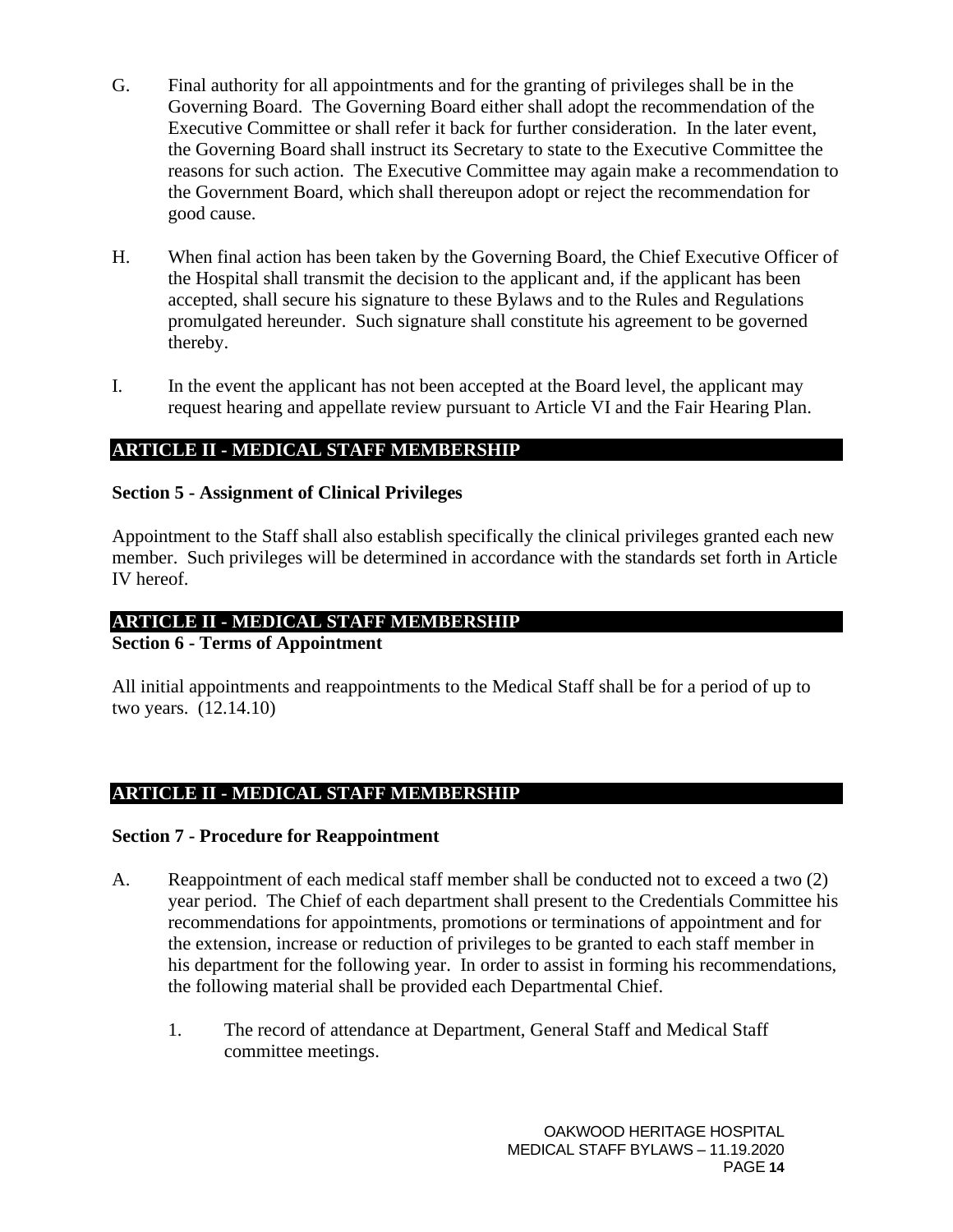- 2. The Physician Activity Summary report which includes discharge, consultation and procedure statistics, and malpractice history.
- 3. Peer evaluations relative to clinical competency.
- 4. The record of compliance with medical record documentation standards.
- B. The Credentials Committee shall review the recommendations of the Chief of each department. It shall further review the credentials of the members of the staff for the purpose of determining which members shall be recommended for reappointment, promotion or termination of appointment and for the purpose of determining the privileges to be granted to each member for the following year. In making its review, the Credentials Committee shall utilize the criteria set forth in Section 1 of Article IV.
- C. The said Executive Committee shall consider the recommendations of the Credentials Committee and of the Chief of the departments and shall submit its recommendations for reappointments, promotions, or terminations of staff appointment and the privileges to be granted to the Governing Board for final action. In the event of any disagreement among the recommendations of the Chief of a department and either the Credentials Committee or the Executive Committee, or between the Credentials Committee and the Executive Committee with respect to any staff member, the reports and recommendations of the Chief of the department or departments and of all committees with respect to such staff members shall be submitted to the Governing Board.
- D. If the Chief of the department, the Credentials Committee or the Executive Committee does not recommend a person for reappointment or recommends a reduction of privileges, the reasons for such recommendation shall be submitted in writing.
- E. If either the Credentials Committee of the Executive Committee makes a preliminary determination not to recommend a person for reappointment, to recommend a reduction of privileges or not to recommend a requested increase in privileges, the Secretary/Treasury of the staff shall advise the staff member by certified mail that such a recommendation is pending, and he shall be all rights afforded hereunder to a hearing and appellate review prior to a final action by the Governing Board.
- F. If the Governing Board shall make a preliminary determination on its own initiative not to reappoint a person recommend for reappointment by the Credentials Committee and Executive Committee, to reduce or restrict the privileges of a person recommended for reappointment, or to appoint or reappoint a person not recommended, it shall, before taking final action, seek the further recommendation of the Executive Committee. A staff member aggrieved by any such preliminary determination of the Governing Board shall be advised by certified mail that such action is pending, prior to final action, and shall have all rights afforded hereunder to a hearing and appellate review.
- G. In no case shall the Governing Board take action on an application, refuse to renew an appointment, cancel an appointment previously made or reduce, restrict or increase the privileges of a person recommended for reappointment without seeking the recommendation of the Executive Committee.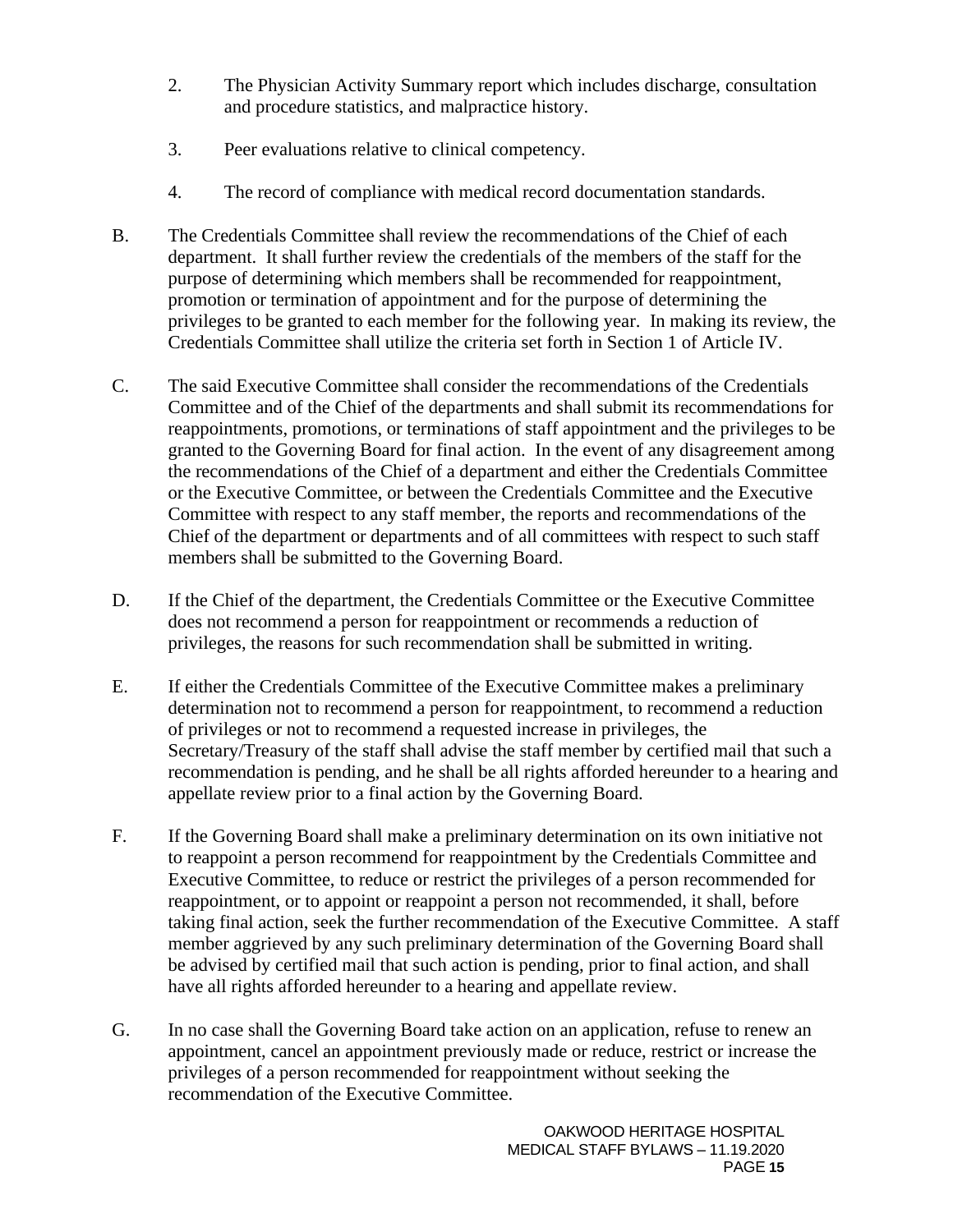H. The Governing Board shall take final action on reappointments and privileges, except that no final action may be taken with respect to any staff members as to whom an adverse recommendation or decision has been made who has not either waived or completed the hearing and appellate review process set forth herein. In connection with all reappointments, each staff member shall complete and submit to the Medical Staff Office a written request for reappointment on a form approved by the Executive Committee and the Board of Trustees. Such form must be completed in full. Each staff member shall be bound by the provisions of sub-paragraphs 1 through 7 of paragraph (b) of Section 3 of this Article.

## **ARTICLE II - MEDICAL STAFF MEMBERSHIP**

### **Section 8 – Exclusive Contracts**

To improve patient care and promote more efficient Hospital operations, adequacy of coverage, maintenance of standards, more efficient use of facilities, and Quality Improvement, certain hospital facilities may be used on an exclusive basis in accordance with contracts between the Hospital and professionals selected by the Medical Staff, Hospital and Governing Board. Applications for appointment to staff status under Article II and for clinical privileges under Article III relating to those Hospital facilities and services will be accepted for processing, when the professional is or will be employed or engaged by the professionals holding such exclusive rights to perform services under a contract with the Hospital.

- A. The medical staff shall review and make recommendations to the Governing Board regarding quality of care issues related to exclusive arrangements for physician and/or professional services, prior to any decision being made, in the following situations:
	- 1. the decision to execute an exclusive contract in a previously open department or service;
	- 2. the decision to renew or modify an exclusive contract in a particular department or service;
	- 3. the decision to terminate an exclusive contract in a particular department or service.
- B. A medical staff member providing professional services under a contract with the hospital shall not have medical staff privileges terminated for reasons pertaining to the quality of care provided by the medical staff member without the same rights of hearing and appeal as are available to all members of the medical staff.
- C. Except as specified in this section, the termination of privileges following the decision determined to be appropriate by the medical staff to close a department/service pursuant to an exclusive contract or to transfer an exclusive contract shall not be subject to the procedural rights set forth in Article VI.

### **ARTICLE II - MEDICAL STAFF MEMBERSHIP**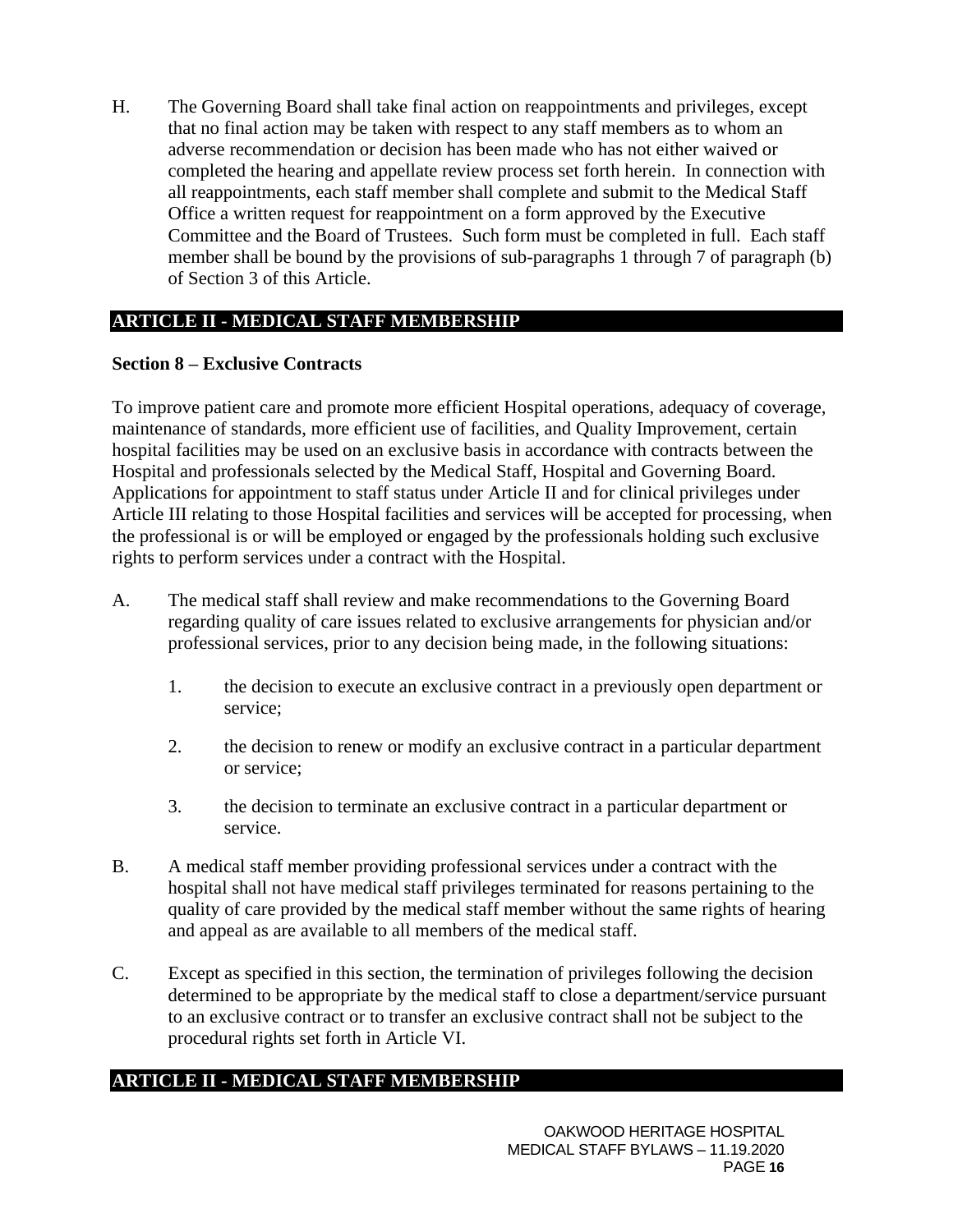### <span id="page-16-0"></span>**Section 9 - Leave of Absence**

- A. Leave Status. A Member in good standing may request a leave of absence from the Medical Staff for up to 36 months by submitting a written request to the Chief of Staff, stating the proposed duration and reason(s) for the leave. The MEC will recommend to the Board that the request be granted or denied, and the Board will take final action on the request. Conditions and/or limitations may be imposed on a leave of absence. All records for which the Member is responsible shall be timely completed. Members on leave of absence may not exercise Privileges, vote, hold office, or serve on committees, and will not be required to attend meetings or pay dues. (12.14.10)
- B. Reinstatement. At least 90 days prior to expiration of the leave of absence, or at any earlier time, the Member may request reinstatement of Privileges by submitting a written notice to that effect to the Chief of Staff. The Member shall also submit a written summary of the Member's relevant activities during the leave. If the leave of absence is related to illness, the Member shall submit a letter from the Member's attending Physician stating that the Member is physically and mentally able safely to resume full professional practice. A request for reinstatement shall be submitted and processed in the manner specified for reappointment to the Medical Staff. Failure to make a timely request for reinstatement or to provide a requested summary of activities or other requested information shall result in automatic non-disciplinary termination of Medical Staff membership; the Practitioner may later apply for Medical Staff membership and will be treated as a new applicant. A Member whose request for reinstatement from a leave of absence is denied by the Board shall be entitled to the hearing and appeal rights provided by Article VI. (12.14.10)
- C. Expiration of Appointment. If a Member's term of appointment will expire during a leave of absence, the Member may apply for reappointment during the leave in accordance with Article II, Section 6. The Board may condition reappointment on the Member submitting, at the time of requested reinstatement, acceptable evidence of the Member's ability to perform the Privileges granted or satisfying other specified requirements. Reappointment of a Member while on leave of absence does not guarantee that the Member's request for reinstatement from leave of absence will be granted. If a Member on leave of absence does not submit a timely application for reappointment, Medical Staff membership will expire; the Practitioner may later apply for Medical Staff membership and will be treated as a new applicant. (12.14.10)

# **ARTICLE III - DIVISIONS OF THE MEDICAL STAFF**

### <span id="page-16-1"></span>**Section 1 - The Medical Staff**

Medical Staff shall be divided into the Active, Emeritus, Consulting, Affiliate, Honorary and Limited Medical Staffs.

## **ARTICLE III - DIVISIONS OF THE MEDICAL STAFF**

### <span id="page-16-2"></span>**Section 2 - The Active Medical Staff**

A. The Active Medical Staff shall consist of those physicians who admit patients to the Hospital, and who are willing to participate in the educational programs of the Hospital, the transaction of staff business and services on staff committees and in staff offices.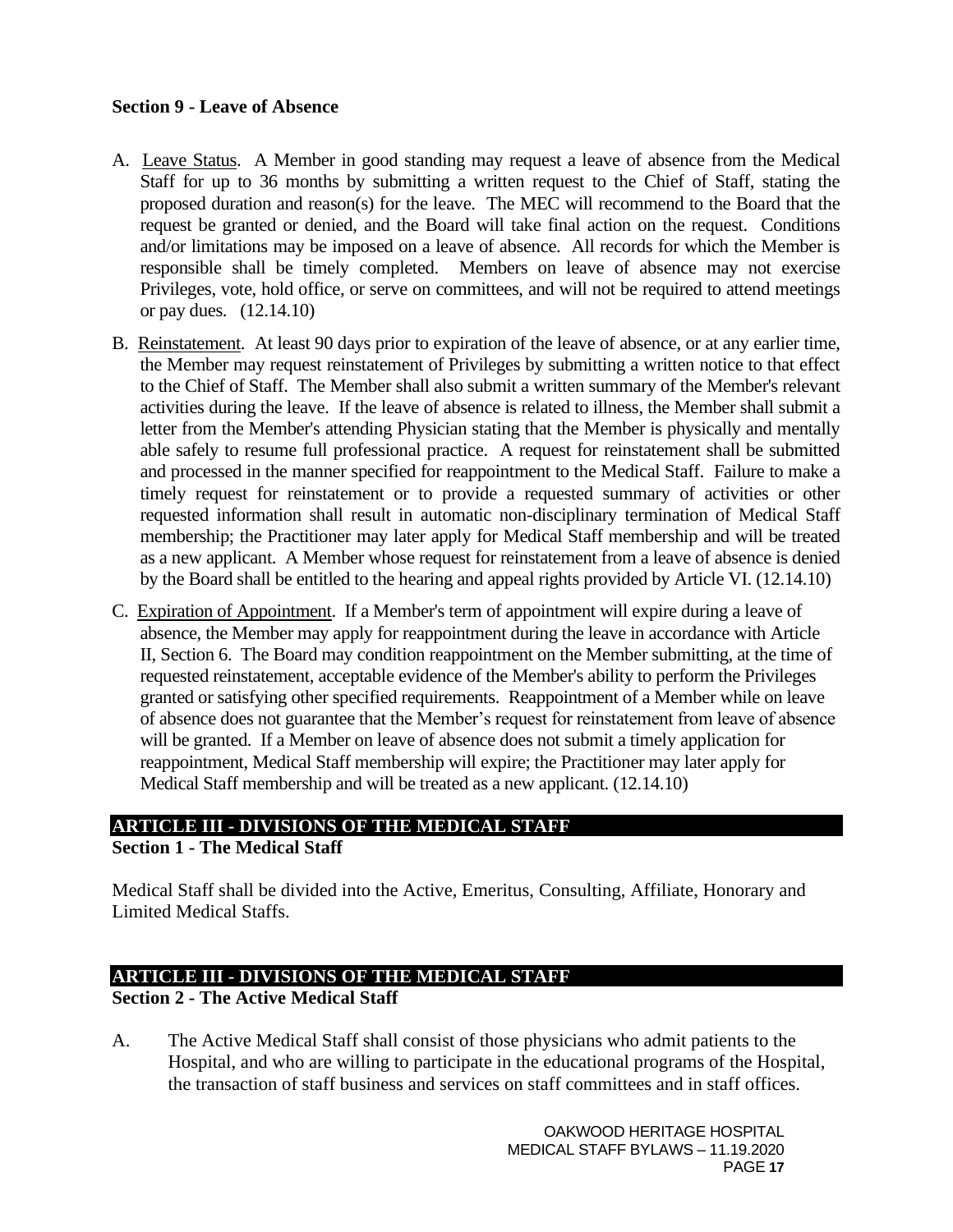- B. All business of the Medical Staff shall be transacted by the Active Medical Staff and/or its Executive Committee.
- C. Only members of the Active Medical Staff shall be eligible to vote and hold office. They shall be required to attend departmental, staff and committee meetings, and they shall pay dues.

# **ARTICLE III - DIVISIONS OF THE MEDICAL STAFF**

### <span id="page-17-0"></span>**Section 2.1 - MEDICO - Administrative Officers**

A Medico-Administrative Officer, e.g. Medical Director, must be a member of the medical staff, achieving this status by proper appointment procedures, as suggested in these Bylaws. His clinical privileges must be delineated in accordance with these Bylaws. Upon termination of such physician's appointment or employment by the hospital, the physician may elect to remain a member of the medical staff subject to the same rules, regulations, and bylaws as any other member of the medical staff.

## **ARTICLE III - DIVISIONS OF THE MEDICAL STAFF**

### <span id="page-17-1"></span>**Section 2.2 - Contract Group Physicians**

Physicians performing services for the hospital under contract or physicians employed by individuals or corporations having such contract with the hospital shall be subject to the procedures in Article IV and Article V.

Upon termination of the agreement or upon termination of the association or employment, the medical staff membership and clinical privileges of such physicians shall terminate. The physician shall have the right to appeal the loss of privileges as provided in these Bylaws unless otherwise stated by contract with the physician or the individual or corporation having such contract.

## **ARTICLE III - DIVISIONS OF THE MEDICAL STAFF**

### <span id="page-17-2"></span>**Section 3 - The Emeritus Medical Staff**

A member of the Medical Staff may, upon reaching the age of 65, request transfer to the Emeritus Staff; upon reaching the age of 70 he shall become a member of Emeritus Staff. A member of the Emeritus Staff shall retain all the rights and privileges of his prior staff appointment except the right to vote and hold elective office, and he shall not be obligated to attend meetings, pay dues and assessments, or accept committee appointments. He must, of course, continue to abide by these Bylaws and the Rules and Regulations; he shall exercise only such clinical privileges as may be granted to him pursuant to these Bylaws.

## **ARTICLE III - DIVISIONS OF THE MEDICAL STAFF**

### <span id="page-17-3"></span>**Section 4 - The Consulting Medical Staff**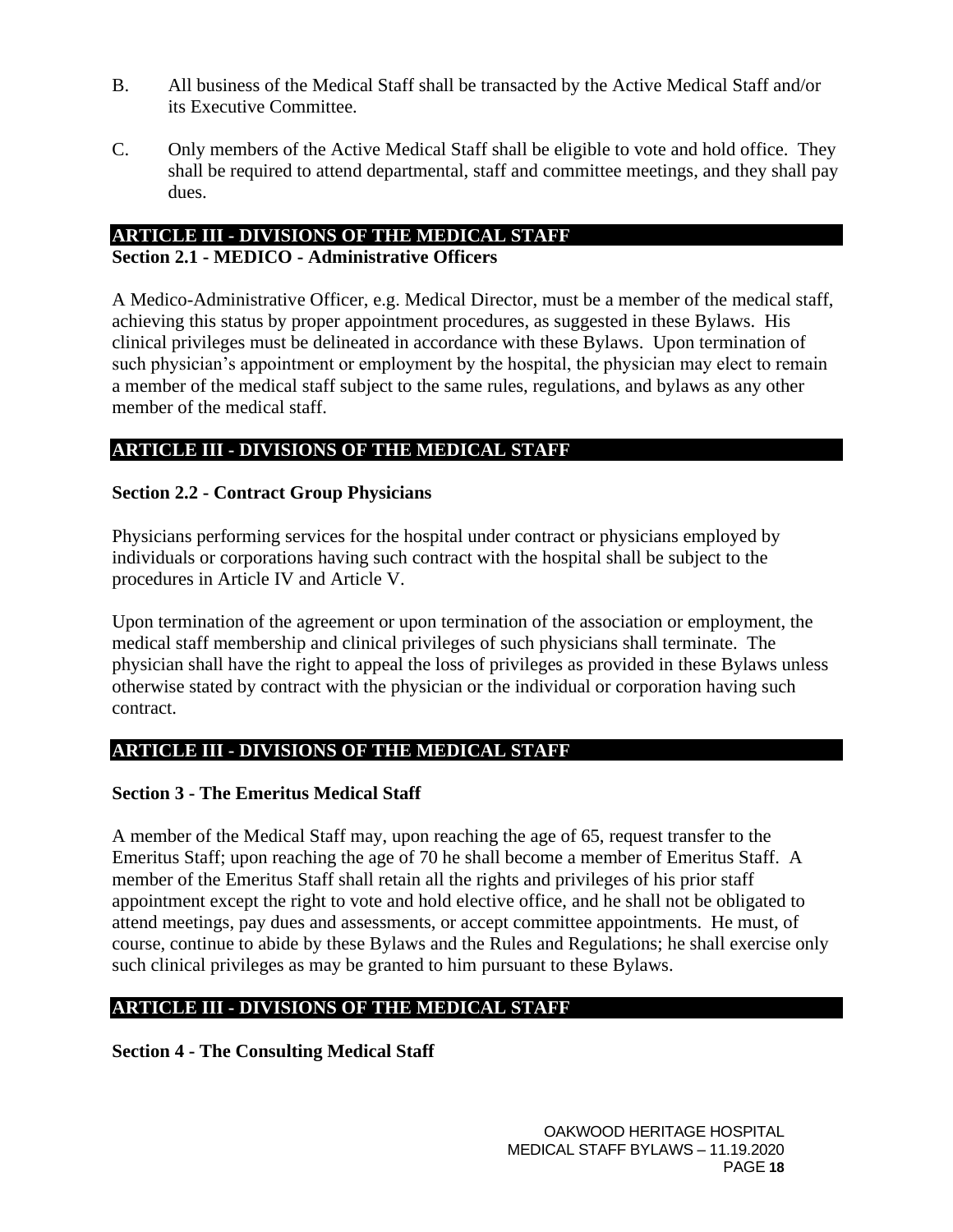The Consulting Medical Staff shall consist of recognized specialists who have signified their willingness to accept such appointments. These may be Fellows of the American College of Surgeons, or American College of Physicians, or Diplomats of one of the National Board of Medical Specialties, members of national societies representing specialties or others whom the Credentials Committee may consider to be worthy of being appointed members of the Consulting Medical Staff. Membership on the Consulting Staff does not preclude membership to any other category of the staff.

Insofar as their respective specialties are concerned, members of the Consulting Medical Staff have unrestricted privileges, but in cases not falling within their specialty they shall be such privileges as may be granted pursuant to these Bylaws.

Persons who are members of the Consulting Medical Staff exclusively shall not be eligible to vote or hold office but shall be required to pay dues. They shall have no primary admitting privileges. They may serve on all committees, except the Executive Committee, Nominating Committee and the Credentials Committee. Although not required, they are urged to attend department and Medical Staff meetings.

# **ARTICLE III - DIVISIONS OF THE MEDICAL STAFF**

## <span id="page-18-0"></span>**Section 5 - The Affiliate Medical Staff**

The Affiliate Medical Staff shall consist of those members of the medical, dental and other health professions, eligible for Medical Staff membership, who wish to attend private patients in the Hospital, but who do not otherwise participate actively in the work of the Hospital. They shall be appointed in the same manner as the other members of the Medical Staff and they shall have such privileges as may be granted hereunder. Affiliate staff members shall be appointed to specific departments but shall not be eligible to vote or hold office. Affiliate staff members will normally admit patients when there are adequate numbers of empty beds to cause the occupancy rate al fall below 85% in the applicable department. Should a Affiliate Staff member admit more than twelve (12) patients during a staff year (April 1 to March 31), he will be required to apply for Active staff membership. Furthermore, should an Affiliate Staff member possess unique qualities to serve on committees, except the Executive and Credentials Committee, he may be so appointed by the Chief of Staff and will have all privileges to deliberate, act and vote within such committees as all other committee members. Affiliate staff members shall pay such dues as designated by the Executive Committee. **(9.24.20)**

## **ARTICLE III - DIVISIONS OF THE MEDICAL STAFF**

### <span id="page-18-1"></span>**Section 6 - The Honorary Medical Staff**

The Honorary Medical Staff shall consist of those physicians and dentists who have served on the Medical Staff of Heritage Hospital and who wish to retain Medical Staff membership but who do not wish to admit and/or treat patients. The members of this staff shall be permitted but not required to attend staff functions and meetings, serve as consultants (with no vote) on committees, and attend CME programs. They shall not hold elective office, shall not vote but shall be allowed the privilege of the floor at staff meetings, and shall not admit or treat patients. They shall not be required to pay dues nor assessments.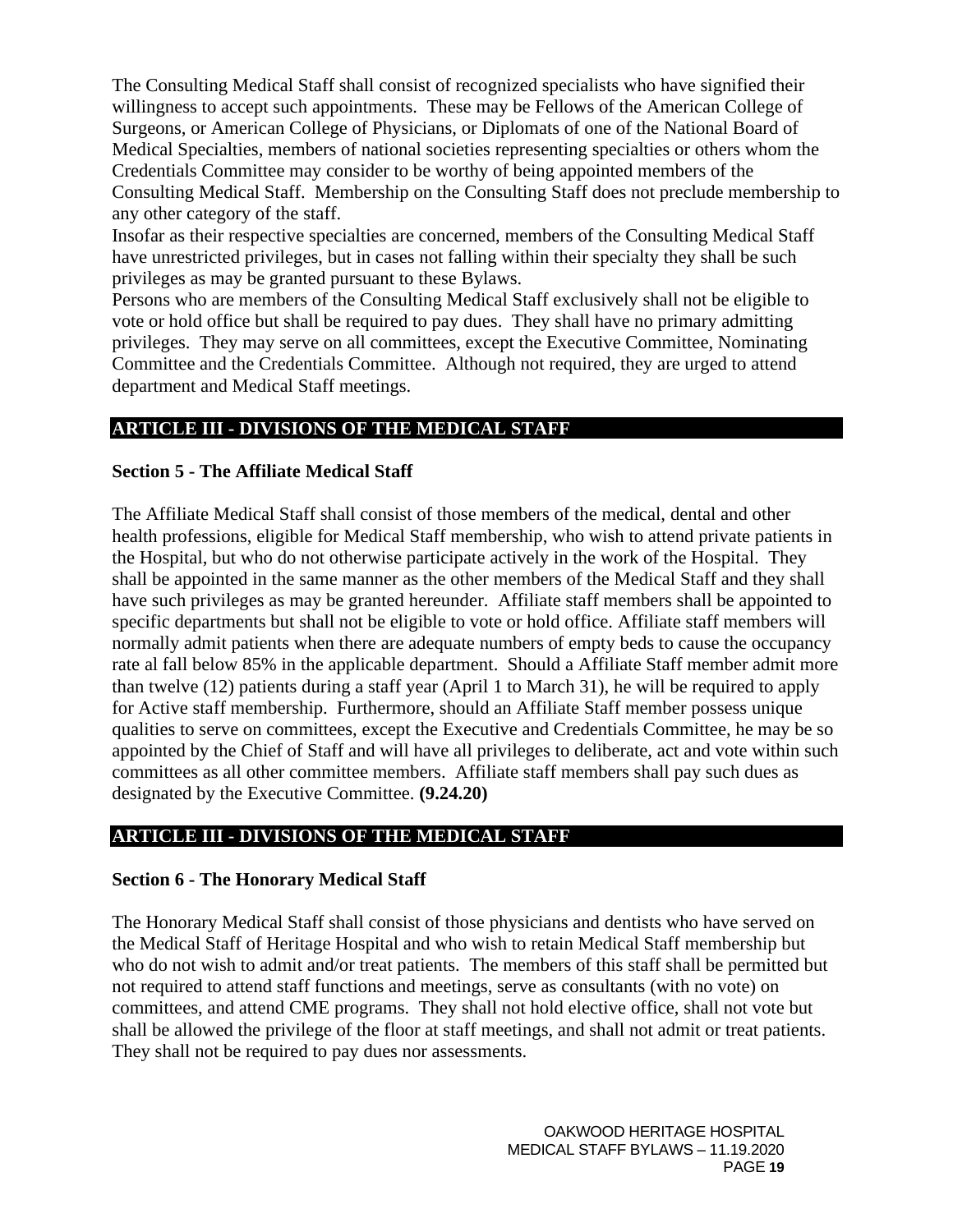The Credentials Committee may recommend membership on the Honorary Medical Staff for any physician who indicates he/she no longer wishes to admit and/or treat patients at Heritage Hospital. As with other Medical Staff categories, this recommendation shall be sent to the Executive Committee of the Medical Staff for its recommendation. The final approval rests with the Board of Trustees.

## **ARTICLE III - DIVISIONS OF THE MEDICAL STAFF**

## <span id="page-19-0"></span>**Section 7 – The Limited Medical Staff**

Qualifications: The Limited staff shall consist of those physicians who meet the basic qualification for membership as outlined in Article II, Section 2A, and are employed by the hospital as house physicians. In addition, the Limited staff shall include physician assistants, nurse practitioners, nurse midwife and psychologists as detailed in the Medical Staff Policy Manual. Limited privileges are of a limited tenure. Staff membership automatically ceases when employment ends. They shall perform duties as defined in the delineation of responsibilities and approved by the appropriate medical staff department chief. Perogatives: Members of the Limited Staff:

- 1. May not admit patients or be the attending physician of record.
- 2. Must abide by departmental and staff rules and regulations.
- 3. Will be subject to any and all disciplinary actions provided by the Limited Staff Policy.
- 4. Will only have those hearing rights as set forth in the Limited Staff Policy.
- 5. Optional attendance to general, department, committee and special meetings of the medical staff. **(12.20.18)**
- 6. Shall pay dues as determined by the Medical Executive committee **(12.20.18)**
- 7. Must complete a formal application process to join the medical staff in any other category of membership and cannot hold membership and/or privileges in more than one staff category at the same time. **(9.24.20)**

## **ARTICLE III - DIVISIONS OF THE MEDICAL STAFF**

### **Section 8 – The Ambulatory Medical Staff**

Qualifications: The Ambulatory staff shall consist of those physicians, dentists, oral surgeons, and podiatrists each of whom meets the basic qualifications as set forth in Article II, who choose not to personally admit or care for patients in the hospital but who require credentialing through Oakwood Heritage Hospital.

Prerogatives: Members of the Ambulatory Staff:

1. May not admit and exercise inpatient clinical privileges as granted under Article IV.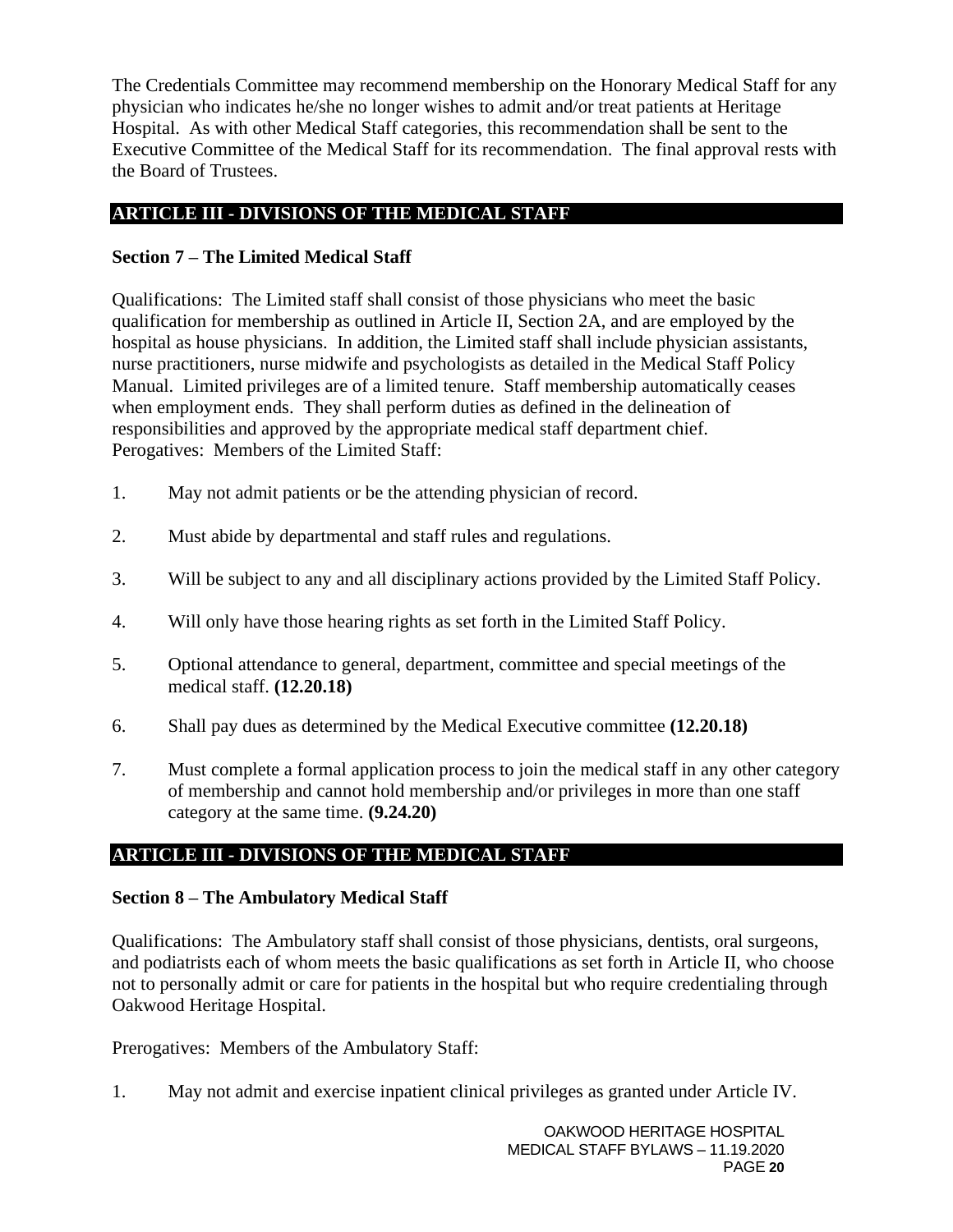- 2. May not vote on matters presented at general and special meeting of the medical staff or the department, however, may be appointed to committees and may vote at committee meetings.
- 3. May not hold office in the staff or in the department. May hold office in sections or committees of which he is a member.

Responsibilities: Each member of the Ambulatory Staff will:

- 1. Meet the basic responsibilities as outlined in these bylaws and retain responsibility within his area of professional competence for the ambulatory care and supervision of each patient for whom he is providing services.
- 2. Participate in quality management activities required of the staff and discharge such other staff functions as may from time to time be required.
- 3. Accept appointment to and serve on committees to which the member has been appointed.
- 4. Not be required to attend departmental meetings but is expected to attend meetings of those committee(s) of which he is a member.
- 5. Pay dues and assessments as designated by the Executive Committee.

## **ARTICLE IV - CLINICAL PRIVILEGES**

<span id="page-20-0"></span>**Section 1 - Criteria for Determining Clinical Privileges**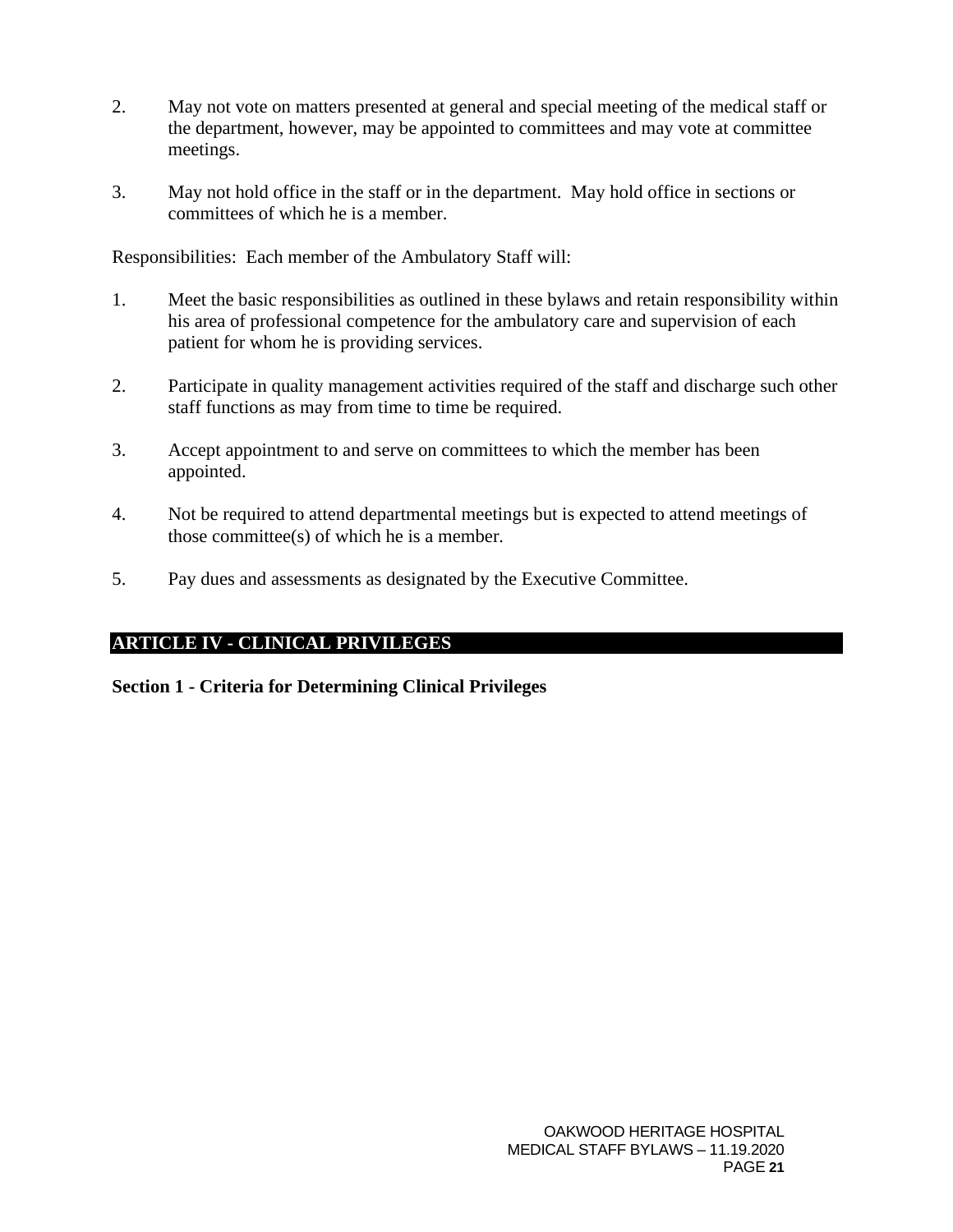- A. Privileges Are Required. Each Member shall exercise only those Clinical Privileges granted to him by the Board upon recommendation of the Credentials Committee and MEC, except as otherwise permitted by Article IV, Section 2. (12.14.10)
- B. Criteria. Requests for Privileges shall be evaluated on the basis of the factors and categories of information listed in Article II. Requests for Clinical Privileges shall also be evaluated in light of observed clinical performance and judgment, current competence to exercise such Privileges, and the results of quality review evaluation and monitoring activities, including relevant Practitioner-specific data as compared to aggregate data and morbidity and mortality data, when available. Privilege determinations shall also take into account pertinent information concerning clinical performance obtained from other sources, especially from other institutions and health care settings where the Practitioner has exercised clinical privileges. The Practitioner has the burden of establishing his qualifications and competency in the Clinical Privileges he requests, in accordance with Medical Staff Policy. (12.14.10)
- C. Privilege Modification. A Member may request an increase in Privileges during the term of his appointment by submitting a written request in accordance with Medical Staff Policy. Any such request will be processed using substantially the same procedures as for a request for reappointment. (12.14.10)
- D. New Professional Practice Evaluation. Privileges granted to initial applicants and additional Privileges granted to a Member in connection with reappointment or a mid-appointment request for additional Privileges shall be subject to New Professional Practice Evaluation as provided in Medical Staff Policy. (12.14.10)
- E. Privileges granted to dentists shall be based on their character, health, training, experience, academic standing and demonstrated current professional competence and judgment, and ethical standing. The scope and extent of surgical privileges to be granted to each dentist (oral surgeon) shall be specifically delineated and granted in the same manner as all other surgical privileges. Surgical procedures shall be performed by oral surgeons only under the overall supervision of the chief of the Department of Surgery. Each dental patient shall be admitted to a joint service with his oral surgeon and a physician member of the Medical Staff show shall be responsible for the care of any medical problem that may be present at the time of admission or that may arise during hospitalization. All dental patients shall receive the same medical appraisal as patients admitted to other services.
- F. Privileges granted to podiatrists shall be based on their character, health, training, experience, academic standing and demonstrated current professional competence and judgment, and ethic standing. Podiatrists shall be assigned to the Department of Surgery. Podiatrists shall be limited to the diagnosis, surgical and adjunctive treatment of diseases, injuries, defects and preventive care of the foot and ankle as specified for each individual in his delineation of privileges. Either prior to admission or at the time of admission before any surgical procedure, the podiatrist shall ensure that a physician Member of the Medical Staff conducts an adequate medical evaluation of the patient. A physician Member of the Medical Staff shall be responsible for the care of any medical problem that may arise during the hospitalization and/or procedure and his name shall be entered on the medical record at the time of admission of the podiatrist. Consultation with a physician Member of the Medical Staff shall be required whenever medical complications are present.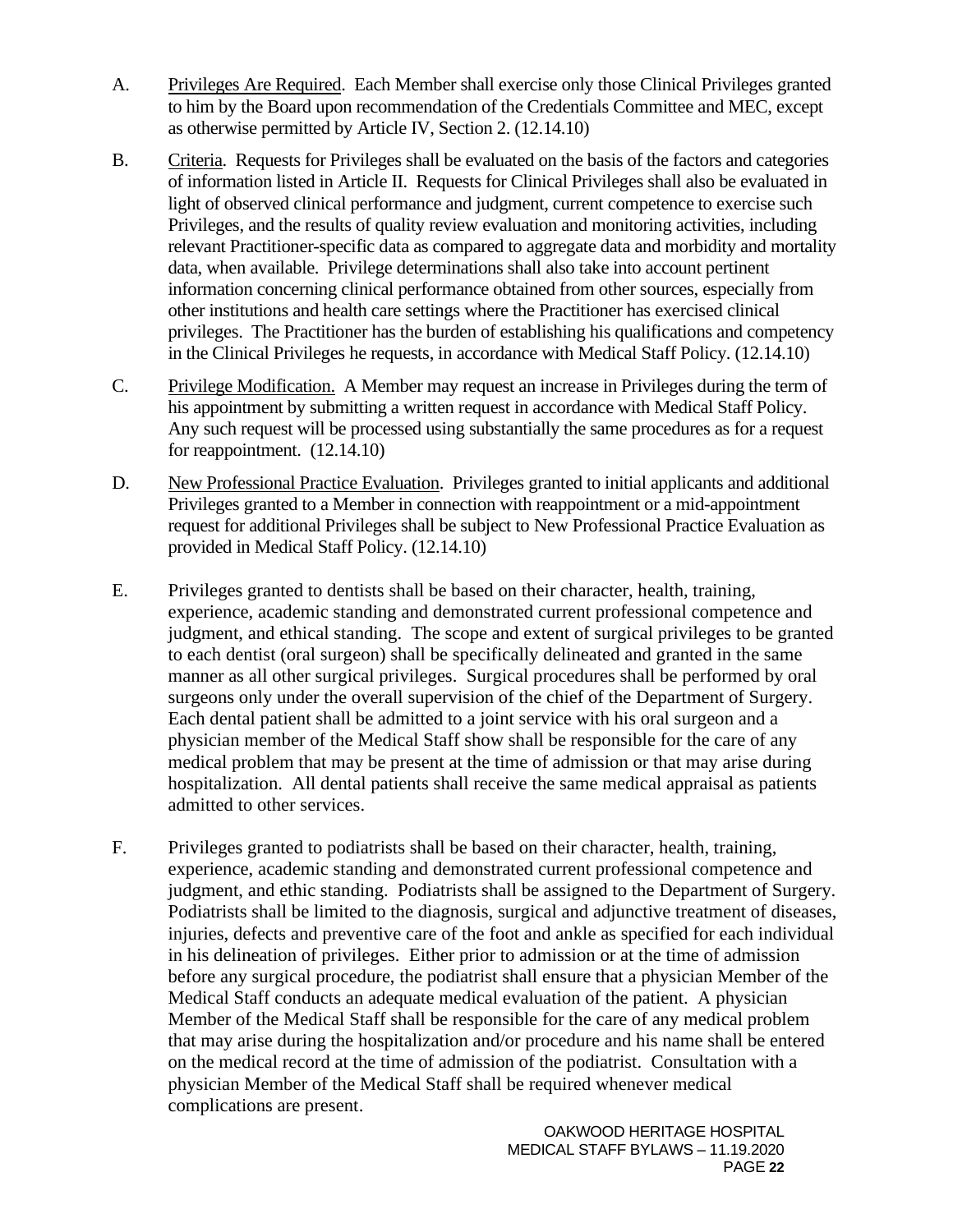G. Privileges granted to other health professionals shall be based on their character, health, training, experience, academic standing and demonstrated current professional competence and judgment, and ethical standing. The scope and extent of privileges to be granted to each health professional shall be specifically delineated in the same manner as all other privileges. No patient shall be admitted to the Hospital solely under the care of such other health professional, but each patient shall be admitted by a physician member of the Medical Staff who shall be responsible for the care of any medical problem that may be present at the time of admission or that may arise during hospitalization. All Patients so admitted shall receive the same basic medical appraisal as all other patients.

### **ARTICLE IV - CLINICAL PRIVILEGES**

#### <span id="page-22-0"></span>**Section 2 – Temporary, Emergency and Disaster Privileges**

- A. In case of emergency, any Medical Staff member attending the patient, to the degree permitted by his license and regardless of service or staff status, shall be expected to do and to be assisted by Hospital personnel in doing everything possible to save the life of the patient, including the calling of such consultation as may be necessary and available. For the purpose of this section, an "emergency" is defined as a condition in which serious, permanent harm may result to the patient or as a condition in which the life of the patient is in immediate danger and nay undue delay in administering treatment might add to that danger. When the emergency situation no longer exists, such Medical Staff member must either request the privileges necessary to continue treatment or arrange for the patient to be assigned to an appropriate member of the staff. If such privileges are either denied or not requested, the patient shall be assigned to an appropriate member of the staff.
- B. In exceptional cases, a licensed physician may be granted temporary privileges, upon the concurrence of the Administration of the Hospital and the Chief of the Department and/or Chief of Staff (or in the latter's absence or unavailability any two members of the Executive and/or Credentials Committee). Such privileges shall be granted for not more than 90 days duration and for limited purposes. Prior to the exercise of such privileges, such a person may be required to certify that he has read these Bylaws and the Rules and Regulations and to agree to be bound by the terms thereof. Such persons shall be subject to the supervision of the Chief of the Department or his designate. Such privileges may be summarily revoked, with prior notice and without the right to a hearing, by the Administration of the Hospital, the Chief of the Department or the Chief of Staff.
- C. Disaster Privileges. In the event of a disaster requiring activation of the emergency management plan and exceeding the ability of the professional resources of the Hospital to meet immediate patient needs, the hospital Incident Commander, or designee, will first consider utilizing physician and allied health medical staff members with privileges at any OHS facility, since primary source verification will have already been completed for these practitioners. The hospital Incident Commander, or designee may the implement a modified credentialing and privileging process for eligible licensed volunteer practitioners present and able to assist in the care of patients. Any grant of temporary disaster privileges shall be consistent with the Medical Staff Policy for "Credentialing

OAKWOOD HERITAGE HOSPITAL MEDICAL STAFF BYLAWS – 11.19.2020 PAGE **23**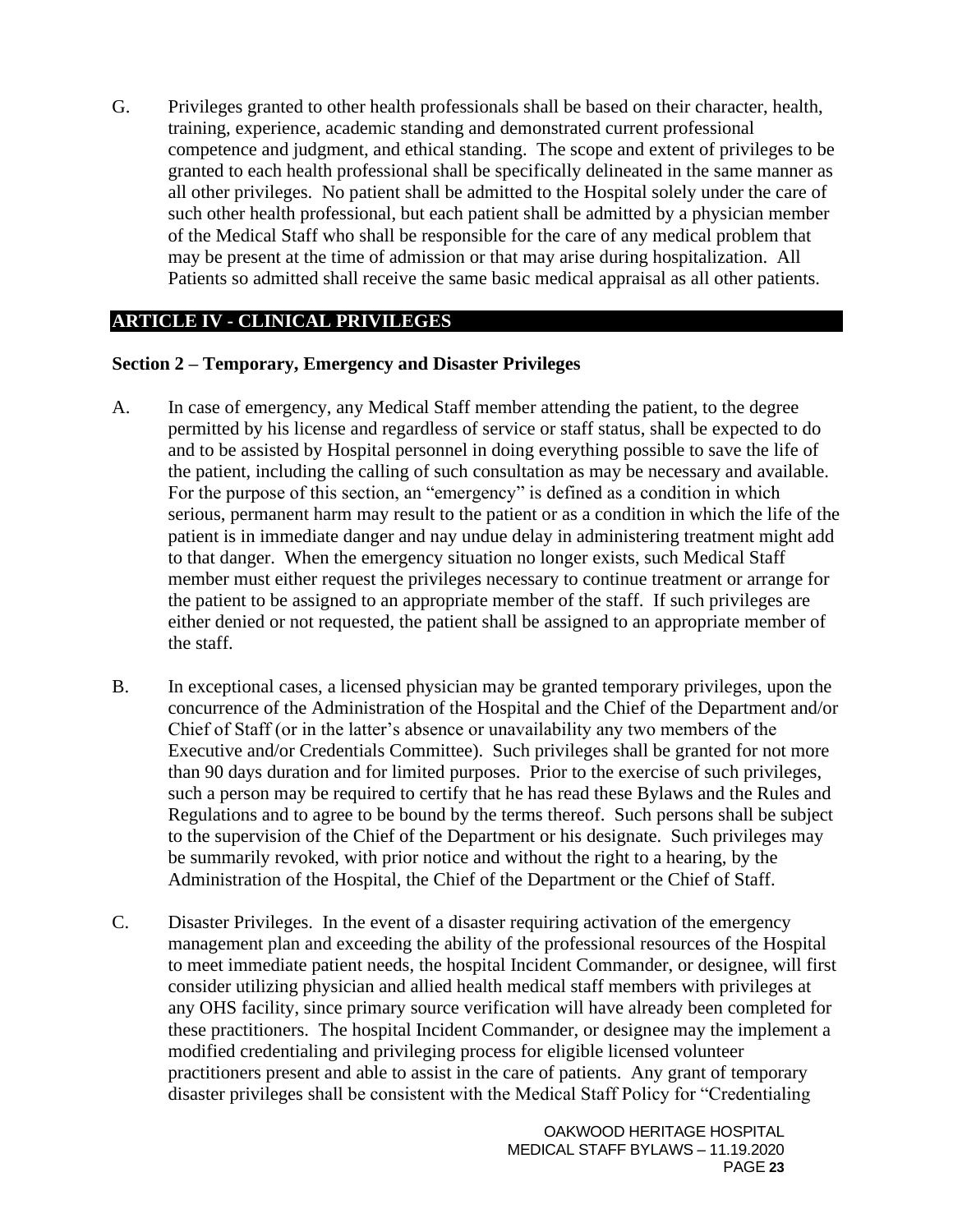Practitioners in a Disaster" ("Policy"). "Disaster" for purposes of this section means an emergency situation created by natural causes (e.g., tornado, earthquake, thunderstorm or snow storm) or other causes (e.g., bomb, explosion, fire, mass shooting, biologic or chemical event) resulting in a significant number of injured or ill patients being received by the Hospital and an evident risk that persons may not receive timely professional treatment.

## **ARTICLE V – RESCISSION OF APPOINTMENT AND REDUCTION, RESTRICTION OR SUSPENSION OF PRIVILEGES**

The following procedure is only applicable to Active, Ambulatory, Consulting, Affiliate, and Emeritus medical staff members. Medical Staff membership and prerogatives for Honorary medical staff members shall be subject to the discretion of the MEC and the Governing Board without hearing or appeal.

## **Section 1 - Procedure**

- A. In any case in which any staff member is suspected of violating the Bylaws, Rules and Regulations of the Medical Staff or of the Hospital, or rendering deficient patient care, a request to initiate proceedings to rescind the staff member's appointment or to reduce, restrict or suspend his privileges may be initiated in writing to the Executive Committee when deficient patient care is suspected to have occurred. Such request must contain specific allegations giving rise to the request. Such a request may be initiated by any committee described in Article IV of these Bylaws, chairmen of clinical departments, the Chief of Staff, or the Governing Board.
- B. Such a request will be referred to the appropriate departmental Chief, who will appoint an Ad Hoc Departmental Committee to study the matter, except that in cases of summary suspension the staff member may request that the matter proceed directly to a hearing.
- C. Within thirty days of receipt of such request, the Ad Hoc Committee will report its findings through the departmental Chief of the Executive Committee. Prior to making the official report, the involved staff member will be notified of such pending action and the general nature of the matter under investigation, and will be granted the opportunity to meet with the Ad Hoc Committee to discuss the matter. This will be a meeting for information only and will not constitute a hearing. The record of the proceedings of such meeting will be kept and forwarded to the Executive Committee with the Committee's official report.
- D. Within thirty days of receipt of the Ad Hoc Committee's report, the Executive Committee shall make a preliminary determination. If the determination could result in the reduction, restriction or suspension of clinical privileges or in rescission of the staff members appointment, the affected member will be notified in writing and granted an appearance before the Executive Committee at its next regular session to discuss, explain or refute the charges, but this appearance will in no way constitute a hearing. If the staff member appears, such appearance will be completed before final action is taken. A record of the proceedings of such appearance will be kept.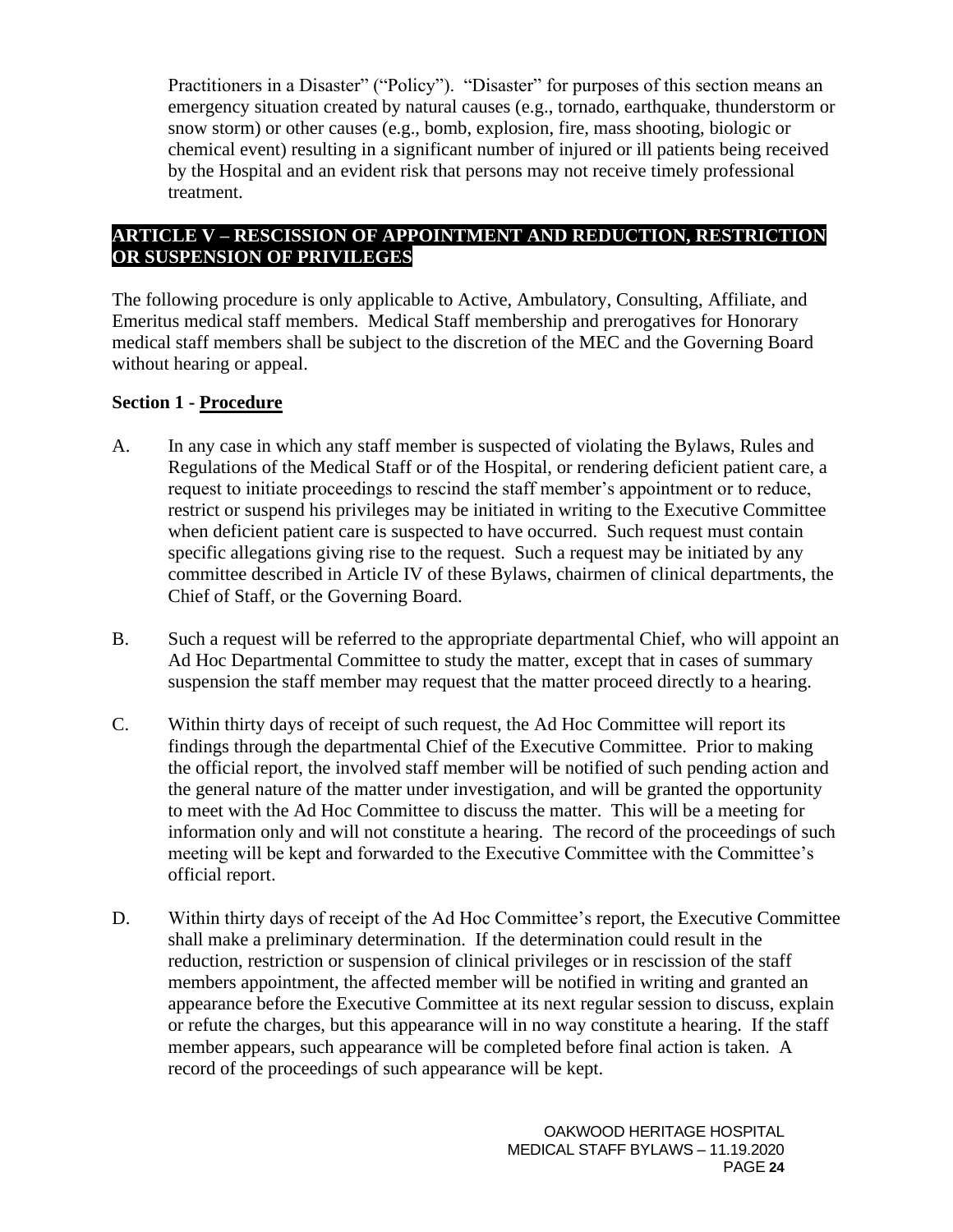- E. The Executive Committee may reject or modify the recommendation of the Ad Hoc Committee, issue a letter of warning, admonition or reprimand, impose terms of probation, consultation requirements or other conditions on the staff member's appointment, recommend reduction, restriction or suspension of clinical privileges or recommend rescission of Medical Staff membership.
- F. Any recommendation by the Executive Committee for reduction, restriction or suspension of clinical privileges or for rescission of Medical Staff membership shall entitle the staff member to request a hearing and appellate review, as provided in these Bylaws.

### **ARTICLE V – RESCISSION OF APPOINTMENT AND REDUCTION, RESTRICTION OR SUSPENSION OF PRIVILEGES**

### <span id="page-24-0"></span>**Section 2 - Summary Suspension**

In any case in which immediate action must be taken to protect the life of any patient or patients or to reduce the substantial likelihood of immediate injury or damage to the health or safety of any patient or patients within the Hospital, the Executive Committee, Chief of Staff, or Chief of Department, acting jointly or independently, may summarily suspend or restrict the privileges of or impose supervision upon a staff member, and have all rights to a hearing and appellate review afforded under these Bylaws before any such summary action becomes permanent and final. It shall be the responsibility of the Chief of Staff, the Chief of the Department and the Administration of the Hospital to make adequate provision for the care of any patient formerly under the care of such a staff member. A summary suspension shall continue until completion of the hearing and appeal procedure unless lifted or modified by the Executive Committee at the request of the staff member.

### **ARTICLE V – RESCISSION OF APPOINTMENT AND REDUCTION, RESTRICTION OR SUSPENSION OF PRIVILEGES**

### <span id="page-24-1"></span>**Section 3 - Automatic Suspension**

- A. License. All Privileges of a Member shall be automatically suspended if his professional license is suspended or revoked by the State of Michigan. The Chief of Staff shall enforce such automatic suspension. (12.14.10)
- B. Delinquent Medical Records. In accordance with the Rules, Privileges are automatically suspended for failure to complete medical records within the periods prescribed by the Rules. (12.14.10)
- C. Loss of Malpractice Insurance. In accordance with Medical Staff Policy, Privileges are automatically suspended if a Member has an interruption in malpractice insurance coverage that is longer than the period permitted by Medical Staff Policy. (12.14.10)
- D. Notice. If a Member's Privileges are automatically suspended, the Medical Staff Office shall notify the Member of the suspension in writing, after notifying the Chief of Staff. (12.14.10)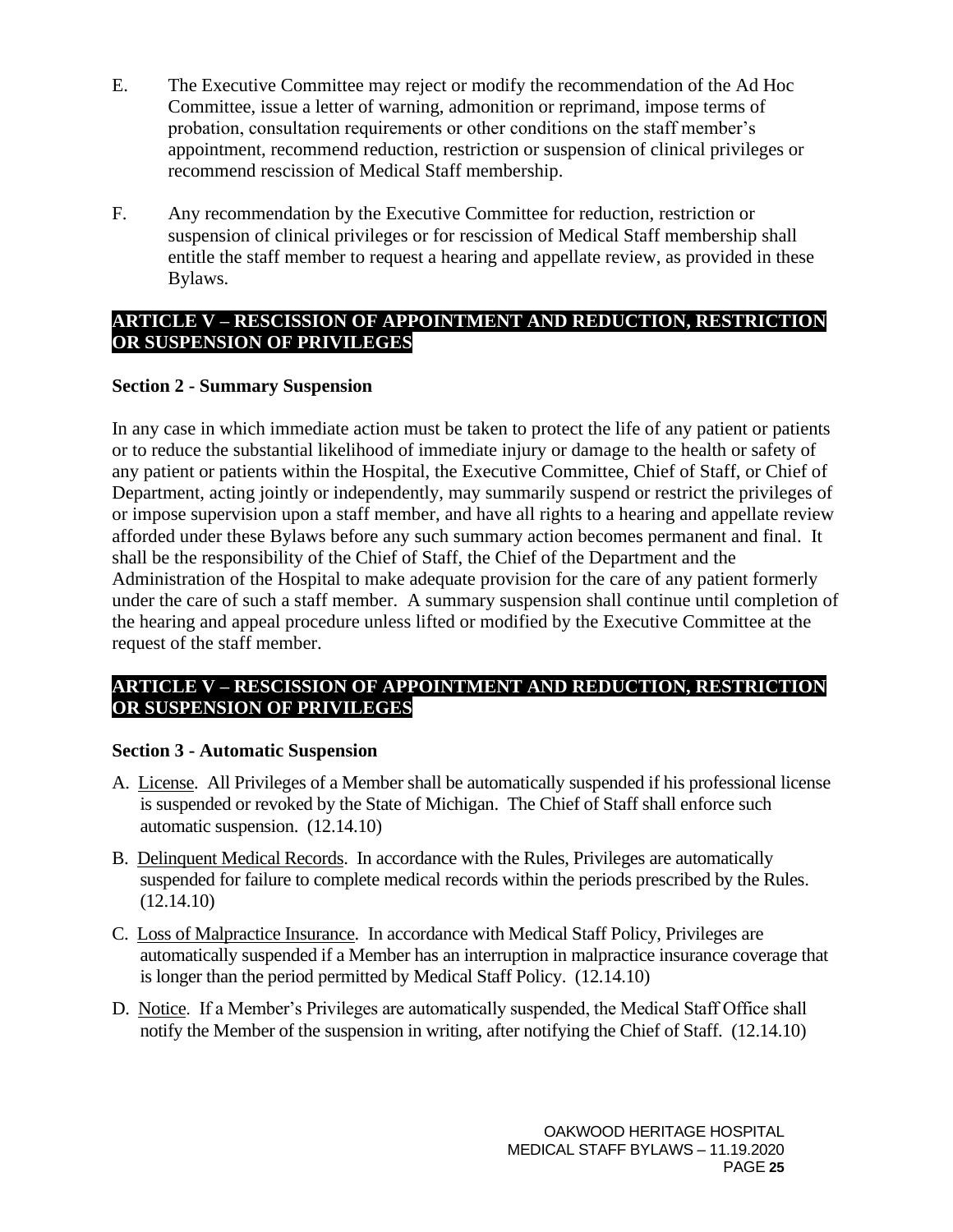#### <span id="page-25-0"></span>**ARTICLE VI - HEARING AND APPELLATE REVIEW PROCEDURE**

Active, Ambulatory, Consulting, Affiliate and Emeritus Staff Members as well as applicants for appointment to the Medical Staff, who are subject to an Adverse Recommendation or Action (as defined in the Medical Staff Fair Hearing Plan ("Plan")) shall be entitled to the hearing and appellate process set forth in this Article. Capitalized terms used in this Article are defined either in these Bylaws or in the Plan. As further explained in the Plan, the hearing and appellate process includes the following:

- A. Notice of Adverse Recommendation or Action. A Practitioner against whom an Adverse Recommendation or Action has been taken shall promptly be given notice of such Adverse Recommendation or Action, his or her right to request a hearing in the manner described in the Plan, and a summary of his or her rights at the hearing.
- B. Request for Hearing. A Practitioner shall have thirty (30) days following his or her receipt of a notice pursuant to Article VI, Paragraph A to request a hearing in the manner described in the Plan.
- C. Scheduling and Notice of Hearing. Upon receipt of a timely request for hearing and appointment of the Hearing Panel in the manner provided for in Article VI, Paragraph B and scheduling of the hearing, the Division President shall send the Practitioner a Notice of Hearing, the contents of which are specified in the Plan.
- D. Hearing Procedure. The hearing shall be held before the Hearing Panel appointed in accordance with Article VI, Paragraph E. During a hearing, the Practitioner shall have the right to: (1) representation by an attorney or other person of the Practitioner's choice; (2) call, examine, and cross-examine witnesses; and (3) present evidence determined by the presiding officer to be relevant. Upon completion of the hearing, the Practitioner shall have the right to: (1) receive the written recommendation of the Hearing Panel; and (2) timely notice of all subsequent MEC and Board actions with respect to the Adverse Recommendation or Action that prompted the hearing.
- E. Composition of Hearing Panel. The hearing shall be conducted by a Hearing Panel appointed jointly by the Chief of Staff and the Division President. The Hearing Panel shall be composed of three (3) members, at least two (2) of whom shall be Members of the Medical Staff and satisfy the additional criteria stated in the Plan.
- F. Notice of Action by Board. Upon receipt of the Hearing Panel's report, a Notice of Board Review shall be sent to the Practitioner and, if applicable, to the MEC. The Notice of Board Review shall inform the parties of their rights to provide written statements and request oral argument, as described in the Plan.
- G. Board Review Body. The Board as a whole may conduct the Board Review, or it may delegate this function to a standing or special committee of the Board.
- H. Final Action of the Board. After the Board's receipt of the Hearing Panel's report, the Board shall consider the matter (including findings of the Board Review Body, if any) and affirm, modify, or reverse the original Adverse Recommendation or Action. The decision of the Board will be deemed final, subject to no further appeal. The action of the Board and the basis therefore will be promptly communicated to the Practitioner and to the MEC.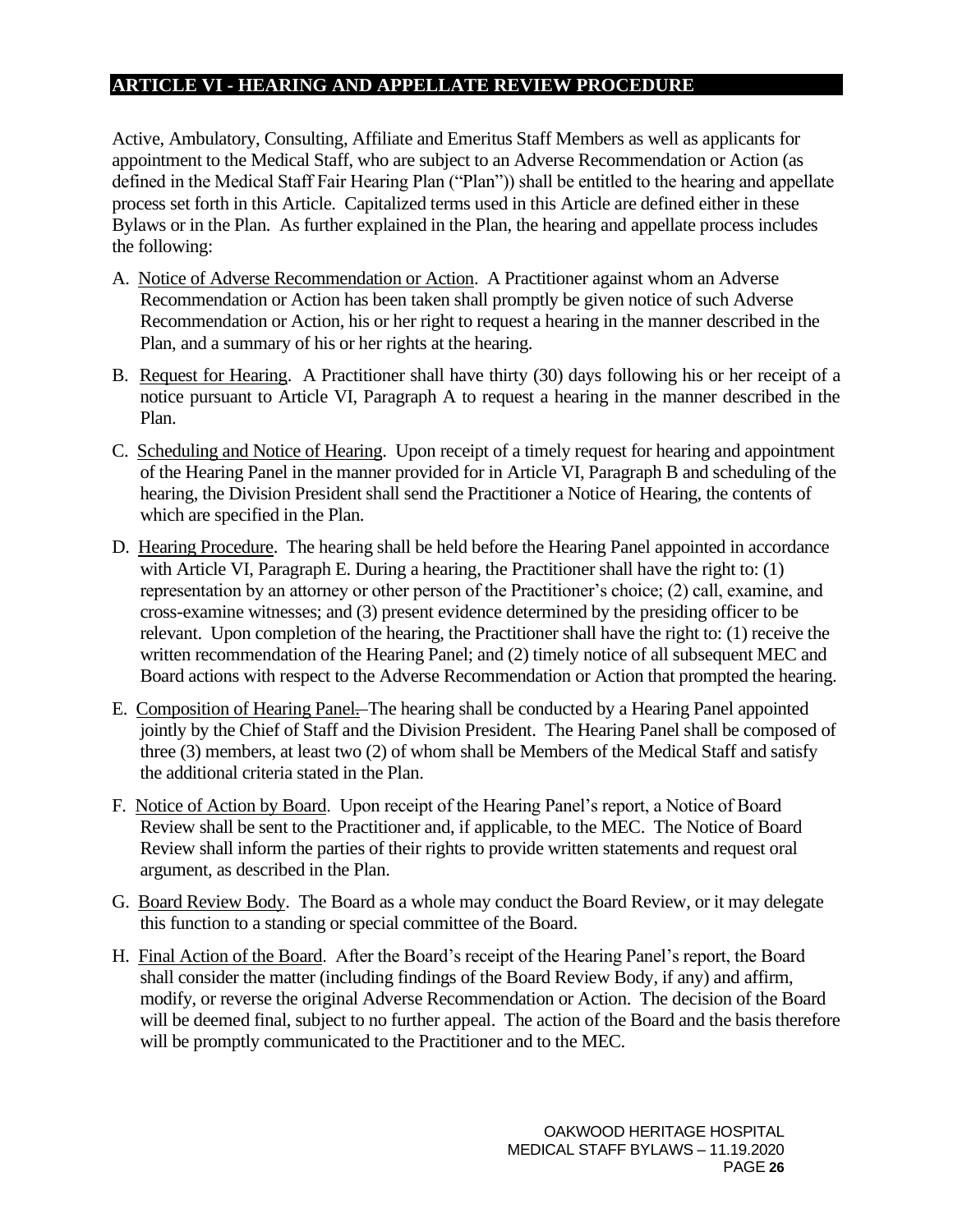- I. Visiting and Honorary Staff. Visiting and Honorary Staff shall have no hearing and appellate right in the event of loss of membership or prerogatives, but may request an informal audience with the MEC, the granting of which is within the MEC's discretion.
- J. Plan Consistency with Bylaws, Laws, and Regulations. Reference in the Bylaws to this Article shall be also be deemed to refer to the Plan. In case of any conflict between this Article and the Plan, this Article shall control. The Plan, which is a Medical Staff Policy, shall be consistent with the Health Care Quality Improvement Act and any other applicable laws and regulations affecting medical staff fair hearings. (Article revised 5.11.11)

## <span id="page-26-0"></span>**ARTICLE VII - CLINICAL DEPARTMENTS**

### <span id="page-26-1"></span>**Section 1 - Departments**

There shall be departments of the Medical Staff as the Executive Committee may establish.

### <span id="page-26-2"></span>**Section 2 - Organization of Departments**

- A. Officers. The officers of each department shall be a Chief, Vice Chief and Secretary/Treasurer.
- B. Term of Office. Department officers shall serve for a three-year term. An individual may not serve as chief of the same department for more than two consecutive three-year terms, except a vice chief who fills a vacancy in the office of chief may be elected as chief for up to two additional consecutive three-year terms. Each officer serves until his successor is selected. These term limitations shall not apply to departments that are staffed by exclusive contracts.
- C. Officer Qualifications. Department officers shall be Active Members of the department for at least five years for department chief, three years for vice chief, at least 2 years for secretary treasurer. An exception may be made for department chief by the MEC or nominating committee if applicable. All department officers must maintain Active Staff membership, and shall be board certified in the specialty(s) they practice or affirmatively establish comparable competence in said specialty(s) through the credentialing process. If the MEC determines that a department officer ceases to satisfy one of these qualifications for office, the office becomes vacant. **(12.20.18)**
- D. Conflicting Positions. An individual may not simultaneously serve in more than one elected medical staff or department office at any Oakwood- affiliated hospital; except an individual may serve simultaneously as (a) a department officer at one Oakwood hospital and a member-at-large of the medical executive committee at another Oakwood hospital or (b) an officer of the same department at two Oakwood hospitals if one or both department has 10 or fewer Active Members. An individual who serves as an elected medical staff or department officer, including a member-at-large of the medical executive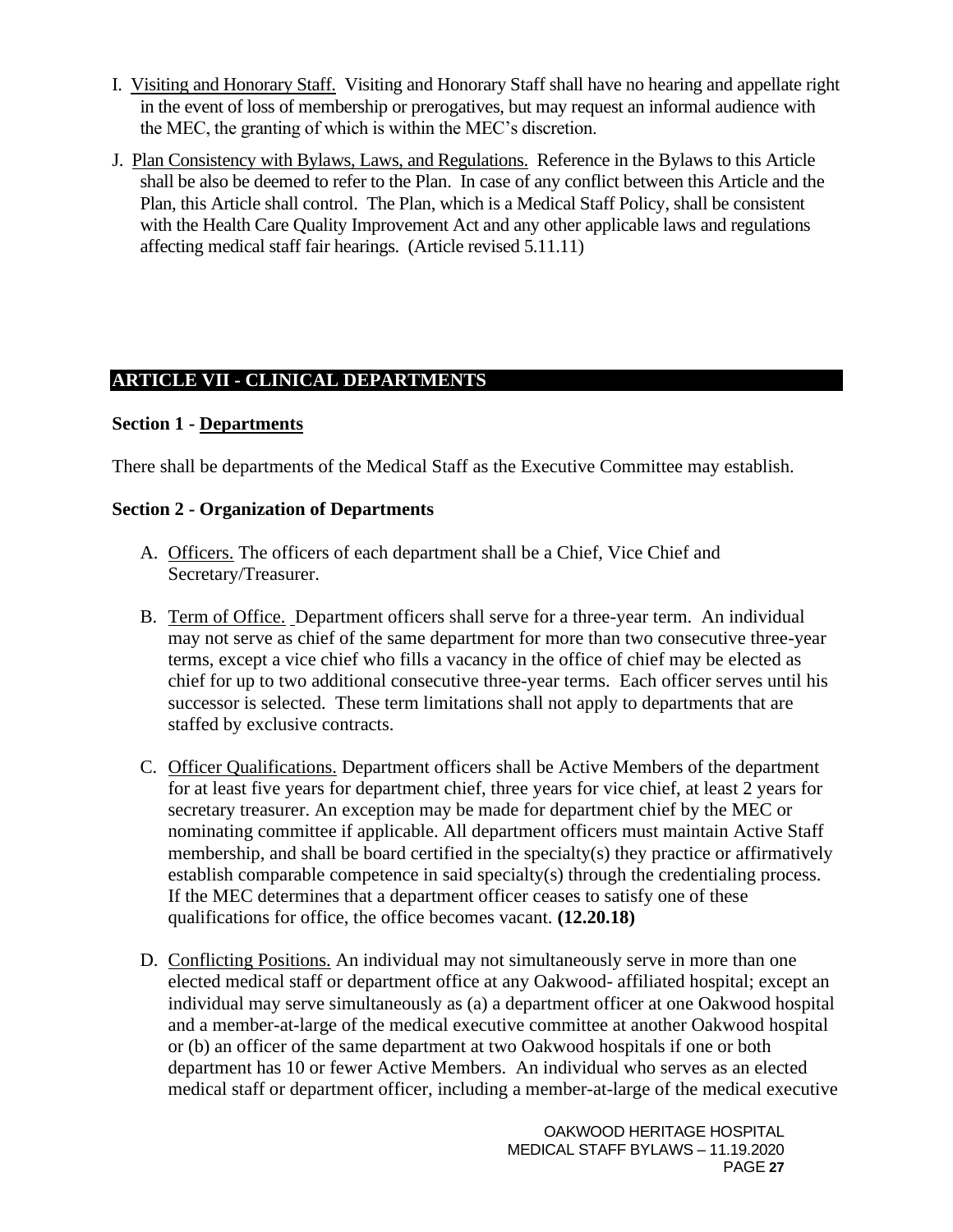committee, at a non-Oakwood hospital may not serve as a medical staff or department officer at this Hospital. **(2.18.16)**

## **ARTICLE VII - CLINICAL DEPARTMENTS**

#### <span id="page-27-0"></span>**Section 3 - Functions of the Departments**

Privilege Criteria. Each department shall develop criteria for the granting of specific Clinical Privileges in that department, subject to approval by the MEC and Board. If similar procedures or clinical services are furnished in more than one department, the chiefs of those departments shall consult with one another and assure that the departments develop consistent criteria for granting substantially the same Clinical Privileges. The Credentials Committee will oversee the consistency of Privilege criteria and, if necessary, settle any disputes between departments regarding this subject

Each department shall meet as often as necessary, but at least quarterly, to review and analyze on a peer group basis the clinical work of the department and shall report thereon to the Executive Committee. The frequency of the Department meetings shall be determined by the Department Chief.

General function of each department shall include:

- A. A conducting patient care reviews for the purpose of analyzing and evaluating the quality and appropriateness of care and treatment provided to patients within the department.
- B. Recommending to the Medical Executive Committee guidelines for the granting of clinical privileges and the performance of specified services within the department.
- C. Evaluating and making appropriate recommendations regarding the qualifications of applicants seeking appointment or reappointment and clinical privileges within that department
- D. Conducting, participating and making recommendations regarding continuing education programs pertinent to departmental clinical practice.
- E. Reviewing and evaluating departmental adherence to: 1) medical staff policies and procedures, and 2) sound principles of clinical practice.
- F. Coordinating patient care provided by the department's members with nursing and ancillary patient care services.
- G. Submitting written reports to the Medical Staff Executive Committee concerning: 1) the departments review and evaluation activities, actions taken thereon, and the results of such action; and 2) recommendations for maintaining and improving the quality of care provided in the department and the hospital.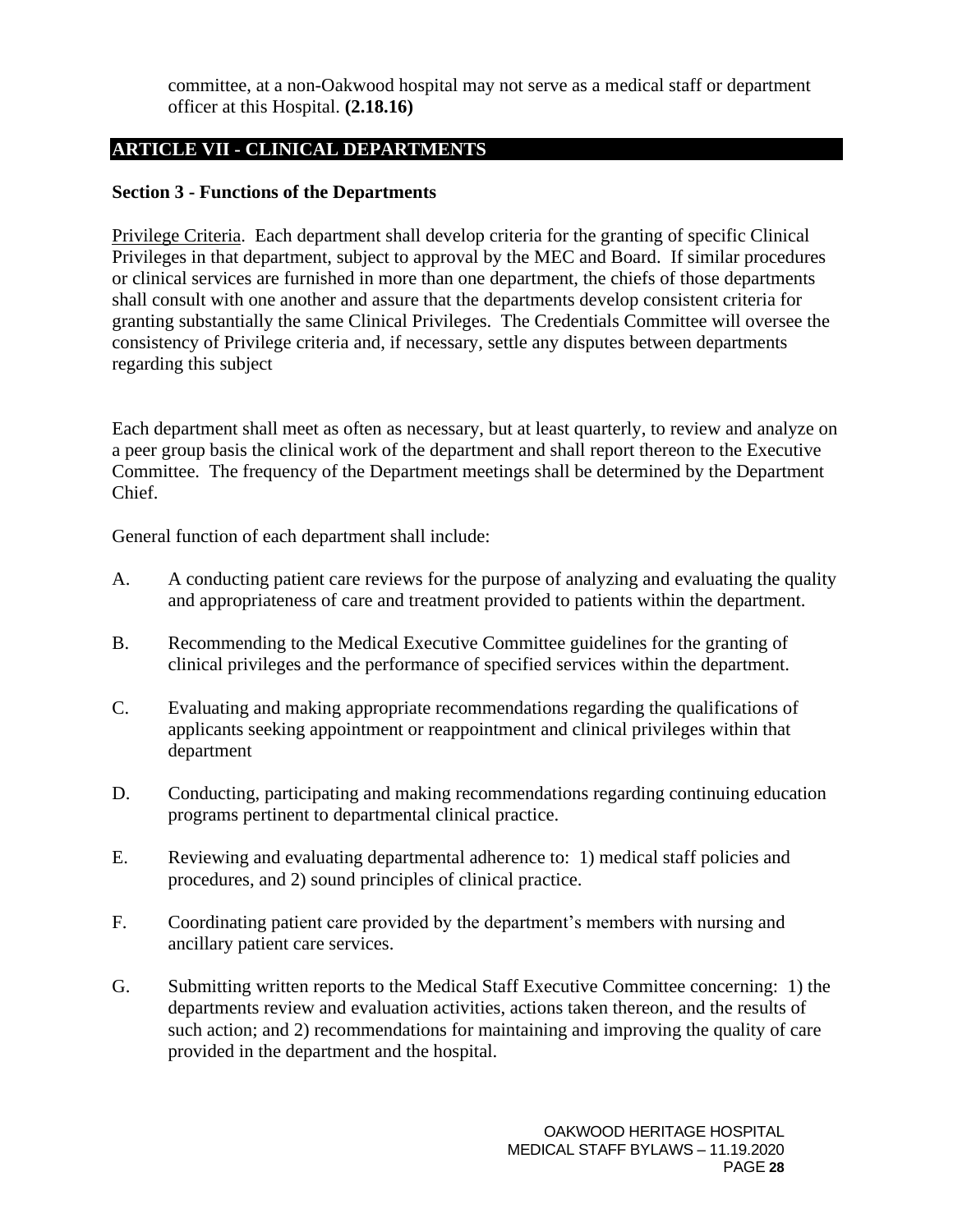- H. Meeting at least monthly for the purpose of considering patient care review findings and the results of the department's other review and evaluation activities, as well as reports on other department and staff functions.
- I. Establishing such committees or other mechanisms as are necessary and desirable to perform properly the functions assigned to it, including proctoring protocols.
- J. Taking appropriate action when important problems in patient care and clinical performance or opportunities to improve care are identified.
- K. Accounting to the Medical Executive Committee for all professional and medical staff administrative activities within the department.
- L. Appointing such committees as may be necessary or appropriate to conduct department f functions.
- M. Formulating recommendations for departmental rules and regulations reasonable necessary for the proper discharge of its responsibilities subject to the approval by the Medical Executive Committee and the Medical Staff.

## **ARTICLE VII - CLINICAL DEPARTMENTS**

### <span id="page-28-0"></span>**Section 4 - Election of Officers in Departments**

The Department of Medicine, Family Practice and Emergency Medicine shall elect their officers in the odd number years. The Department of Surgery, Psychiatry, and Physical Medicine and Rehabilitation shall elect their officers in the even numbered years.

Any vacancy of a departmental officer's position, which occurs before the expiration of the term of office, should be filled by an election within the department at its next regular meeting.

## **ARTICLE VII - CLINICAL DEPARTMENTS**

### <span id="page-28-1"></span>**Section 5 - Removal from Office**

Any elected department officer may be removed from office for (1) failure to perform the duties of the position in a timely and appropriate manner, (2) physical or mental disability that renders the officer incapable of performing the essential functions of the position with reasonable accommodation; or (3) conduct damaging to the best interest of the Medical Staff or Hospital. Removal of a department officer may be initiated by a petition signed by at least twenty percent (20%) of the Active Staff Members in the department and submitted to the Chief of Staff. The vote of two-thirds of the Active Staff Members in the department (at a meeting or by mail or email ballot) is required to remove an officer, but no such removal shall be effective unless and until it has been ratified by the MEC and by the Board. **(2.18.16)**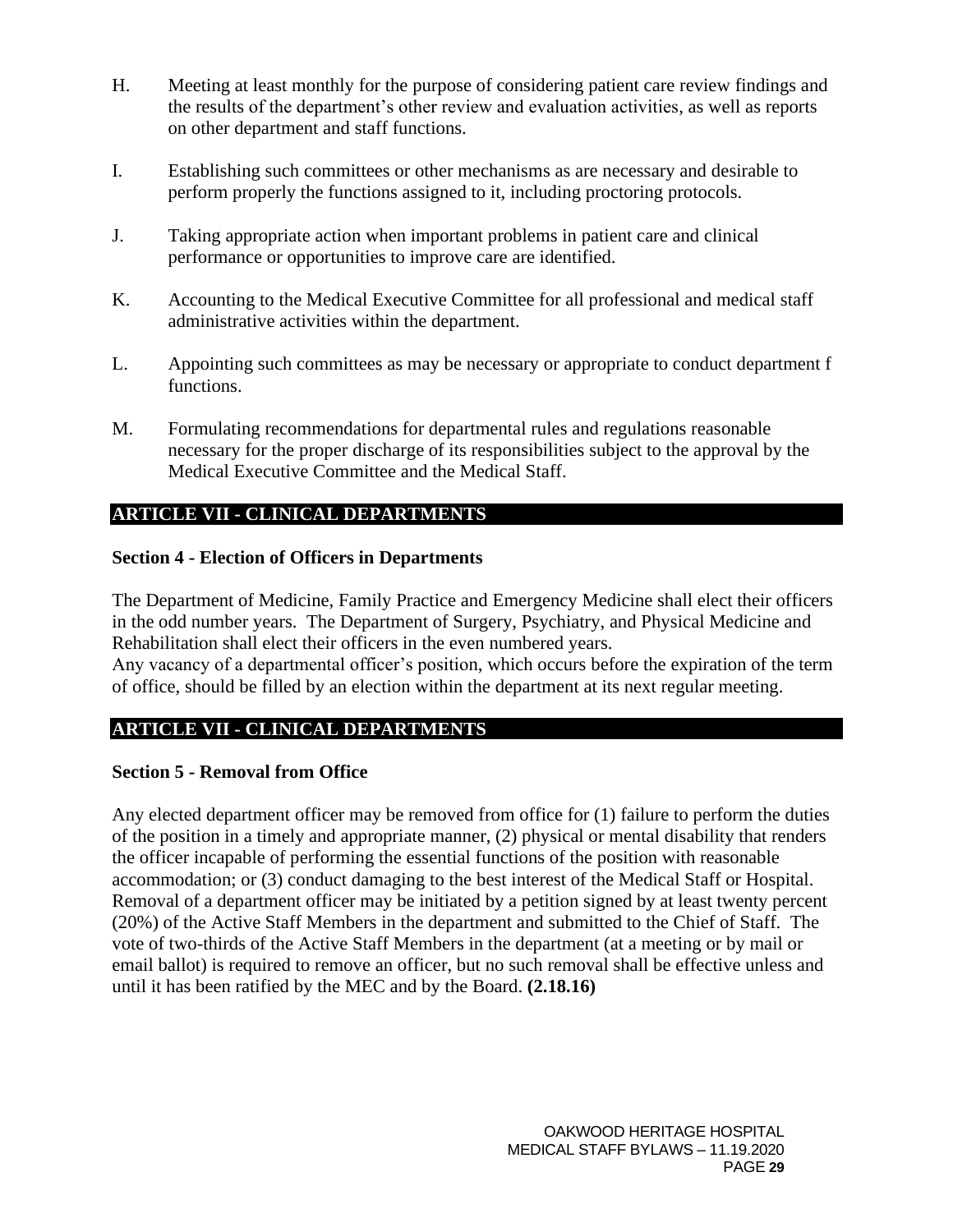#### **ARTICLE VII - CLINICAL DEPARTMENTS**

#### <span id="page-29-0"></span>**Section 6 - Functions of Department Chairman**

Department Chief's Duties. The Department Chief shall be responsible to the Chief of Staff and the MEC for the functioning of the department. The members of the department shall be responsible to the Chief, and through him to the Chief of Staff. The Department Chief shall be responsible for the following activities within the department: (12.14.10)

- A. Serve as a member of the MEC, if so designated in these Bylaws.
- B. Preside at meetings of the department.
- C. Report to the MEC and the Chief of Staff regarding all department professional and administrative activities.
- D. Oversee clinically related activities of the department.
- E. Oversee administratively related activities of the department, unless otherwise provided by the Hospital.
- F. Conduct continuing surveillance of the professional performance of all individuals in the department who have Clinical Privileges.
- G. Recommend to the MEC the criteria for Clinical Privileges that are relevant to the care provided in the department.
- H. Recommend Clinical Privileges for each Member of the Department and each Affiliate Staff member assigned to the department.
- I. Take appropriate action when important problems in patient care or clinical performance or opportunities to improve care are identified.
- J. Appoint such committees as are necessary or appropriate to conduct department functions and their chairs.
- K. Formulate recommendations for departmental rules and regulations for the proper operation of the department, subject to required approvals.
- L. Assess and recommend to the relevant Hospital authority off-site sources for needed patient care, treatment, and services not provided by the department or the Hospital.
- M. Integrate the department into the primary functions of the Hospital.
- N. Coordinate and integrate interdepartmental and intradepartmental services.
- O. Develop and implement policies and procedures that guide and support the provision of care, treatment, and services.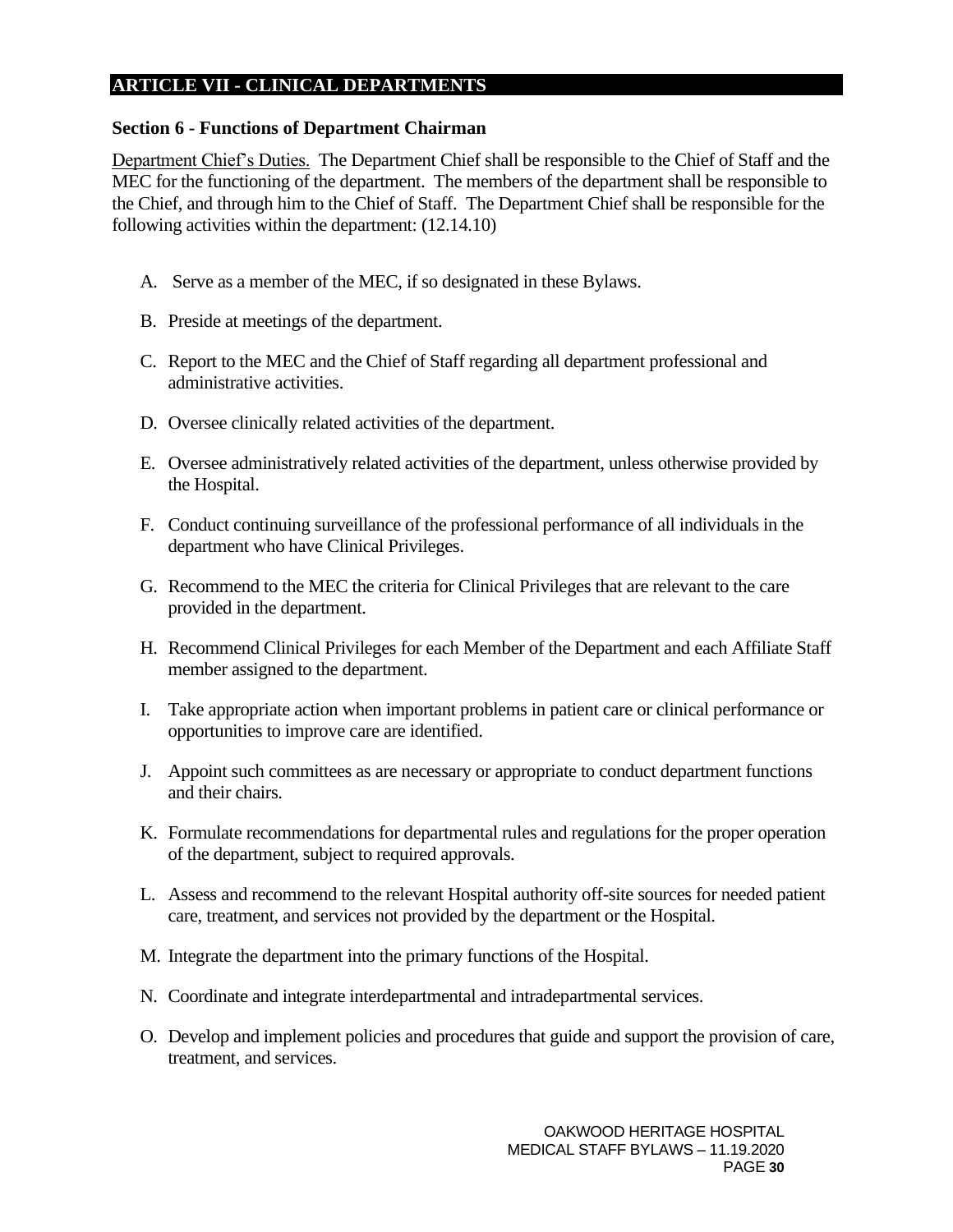- P. Recommend a sufficient number of qualified and competent persons to provide care, treatment, and service.
- Q. Determine the qualifications and competence of department or service personnel who are not licensed independent practitioners and who provide patient care, treatment, and services.
- R. Conduct continuous assessment and improvement of the quality of care, treatment, and services.
- S. Maintain quality improvement programs, as appropriate.
- T. Provide for the orientation and continuing education of all persons in the department.
- U. Recommend space and other resources needed by the department.
- V. Implement Medical Staff Bylaws and Rules, and actions taken by the MEC and pursuant to the Medical Staff Article of the Hospital Bylaws. (A-V 12.14.10)

#### **Section 7**

#### **Functions of Department Vice Chief**

Vice Chief Duties. The Vice-Chief of each department shall perform such duties as are delegated to him by the Chief of the Department. He shall act with full authority and responsibility in the absence o the Chief. The Vice-Chief shall immediately succeed to the office of Chief if for any reason the Chief should resign or be removed. **(2.18.16)**

#### **Section 8**

#### **Functions of Department Secretary/Treasurer**

Secretary/Treasurer Duties. The Secretary of each department shall keep accurate minutes of all meetings of the department. **(2.18.16)**

### **ARTICLE VIII - OFFICERS**

<span id="page-30-0"></span>**Section 1 – Officers** The officers of the Medical Staff shall be the Chief of Staff, the Vice Chief of Staff, the Secretary/Treasurer and two members at large.

**Term of Office-** Medical Staff Officers shall serve for a three- year term. An individual may not serve in the same Medical Staff office for more than two three-year terms (either consecutive or non-consecutive), except that a vice chief of staff who fills a vacancy in the office of chief may be elected as chief of staff for up to two additional three-year terms. Each officer serves until his successor is selected**. (2.18.16)**

## **ARTICLE VIII - OFFICERS**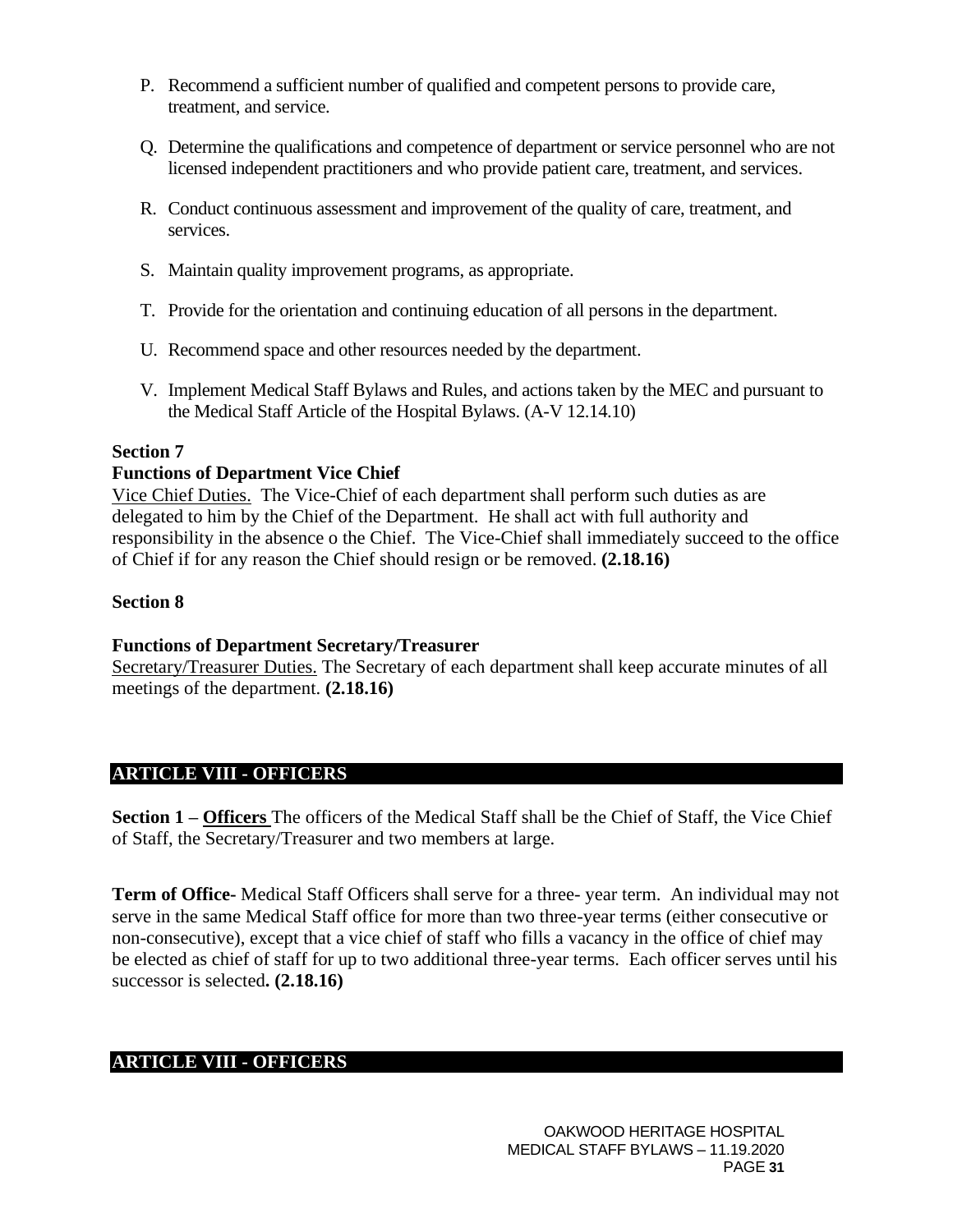#### <span id="page-31-0"></span>Section 2 - Election of Officers

- A. Election of Staff officers shall be from persons nominated as delineated in Article IX, Section 9 below.
- B. Ballots shall be mailed or electronically distributed to active members, as determine by the nominating committee. Thirty days shall be provided for votes to be returned either in person, by mail or electronically. **(12.20.18)**
- C. To be a valid election, voting by 25% or more of the Active Staff is required. The candidate who receives a majority of the votes cast for Chief of Staff, Vice Chief, and Secretary/Treasurer and the candidate who receives a majority of the votes cast for member-at-large shall be elected into office. If no candidate receives a majority of the votes cast for an office, a second ballot shall be distributed to choose between the two candidates who received the highest number of votes. If a second election is required, either because 25% of the Active Staff did not vote in the first election or because a single candidate did not receive a majority of the votes cast, written notice of the second election shall be posted on the bulletin board in the Medical Staff Lounge at least 72 hours before the second ballots are mailed or emailed. The second ballots shall be mailed or emailed no later than seven (7) days after the results of the first election have been tabulated, and in the same manner as the first election, with notice that returned ballots must be received no later than 5:00 pm the Friday before the March MEC meeting. The results of the second ballot shall be binding even if less than 25% of Active Staff Members vote. **(12.20.18)**
- D. Elected candidates shall serve in an officer-elect capacity for a transitional period not to exceed 3 months before they are officially installed. During this period they would serve as ex-officio members of the MEC. The winning candidate shall be installed into office at the regularly scheduled Medical Executive Committee meeting following the completed transition period. **(12.20.18)**

### **ARTICLE VIII - OFFICERS**

<span id="page-31-1"></span>Section 3 - Qualifications of Officers

Officer Qualifications- Medical staff officers shall (a) be Active Members of the Medical Staff for at least five years for Chief of Staff and Vice Chief of Staff*,* two years for all other medical staff officer positions. (b) Maintain Active Staff membership and (c) be board certified in the specialty(s) they practice or affirmatively establish comparable competence in said specialty(s) through the credentialing process. If the MEC determines that a Medical Staff officer ceases to satisfy one of these qualifications for office, the office becomes vacant. All nominees for Medical Staff office must also have participated in Medical Staff affairs, as evidenced by active

> OAKWOOD HERITAGE HOSPITAL MEDICAL STAFF BYLAWS – 11.19.2020 PAGE **32**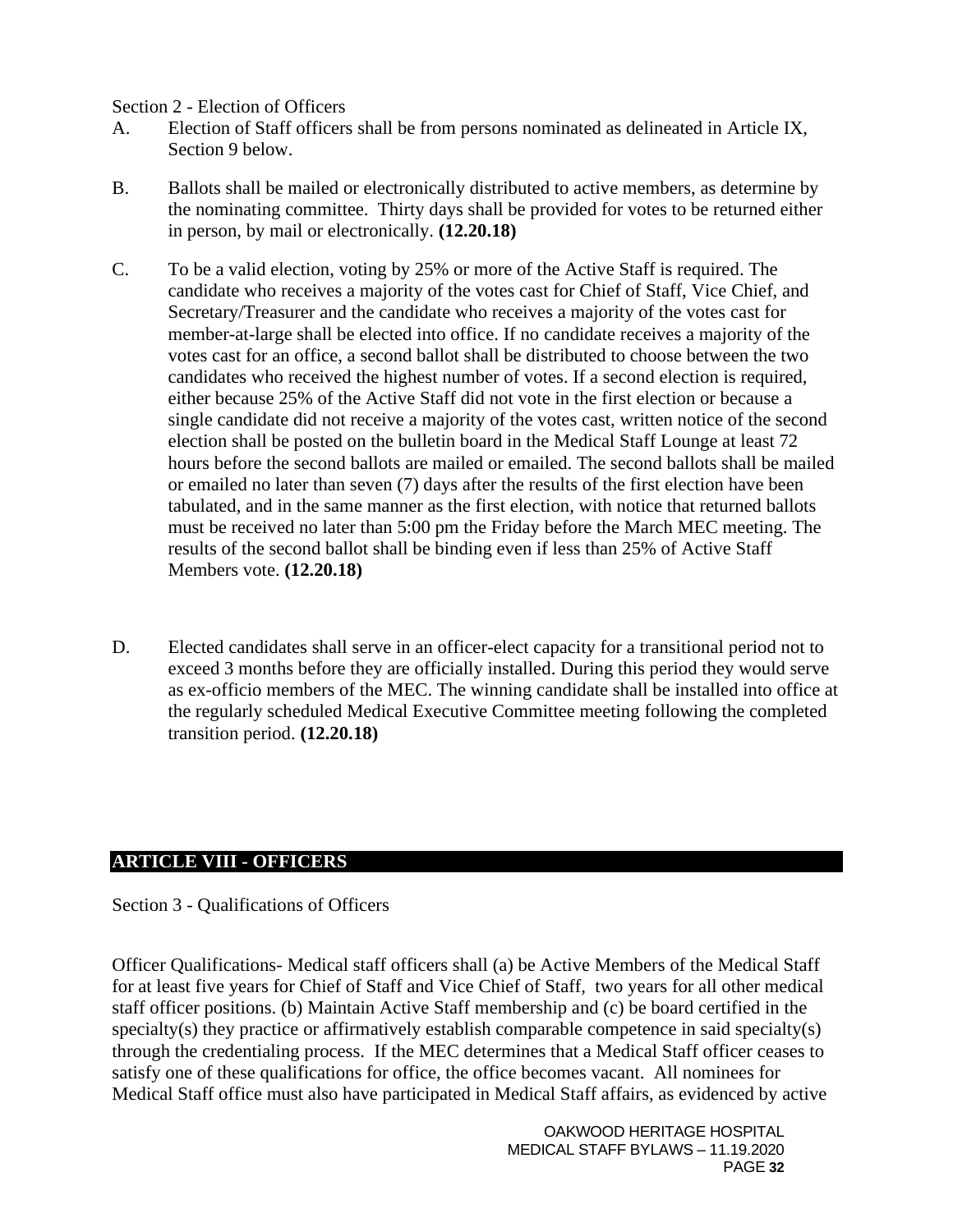participation in committees, and shall have demonstrated good leadership and communication skills and be willing to participate in physician leadership continuing education programs. **(12.20.18)**

# **ARTICLE VIII - OFFICERS**

#### <span id="page-32-0"></span>**Section 4 - Duties of Officers**

- A. The Chief of Staff shall serve as chief administrative officer of the Staff and maintain liaison among the Medical Staff, the Administration and Governing Body. The Chief of Staff shall perform the following:
- 1. He shall call and preside at all General Medical Staff meetings.
- 2. He shall call and preside at all Medical Executive Committee meetings.
- 3. He shall be an ex-officio member of all Medical Staff committees of which he is not otherwise a member, except the Nominating Committee of which he shall not be a member.
- 4. He shall be a member of the Board and shall attend the meetings of the Board and Board committees to which he is assigned, and shall report to the Board on matters of concern to the Medical Staff.
- 5. He shall be responsible for the functioning of the clinical organization of the Hospital and shall supervise the review of the clinical work in all departments and committees.
- 6. Except where otherwise provided elsewhere in these bylaws, he shall appoint the Medical staff members of all Medical Staff committees.
- 7. He shall be responsible for the enforcement of all Bylaws and Rules and Regulations and he must implement all disciplinary action against all Medical staff members and Limited Staff, according to the procedures set forth in these bylaws.
- 8. He shall require that all procedural safeguards accorded to each staff member be followed in all cases of proceedings to terminate a Medical Staff appointment or to reduce, restrict or suspend clinical privileges.
- 9. He shall be responsible for the educational activities of the Staff.
- 10. He shall be responsible in conjunction with the Medical Executive Committee for the implementation of policies of the Medical Staff and the Board.
- 11. He shall act in coordination with the Administration and the Board in all matters of mutual concern within the Hospital.
- 12. He shall be spokesman for the Medical Staff in its external professional and public relations. **(2.18.16)**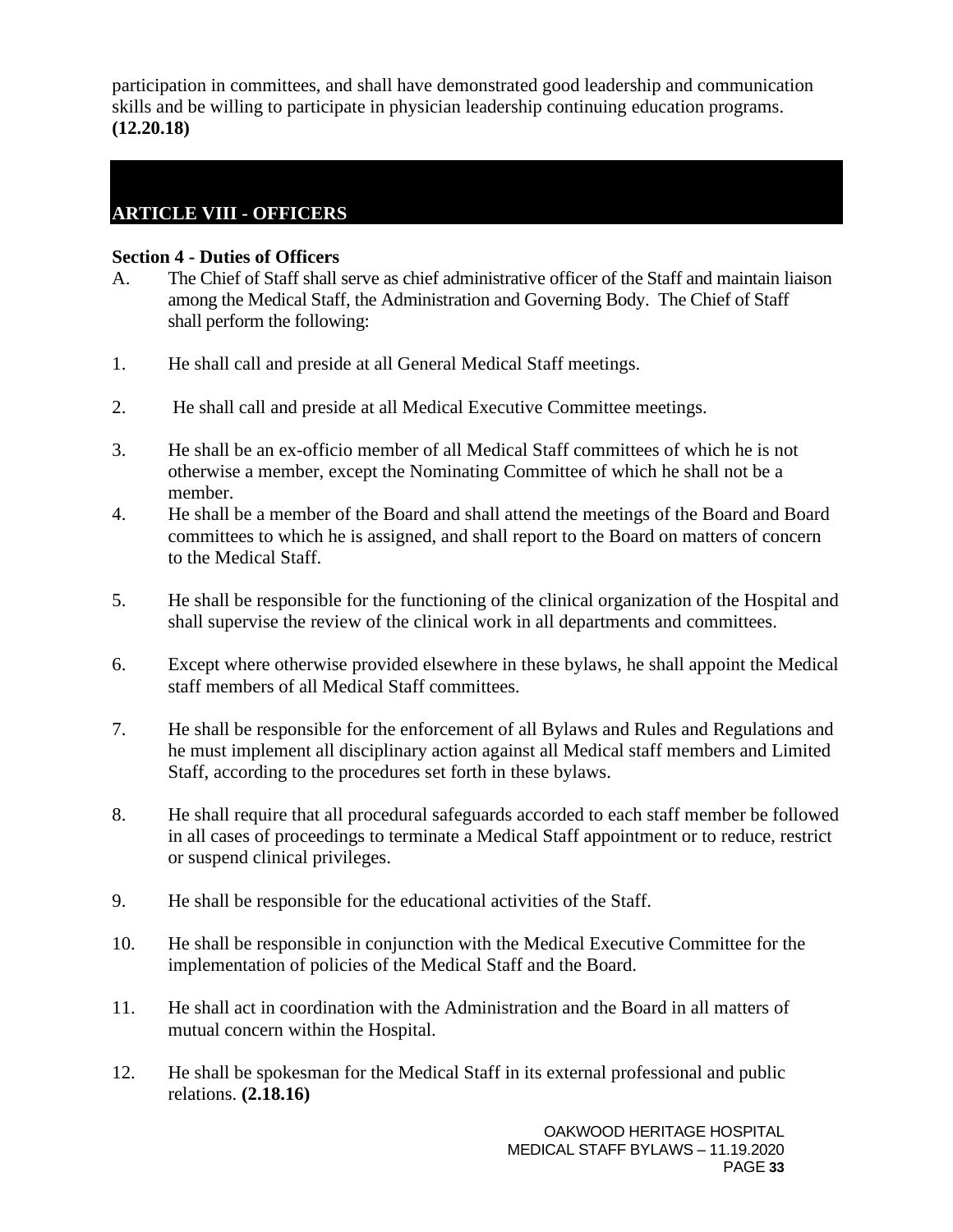## **ARTICLE VIII - OFFICERS**

- B The Vice Chief of the Medial staff shall perform the following:
- 1. He shall perform duties delegated to him by the Chief of Staff.
- 2. He shall attend all meetings of the MEC.
- 3. He shall preside and function with the full authority and responsibility of the Chief of Staff in the Chief's absence.
- 4. If the Chief of Staff is removed or resigns, the Chief of Staff shall be succeeded immediately for the balance of his term in office by the Vice Chief.
- 5. He shall call meetings on the order of the Chief of Staff.
- 6. He shall function as an ex-officio member of all committees of the Medical Staff of which he is not otherwise a member, except the Nominating Committee, of which he shall not be a member.
- 7. He shall chair the Professional Practice Evaluation Committee (PPEC). **(2.18.16)**
- C. The Secretary/Treasurer of the Medical Staff shall perform the following:
	- 1. He shall keep minutes of all General Staff meetings.
	- 2. He shall attend at least 2/3 of the meetings of the MEC.
	- 3. He shall attend to all Staff correspondence and shall perform such other duties as ordinarily pertain to his office.
	- **4.** He shall oversee the Medical Staff's funds and report to the Medical Staff at the Regular Meetings of the Medical Staff regarding the status of the Medical Staff's finances. **(2.18.16)**
- D. The Members at large of the Medical Staff shall perform the following:
	- 1. He shall attend at least 2/3 of the meetings of the MEC and of the committees to which he is assigned.
	- 2. If appointed by Chief of Staff, he shall serve as a member of the Credentials Committee and/or the Professional Practice Evaluation Committee (PPEC).
	- 3. He shall perform duties delegated to him by the Chief of Staff. **(2.18.16)**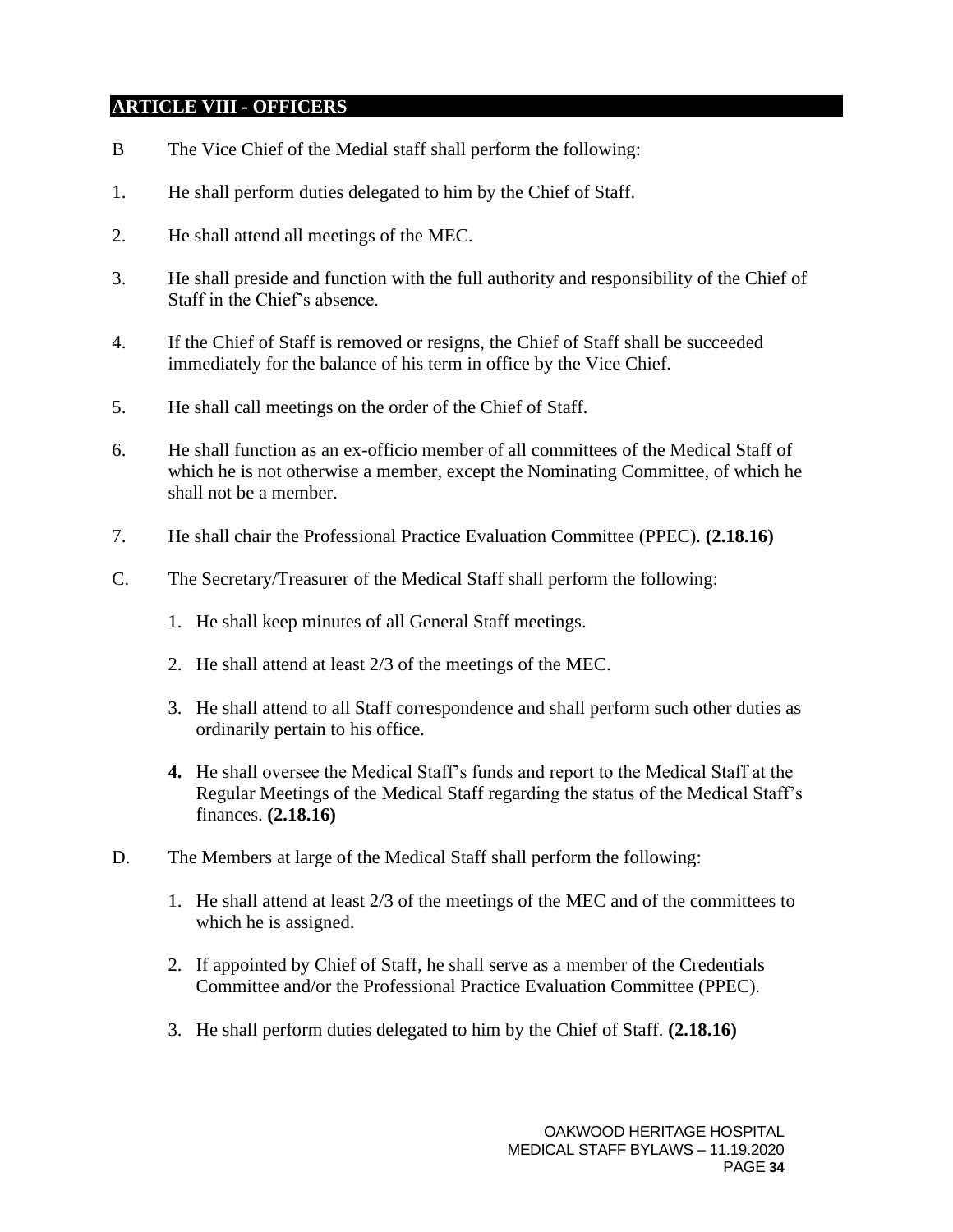## A**RTICLE VIII - OFFICERS**

#### <span id="page-34-0"></span>**Section 5 - Removal of Officers**

- A. Grounds for Removal. Any elected Medical Staff officer may be removed from office pursuant to Article VIII, Section 5, Paragraphs B and C for (1) failure to perform duties of the position in a timely and appropriate manner, (2) physical or mental disability that renders the officer incapable of performing the essential functions of the position with reasonable accommodation, or (3) conduct damaging to the best interest of the Medical staff or hospital.
- B. Removal by Board. If removal of a Medical Staff officer is initiated by the Board, the officer must be given written notice of the specific deficiencies that are the basis for removal from office and a reasonable opportunity to correct the deficiencies. If the deficiencies are not corrected, removal of the officer shall be effective until the officer has been provided with a hearing before the Medical Relations Committee. The conclusion of the hearing shall be binding.
- C. Removal by Medical Staff. Removal of a Medical Staff Officer may be initiated by a petition that states the ground(s) for removal and is signed by at least twenty-percent (20%) of the Active Staff Members submitted to the MEC. The MEC will appoint an ad hoc committee to investigate the allegations outlined in the petition. Upon receipt of the ad hoc report, the MEC will consider the ad hoc report and shall prepare a written report of its recommendation. The MEC recommendation shall be presented to the Active Medical Staff at a meeting of the Staff convened for this purpose. Attendance of 50% of the Active Staff Members is defined as quorum for a meeting convened for this purpose. The vote of two-thirds of the Active Staff Members is required to remove an officer, but no such removal shall be effective unless and until it has been ratified by the board. **(2.18.16)**

### <span id="page-34-1"></span>**ARTICLE IX - COMMITTEES**

To further implement policies and procedures governing the Staff and the monitoring of its activities, the following committees are created and established to, among other duties, review the professional practices of the Staff members for the purpose of reducing morbidity and mortality and for the improvement of the care of patients in the Hospital.

#### <span id="page-34-2"></span>**Section 1 - Executive Committee**

The Executive Committee shall be composed of the following voting members unless otherwise specified:

- A. Chief of Staff (who shall be Chair)
- B. Vice Chief of Staff
- C. Secretary Treasurer of the Staff
- D. Immediate past Chief of Staff
- E. Department Chiefs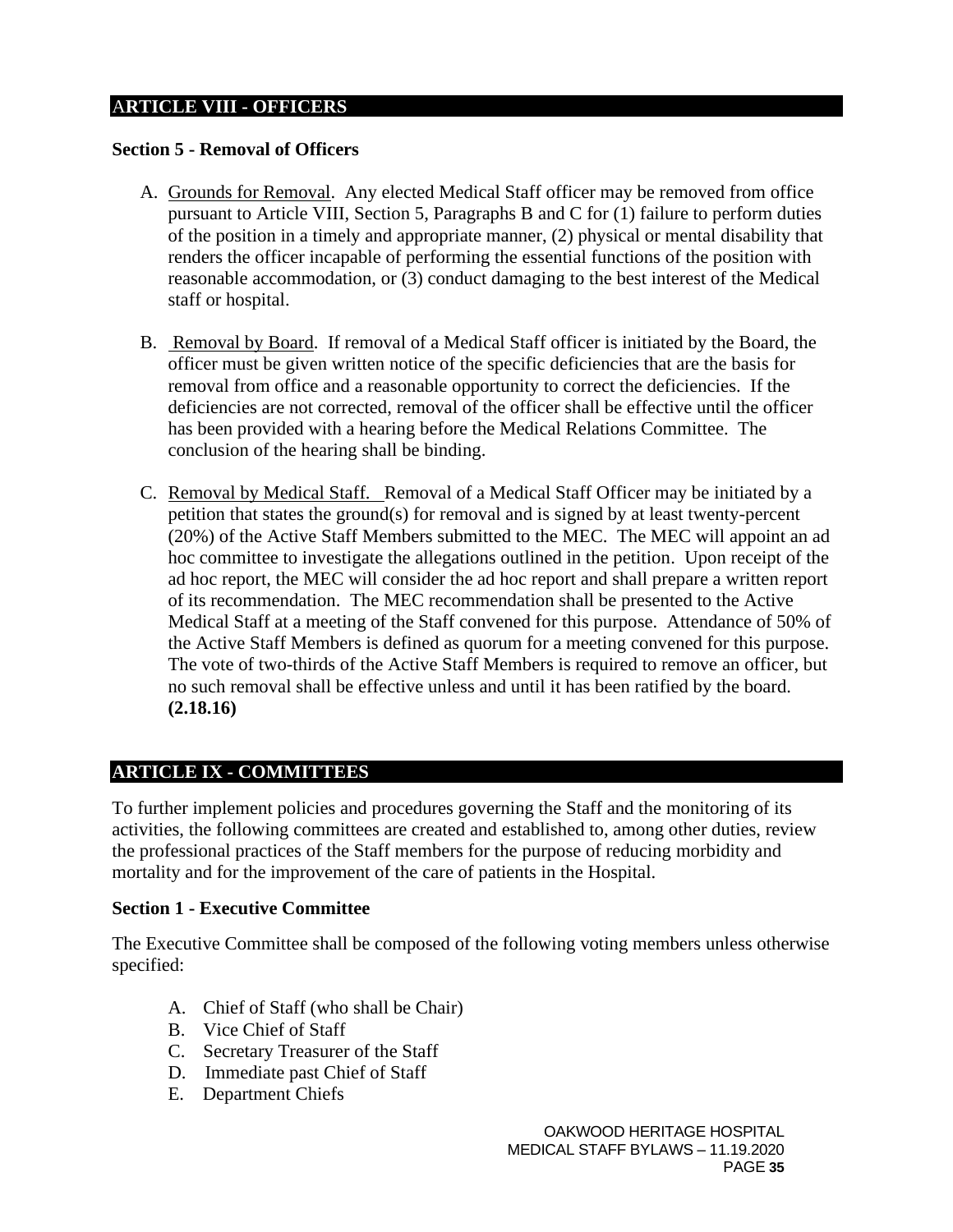- F. Two members of the Active Staff who shall be elected by such Staff as Members at Large. They shall be elected at the Medical Staff annual meeting for a two year term.
- G. Chief, Vice Chief of the Department of Medicine and one additional member of the Medicine Department, chosen by election of the active members of this department every two years.
- H. Chief of the Department of Surgery and one additional member of the Orthopedic Section chosen by election of the active members of this department every two years.
- I. The Administrator shall be an ex-officio member of this committee, but shall not vote.

The Committee should meet at least eight times per year.

The duties and authority of the Executive Committee are to: Act on all matters of the Medical Staff business, except those that are otherwise delegated by provisions of the Medical Staff Bylaws;

Receive, coordinate and act upon, as necessary, the written reports and recommendations of the departments and the standing and special committees directly responsible to it and hear oral reports from time to time as required or requested;

Receive and act on reports and recommendations from Medical Staff Committees and assigned activity groups;

Coordinate or oversee the activities of and policies adopted by the staff, departments and other clinical units and committees;

Implement the approved policies of the Medical Staff and monitor that such policies are implemented by the departments and other clinical units and committees; Inform the Medical Staff on accreditation programs and the accreditation status of the Hospital; Recommend to the Board, as required in these Bylaws, the appointments and reappointments, category and Department assignments, clinical privileges and disciplinary action for members of the Medical Staff;

Take reasonable steps to insure professionally ethical conduct and competent clinical performance on the part of staff members, including initiating investigations and initiating and pursuing disciplinary actions, when warranted;

Account to the Board for the quality and efficiency of medical care provided to patients in the Hospital;

Designate representative of the Medical Staff to serve on the Hospital committees, as required; Review reports from the Hospital Quality Improvement Committee and the Utilization Committee.

To act on behalf of the Medical Staff in the interval between general Medical Staff Meetings. This provision shall not grant the Medical Executive Committee the authority to take any action specifically reserved in the Bylaws to be approved by the Medical Staff as a whole (e.g., Bylaw revisions)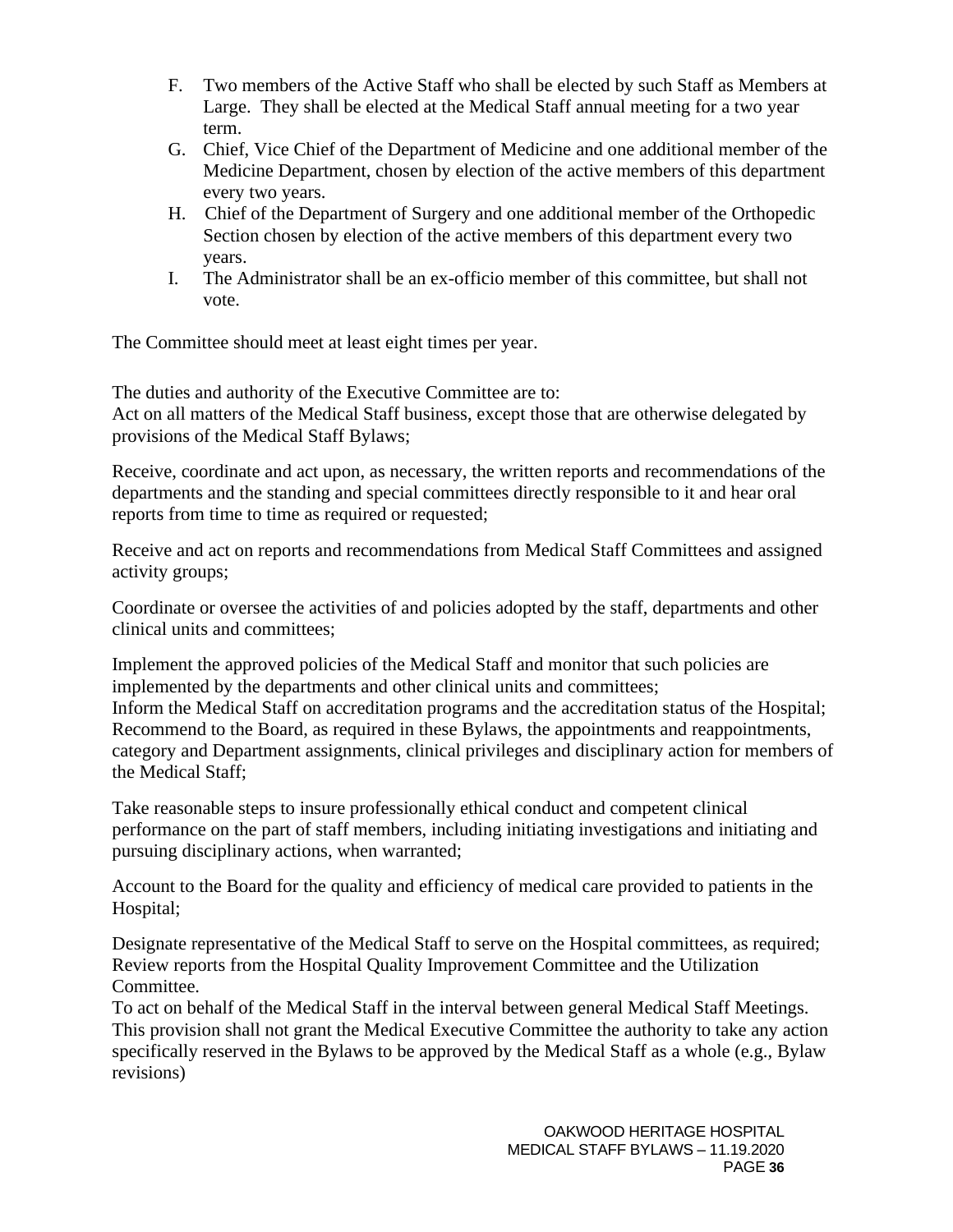**Modification of Duties and Powers:** The duties and powers delegated to the Executive Committee pursuant to these bylaws may be modified by amending these bylaws in accordance with Article XIV.(Revised 5.11.11)

## **ARTICLE IX - COMMITTEES**

### <span id="page-36-0"></span>**Section 2 - Credentials Committee**

The Chief of Staff shall appoint the Chairman of the Credentials Committee. The Credentials Committee shall consist of members of the Active Staff selected on a basis that will insure representation of the clinical specialties, and the Medical Staff-at-Large. The Committee shall be responsible for: Reviewing the credentials of all applicants for original, renewed or increased privileges; Obtaining and reviewing all peer recommendations, including department recommendations; to the extent possible, considering additional information from other sources including the American Medical Association Physician Master file and the Federation of State Medical Boards Physician Disciplinary Data Bank.

The Committee, at the direction of the Chairman, should meet monthly or more often if the numbers of applications for initial appointment or reappointment require more meetings.

## **ARTICLE IX - COMMITTEES**

### <span id="page-36-1"></span>**Section 3 - Medical Staff Relations Committee**

The Medical Relations Committee is a committee, which can be called on an ad hoc basis to address specific issues related to Oakwood Heritage Hospital. The Medical Relations Committee shall be composed of equal representation from the Governing Board and the Medical Staff. The Chief of Staff, the Vice Chief of Staff and two members of the Medical Staff Executive Committee selected by the Chief and Staff and approved by the Medical Executive Committee shall be members of the Medical Relations Committee. Other Medical Staff members may be invited to attend certain meetings because of matters under discussion wherein they may have special interest or information.

### **ARTICLE IX - COMMITTEES**

Section 4 - Professional Practice Evaluation Committee

1. Composition. Professional Practice Evaluation Committee (PPEC) shall be established and its members appointed in accordance with Medical Staff Policy. The PPEC shall consist of Medical Staff Members.

2. Duties. The PPEC shall carry out Ongoing Professional Practice Evaluation and New Professional Practice Evaluation and, at the request of the MEC, shall participate in Focused Professional Practice Evaluation, all as described in Medical Staff Policy relating to professional practice evaluation. The PPEC reports to the MEC.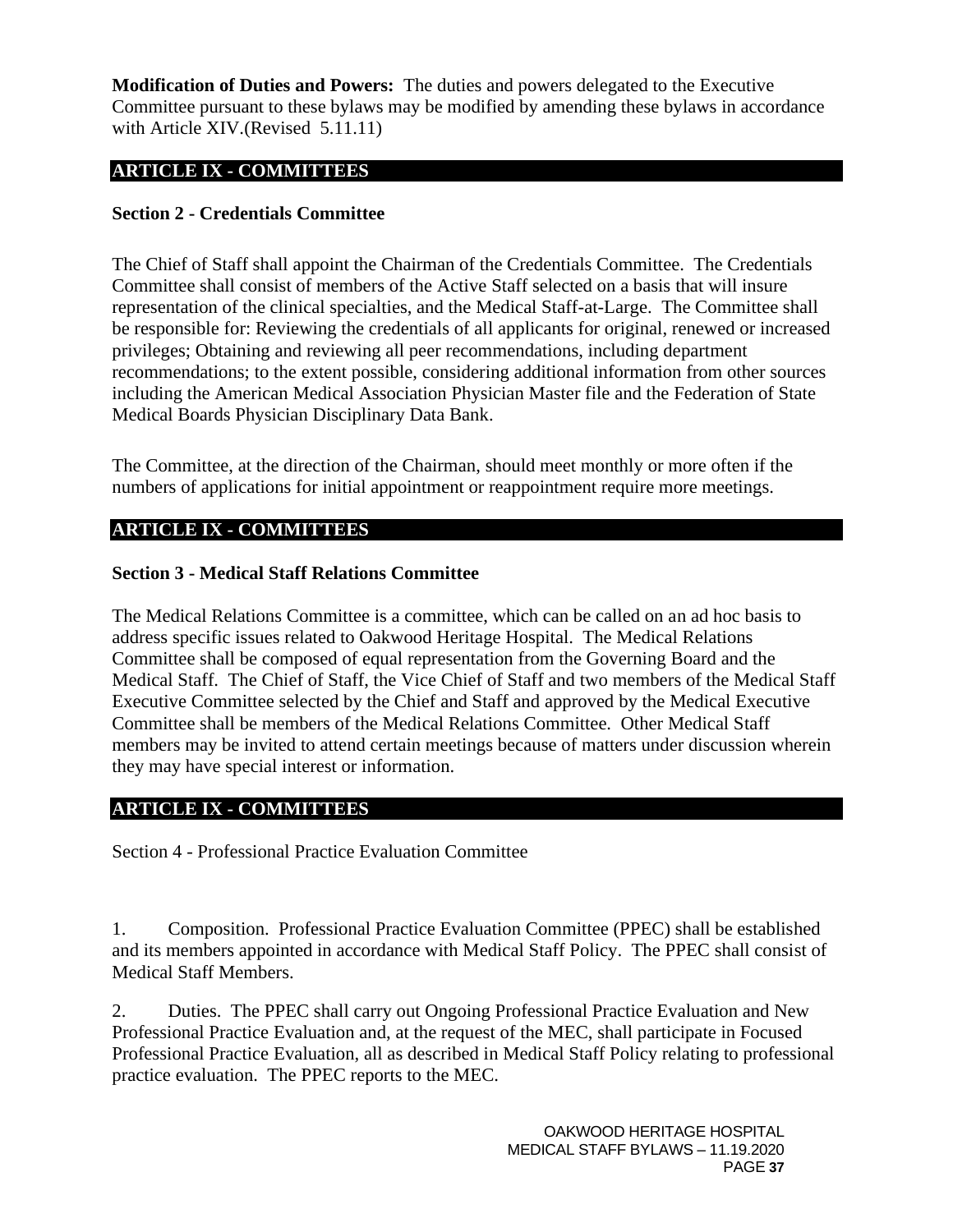#### **ARTICLE IX - COMMITTEES**

#### <span id="page-37-0"></span>**Section 5 - Department Quality Improvement Committee**

The following Quality Improvement Committees develop the Hospital's clinical quality plan, in conjunction with the Hospital's quality management staff, and recommends the plan to the MEC for approval, consults on service excellence standards, oversees clinical quality and patient safety activities, determine and sets clinical standards for all Hospital services, and oversee coordination of clinical care at the Hospital. These Committees report to the MEC.

1. Medication Use Committee: The Medication Use Committee shall consist of Medical Staff Members and one member each from pharmacy, nursing services and respiratory services. The Committee shall report to the System Pharmacy & Therapeutics Committee for formulary and medication use policy decisions. The Committee shall report to the MEC for site specific items, including 1) Med safety data (site level); 2) Antimicrobial stewardship data / antibiograms (site level); 3) Drug utilization; 4) Regulatory issues; 5) Floorstock; 6) Shortages; 7) Implementation of P&T Decisions

2. Utilization Management/Medical Record Review Committee: The Utilization Management /Medical Record Review Committee consists of Medical Staff Members representing various departments and the Health Information Management Administrator.

The Committee shall oversee and provide guidance to ensure that all medical records satisfy applicable standards and policies and that regulatory requirements for Health Information Management are satisfied.

### **ARTICLE IX - COMMITTEES**

#### <span id="page-37-1"></span>**Section 6 - Utilization Review Committee**

The Utilization Review Committee shall consist of sufficient designated members appointed by the Chief of Staff to study the entire range of patient care services in order to determine those factors which insure proper, necessary and efficient use of the hospital services and facilities. It shall implement and operate the Utilization Review Program and review the appropriateness of/or clinical indications for services. With the assistance of the Quality Improvement Director, or his designee, it will analyze pattern data related to utilization on inpatient, ambulatory and clinical support services. In addition, it will further review quality of care questions and issues or cases, which may be raised by peer review organizations or other reviewing agencies.

The Committee shall meet monthly and report to the Executive Committee of the Medical Staff.

### **ARTICLE IX - COMMITTEES**

<span id="page-37-2"></span>**Section 7 - Emergency Services Committee**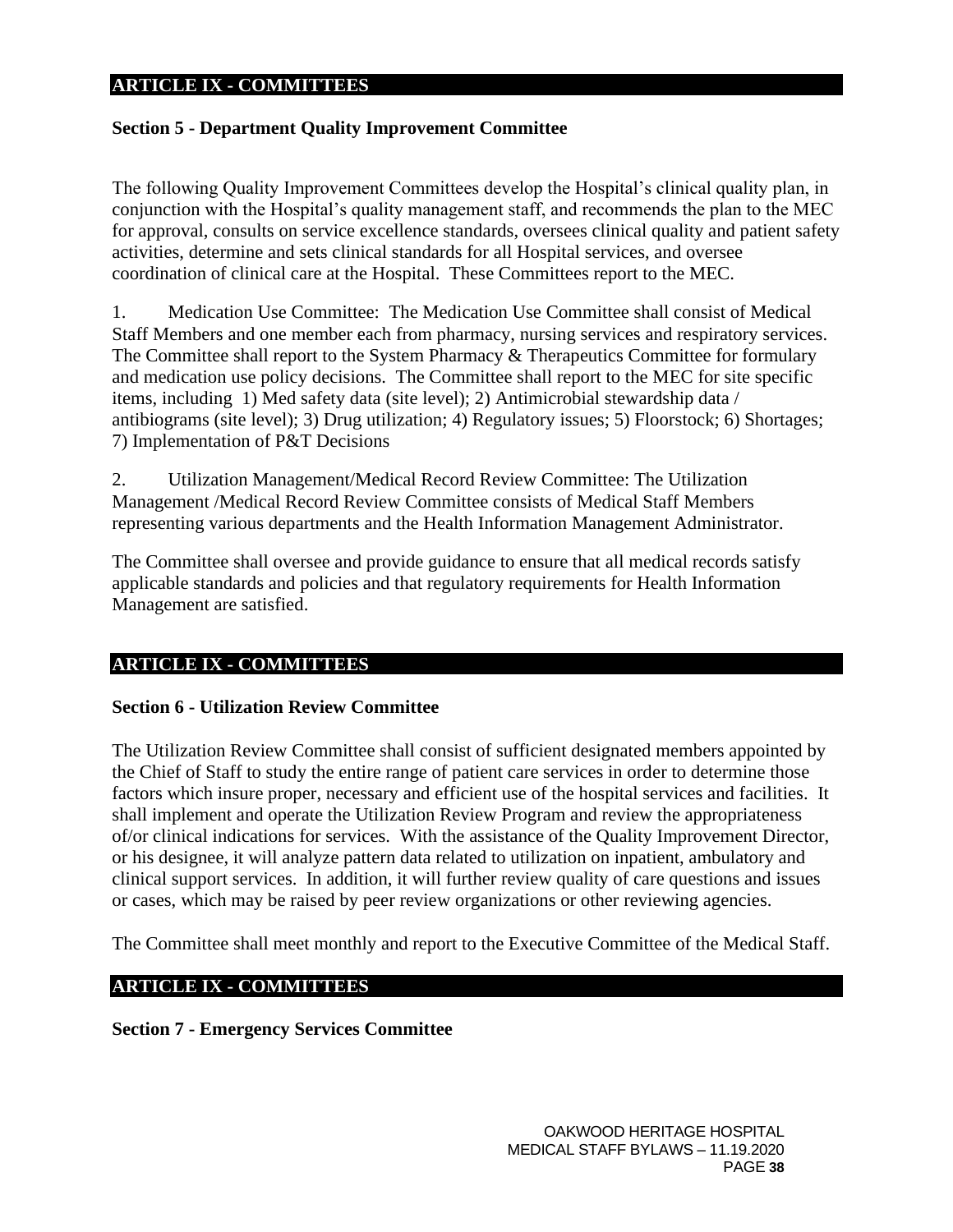Shall consist of a physician who provides direct patient care in the emergency room on a regular basis, and a physician from each clinical department who is appointed by the Chief of Staff. The Administrator or his designee shall be an ex-officio member of the Committee.

Shall monitor, review and analyze the medical care being rendered in the hospital's emergency room. The Emergency Services Committee shall be responsible for the formulations, evaluation and improvement of all emergency room patient care and administrative procedures as approved by the Executive Committee.

Shall meet regularly and it shall maintain a record of its proceedings and activities.

# **ARTICLE IX - COMMITTEES**

## <span id="page-38-0"></span>**Section 8 - Confidentiality**

Confidentiality is essential to the effective professional review function of each of the above Committees. Accordingly, all records, data and knowledge collected for or by the Committees or individuals operating under the direction of such Committees shall be confidential to the fullest extent as provided by law. All such records, data and knowledge shall be used only for the purposes for which the respective Committees have been formed and shall not be public record.

# **ARTICLE IX - COMMITTEES**

## <span id="page-38-1"></span>**Section 9 - Nominating Committee**

The President of the Medical Staff shall appoint a Nominating Committee consisting of a representative of each department and two member-at-large at least forty-five (45) days before the election of staff officers at the Annual Staff Meeting.

Duties include:

The Nominating Committee shall meet at least thirty (30) days before the Annual Staff Meeting. Nominate at least two (2) staff members for each office, after obtaining the nominees consent. Fifteen (15) days prior to the Annual Staff Meeting, the Chairman of this Committee shall file a list of the proposed nominations with the Secretary of the Executive Committee, post the list in the Medical Staff Lounge and mail the list to each Active Staff member.

Any staff member may nominate himself or another staff member by filing a petition signed by at least five (5) Active staff members with the Chairman of the Nominating Committee at least one (1) week before the election. His name will then be added to the final slate of candidates. The Nominating Committee will conduct the elections at the Annual Staff Meeting.

Elections will be conducted by ballot.

The candidate with the most votes will win the election. The Nominating Committee will dissolve after the elections are completed.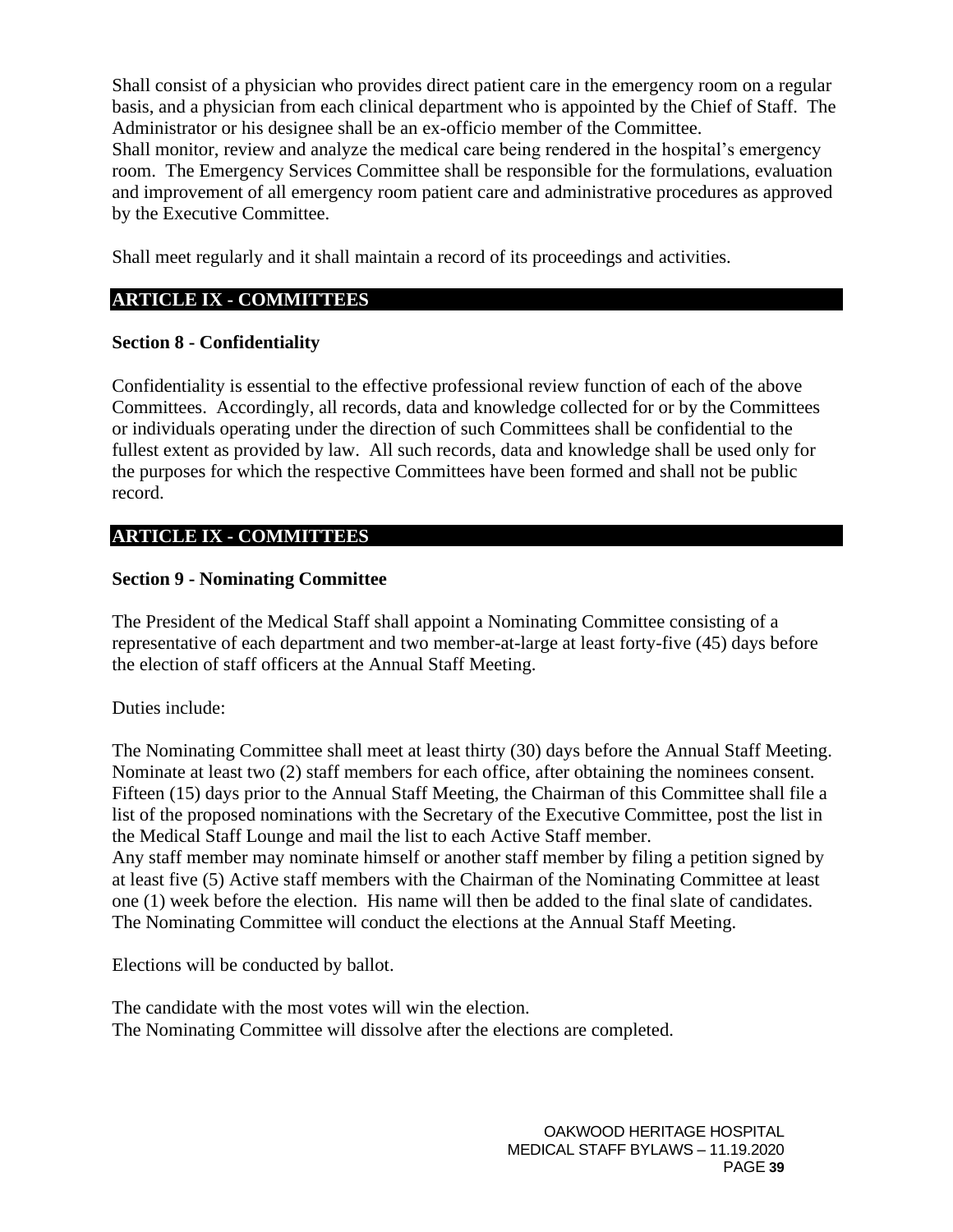#### **ARTICLE IX - COMMITTEES**

#### <span id="page-39-0"></span>**Section 10 - Special Committees**

The Chief of Staff may appoint such Special Committees as may be determined necessary or advisable and set forth the purpose and duty of any such Committee. Special Committees shall not usurp the power and duties of any other Committees and shall confine their activities to the duties assigned to them.

#### **ARTICLE IX - COMMITTEES**

#### <span id="page-39-1"></span>**Section 11 - Bylaws Committee**

This Committee shall consist of the Chief of Staff or his designee from each Hospital. The Committee shall review, at least every two (2) years, these Bylaws and submit recommended changes to the Executive Committee.

#### **Section 12 – Graduate Medical Education Committee**

The sponsoring institution for each residency training program using Oakwood Heritage Hospital as a participating site must ensure that it's Graduate Medical Education Committee (GMEC) conducts regular reviews of all educational programs to assure their compliance with Accreditation Council for Graduate Medical Education requirements and submit program action plans to correct any identified areas of noncompliance. Results of all formal internal and external reviews of educational programs and the resulting action plans will be submitted to the OHH Medical Executive Committee, as well as Oakwood Heritage Hospital Administration.

The sponsoring institution's GMEC and Designated Institutional Official (DIO) are accountable to and must communicate regularly with the OHH Medical Executive Committee and the Governing Board about the performance of its residents, patient safety issues, and quality of patient care and must work with the Medical Executive Committee to ensure that all supervising physicians possess clinical privileges commensurate with their supervising activities. (3.10.10)

### <span id="page-39-2"></span>**ARTICLE X - PROFESSIONAL PRACTICE REVIEW FUNCTIONS**

#### <span id="page-39-3"></span>**Section 1 - Governing Board Authority and Functions**

All professional practice review functions are carried out under the direction and authority of the Governing Board which is assigned and carries out professional practice review functions in receiving and acting on the reports and recommendations of all other committees and individuals assigned such functions.

The Medical Staff Bylaws, Rules and Regulations and Policies shall not conflict with the Governing Body Bylaws. In the event that conflict does occur, issue is brought to Medical Relations Committee for resolution.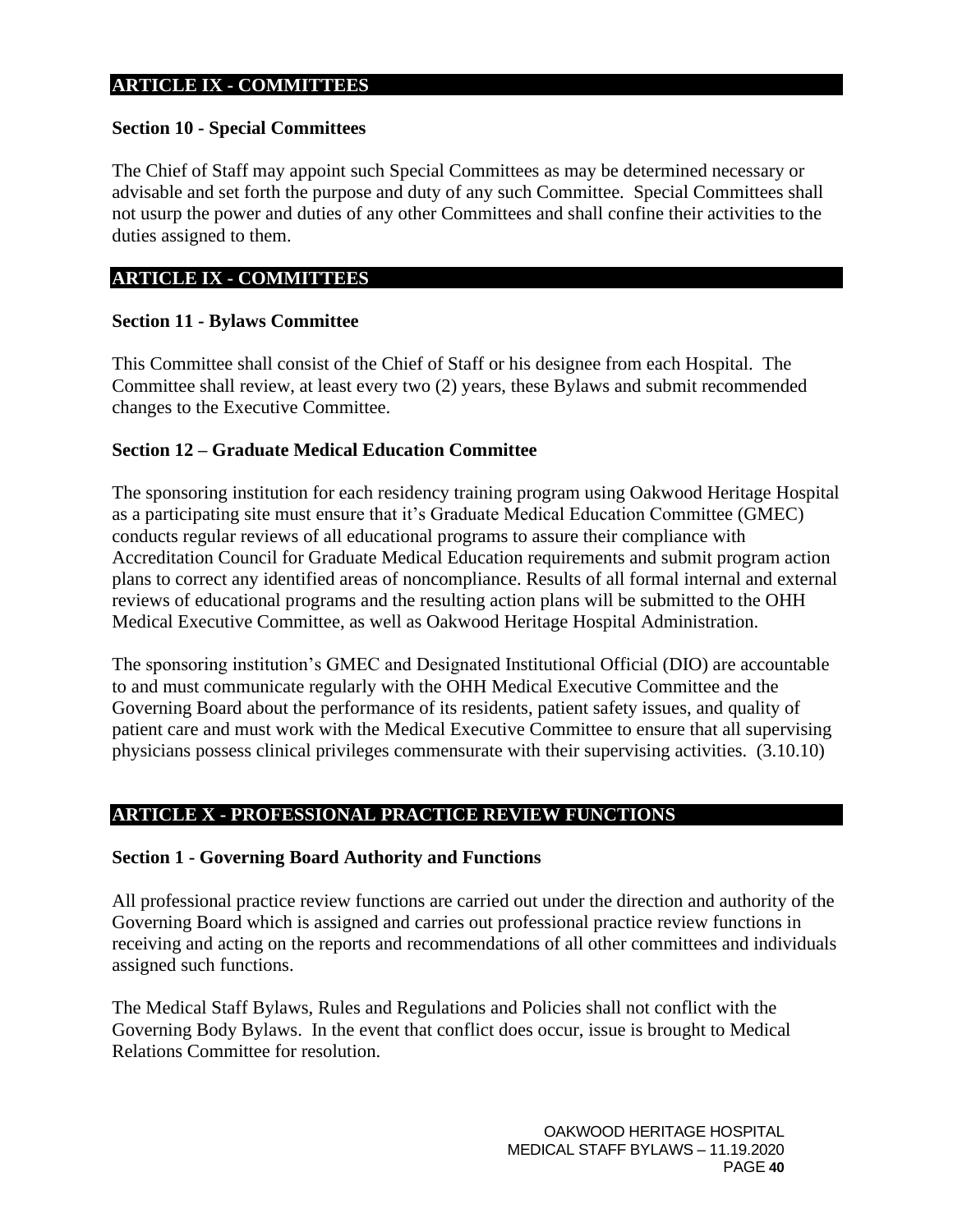### **ARTICLE X - PROFESSIONAL PRACTICE REVIEW FUNCTIONS**

### <span id="page-40-0"></span>**Section 2 - Confidentiality of Information**

All records, data and knowledge collected by or for individuals, committees assigned professional practice review functions are confidential, shall be used only for the carrying out of such functions and shall be made available to no person or entity not assigned such functions. Such records, data and knowledge are entitled to the protection of Section 12 (2) of Act 17 of the Public Acts of 1969.

### **ARTICLE XI - MEETINGS**

### <span id="page-40-1"></span>**Section 1 - Regular Meetings of the Medical Staff**

- A. Meeting Schedule. Regular meetings of the Medical Staff shall be held twice annually, one meeting during the first half and one during the second half of the calendar year.
- B. Notice. Notice of the time, date and place of regular Medical Staff meetings shall be posted on the bulletin board in the Medical Staff Lounge at least fourteen days prior to the meeting.
- C. Rules of Order. The rules contained in *Roberts Rules of Order,* as revised from time to time, shall govern the proceedings of all Medical Staff meetings, except where inconsistent with these Bylaws.
- D. Quorum. Twenty-five percent of the Active Staff constitutes a quorum for the conduct of business at regular Medical Staff meetings. A Member's signature on the meeting attendance list is evidence of presence for the purpose of determining a quorum. (3.8.11)

### **ARTICLE XI - MEETINGS**

### <span id="page-40-2"></span>**Section 2 - Special Meetings of the Medical Staff**

- A. Special Meetings. Special meetings of the Medical Staff shall be called by the Chief of Staff at the request of the MEC, the Board, or upon written request of the lesser of one hundred Active Staff members or twenty-five percent of the Active Staff. At a special meeting no business shall be transacted except that stated in the notice calling the meeting.
- B. Notice. Notice of the time, date and place of a special Medical Staff meeting shall be posted on the bulletin board in the Medical Staff Lounge and sent by email or US Mail to Active Members at five business days prior to the meeting.
- C. Quorum. The same quorum standards for regular Medical Staff meetings apply to special Medical Staff meetings.

### **ARTICLE XI - MEETINGS**

<span id="page-40-3"></span>**Section 3 - Departmental Meetings**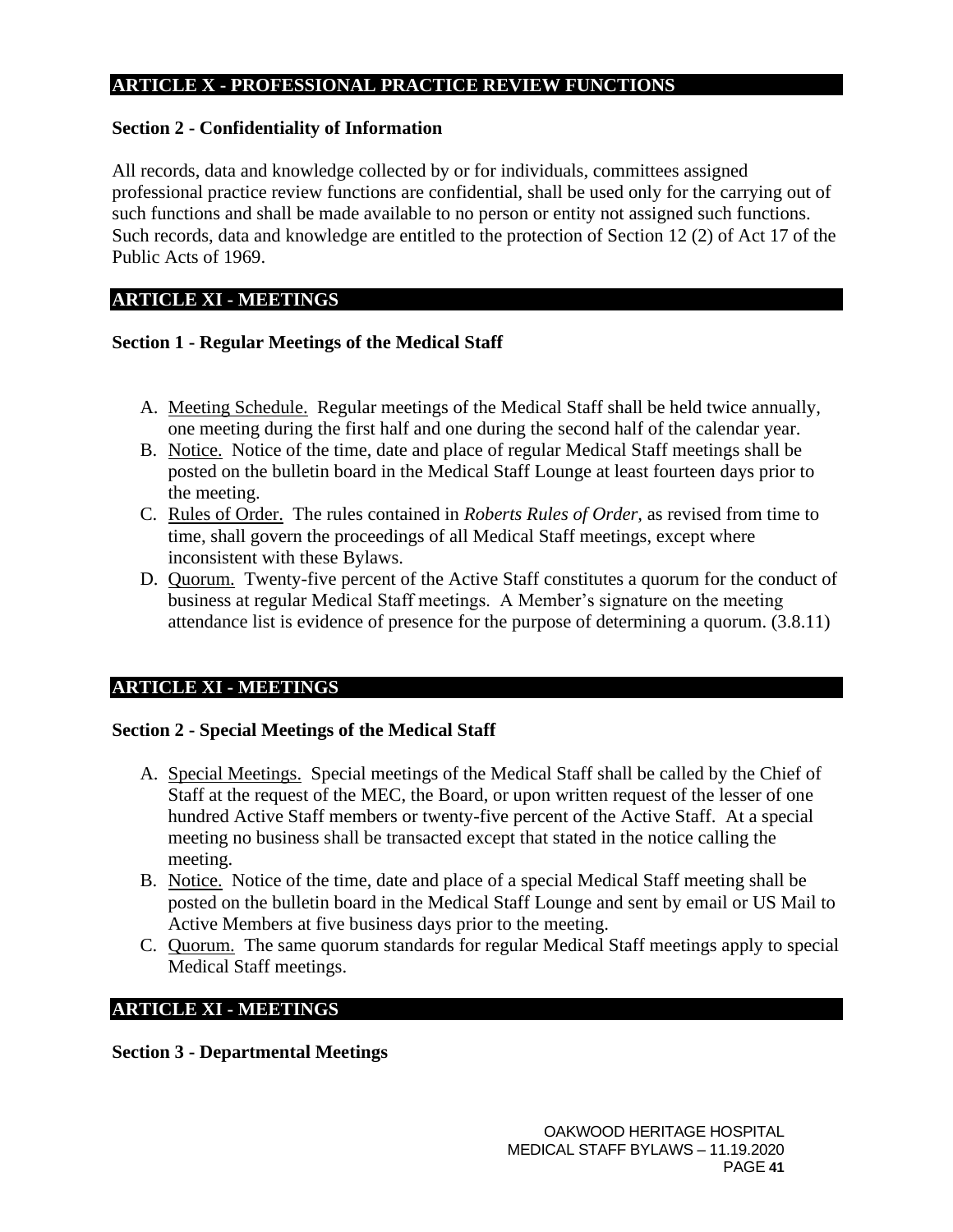Each department shall have monthly meetings attended by its members to consider clinical and business matters peculiar to the department. Records of these meetings shall be kept and become part of the records to the Medical Staff and be available for inspection. Notice of the time, date and place of each such meeting shall be posted.

The Agenda for the departmental staff meetings shall be:

Call to Order Reading of the Minutes of the last regular and all Special Meetings Unfinished Business **Communications** Reports of Standing and Special Business Committees New Business Statistical reports of the discharges from the various services from the Medical Records Department.

Review of patients in the Hospital, with special reference to diagnosis, treatment, and delayed recovery; selected cases discharged since the last conference, with special consideration of selected deaths; unimproved cases, infections, complications, errors in diagnosis and results of treatments; and analysis of clinical reports from the various committees. Such discussion will be prompted also by special cases reported by the Departmental Quality Improvement Committee and reports of standing and special medical committees

Discussion and recommendation for the improvement of the professional work of the Hospital. Adjournment

## **ARTICLE XI - MEETINGS**

## <span id="page-41-0"></span>**Section 4 - Attendance at Medical Staff and Departmental Meetings**

Members of the Active Medical Staff shall attend at least fifty percent (50%) of Medical Staff meetings. Absences from the scheduled meetings without acceptable excuse(s), such as sickness or absence from the community may be considered as grounds for dismissal from the Active Medical Staff. Excuses must be submitted in writing to the Executive Committee. Each Active Staff member shall attend at least 30% of his departmental meetings unless excused by the Executive Committee for exceptional conditions such as sickness or absence from the community. Excuses must be submitted to the Medical Staff office.

### **ARTICLE XI - MEETINGS**

### <span id="page-41-1"></span>**Section 5 - Committee Meetings**

Committees shall meet as specified in the Bylaws and otherwise at the discretion of the Chairman, the Chief of Staff, the Governing Board, or on request of three or more members of the Committee. Each Committee member shall be notified at least fourteen (14) days before a meeting. For exceptional reasons, a meeting may be called on 48-hour notice to all members. Attendance at Committee meetings shall be recorded.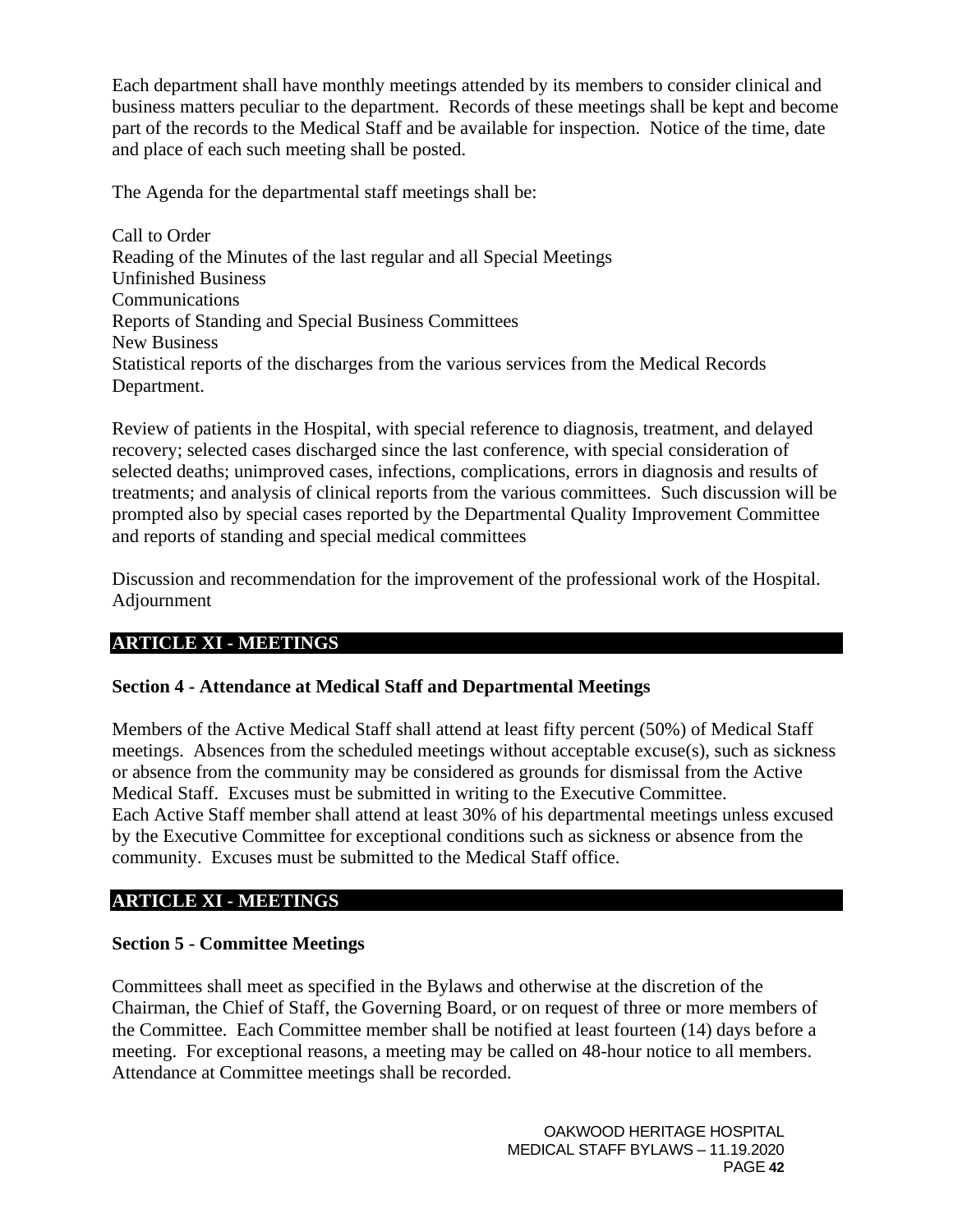A simple majority of the membership of a Committee shall constitute a quorum for the transaction of business.

Ex-officio members have all the rights and privileges as all other members but shall not be allowed to vote or be counted toward determining a quorum.

Minutes of Committee meetings shall be kept and permanently filed. When possible, such minutes should be submitted to the Medical Staff Office not less than seven (7) days prior to the next scheduled Executive Committee meeting.

Within any Committee of which physicians (and/or oral surgeons) are members and the business of the Committee directly involved the practice or medicine (and/or oral surgery), non-physician members (and non-oral surgeon members) of the Committee shall be present as consultants only. Consultants do not vote. The decision as to whether any business of a Committee directly involves the practice of medicine (and/or oral surgery) is to be made by the physicians (and dental surgeons) of the Committee.

It is the prerogative of the Chairman of any Medical Staff Committee to excuse any nonphysician members from the Committee during consideration of sensitive matters relative to individual physician-patient care.

The presence of twenty-five percent (25%) of such members shall constitute a quorum for all other actions.

## <span id="page-42-0"></span>**ARTICLE XII - RULES AND REGULATIONS**

#### <span id="page-42-1"></span>**Section 1- Rules and Regulations**

The MEC shall have the power to adopt, change and repeal such Rules and Medical Staff Policies not inconsistent with these Bylaws, as it may from time to time deem advisable for the proper conduct of the work of the Medical Staff and various committees thereof, effective upon Board approval. Neither the MEC nor the Board may unilaterally amend the Rules or Medical Staff Policies. This Article shall not prevent the Medical Staff from adopting, changing, or repealing Rules and Medical Staff Policies that are consistent with these Bylaws, effective upon Board approval. The procedures for giving notice of proposed Rules and Medical Staff Policies and amendments thereto shall be addressed in a Medical Staff Policy. (12.14.10)

### **ARTICLE XII - RULES AND REGULATIONS**

#### <span id="page-42-2"></span>**Section 2 - Dues or Assessments**

The Medical Executive Committee shall have the power to recommend the amount of annual dues or assessments, if any, for each category of Medical Staff membership, subject to the approval of the Medical Staff, and to determine the manner of expenditure of such funds received.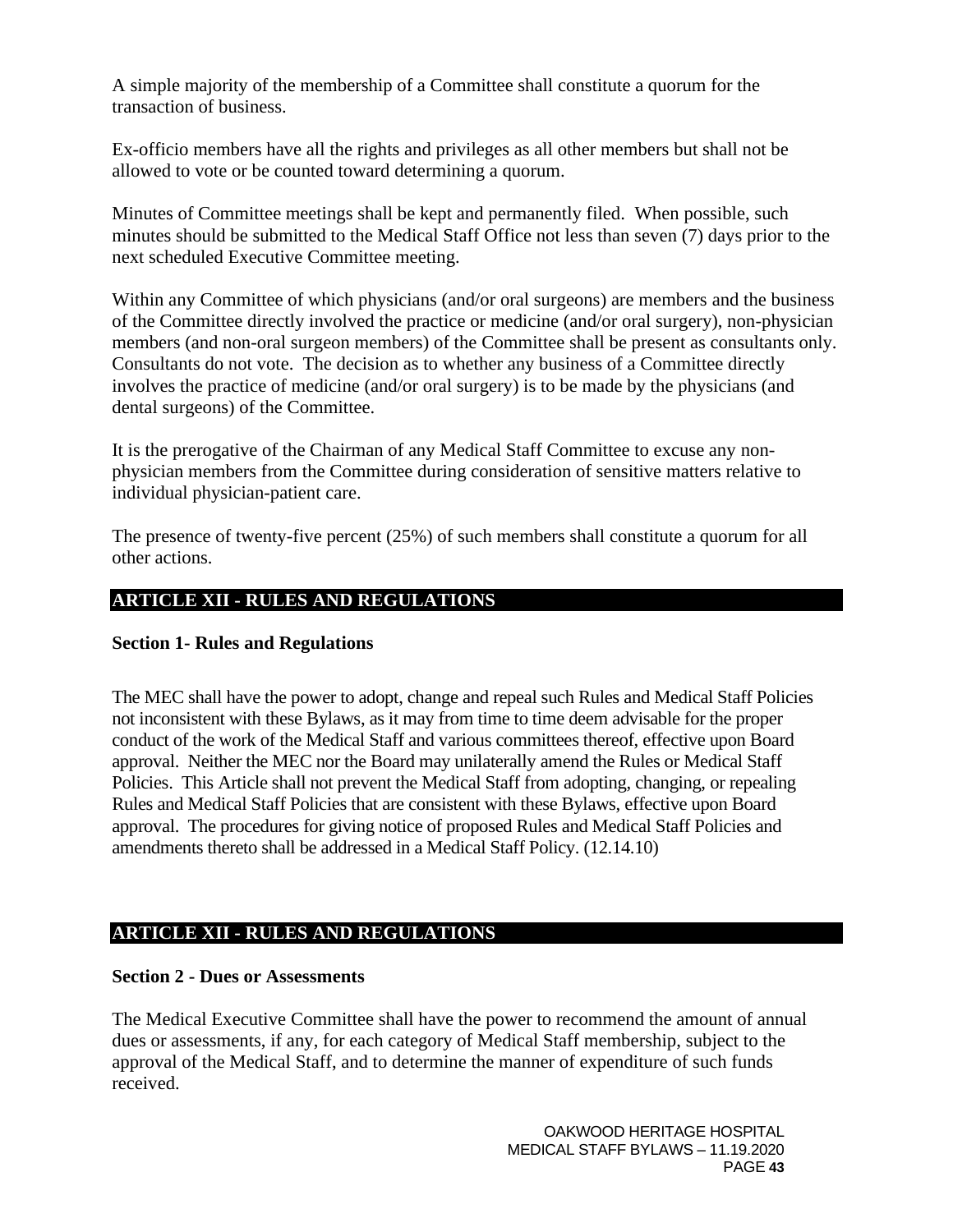### **ARTICLE XII - RULES AND REGULATIONS**

#### <span id="page-43-0"></span>**Section 3 - Construction of Terms and Headings**

The captions or headings in these Bylaws are for convenience only and are not intended to limit or define the scope of or affect any of the substantive provisions of the Bylaws. These Bylaws apply with equal force to both sexes wherever either term is used.

#### **ARTICLE XII - RULES AND REGULATIONS**

#### <span id="page-43-1"></span>**Section 4 - Authority to Act**

Any member or members who act in the name of this Medical Staff without proper authority shall be subject to such disciplinary action as the Medical Executive Committee may deem appropriate.

# **ARTICLE XII - RULES AND REGULATIONS**

#### <span id="page-43-2"></span>**Section 5 - Confidentiality**

The following applies to records of the Medical Staff and its Committees responsible for the evaluation and improvement of patient care:

The records the Medical Staff and its Committees responsible for the evaluation and improvement of patient care:

The records of the Medical Staff and its Committees responsible for the evaluation and improvement of the quality of patient care rendered in the hospital shall be maintained as confidential.

Access to such records shall be limited to duly appointed officers and committees of the Medical Staff for the sole purpose of discharging medical staff responsibilities and subject to the requirement that confidentiality be maintained.

Information which is disclosed to the governing body of the hospital or its appointed representatives - in order that the governing body may discharge its lawful obligations and responsibilities – shall be maintained by that body as confidential.

Information contained in the credentials file of any member may be disclosed with the member's consent, to any medical staff, professional licensing board or as required by law.

### <span id="page-43-3"></span>**ARTICLE XIII - CONFIDENTIALITY, IMMUNITY AND RELEASES**

#### <span id="page-43-4"></span>**Section 1 - Confidentiality of Information**

A. General

Records and proceedings of all Medical Staff committees have the responsibility of evaluation and improvement of quality of care rendered in the Hospital, including, but

> OAKWOOD HERITAGE HOSPITAL MEDICAL STAFF BYLAWS – 11.19.2020 PAGE **44**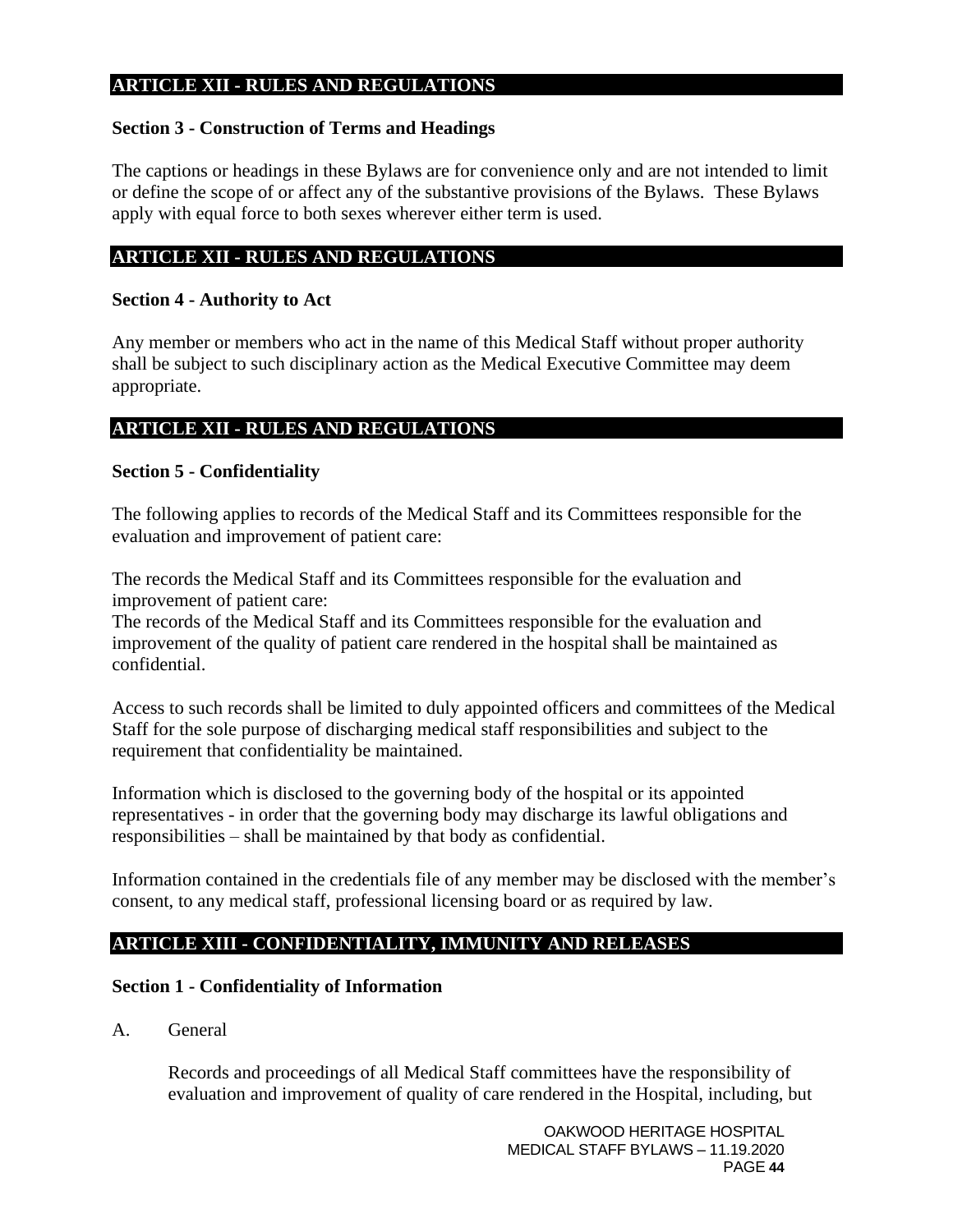not limited to, meetings of departments and divisions, meetings of committees established under Article IX and meetings of special and or ad hoc committees created by the Medical Executive Committee (pursuant to Article IX) or by the Chief of the Medical Staff, Medical Executive Committee, or by departments (pursuant to Article VII) and including information regarding any member of applicant to this Medical Staff shall, to the fullest extent permitted by law, be confidential.

#### B Breach of Confidentiality

Inasmuch as effective peer review and consideration of the qualifications of Medical Staff members and applicants to perform specific procedures must be based on free and candid discussions, any breach of confidentiality of the discussion or deliberations of Medical Staff departments, division, or committees, except in conjunction with other hospitals, professional societies, or licensing authorities, is outside appropriate standards of conduct for this Medical Staff and will be deemed disruptive to the operations of the Hospitals. If it is determined that such a breach has occurred, the Medical Executive Committee may undertake such corrective action as it deems appropriate.

#### C Immunity from Liability

For Action Taken - Each representative of the medical staff and hospital shall be exempt, to the fullest extent permitted by law, from liability to an applicant or member for damages or other relief for any action taken or statements or recommendations made within the scope of duties exercised as a representative of the medical staff or hospital.

For Providing Information - Each representative of the medical staff and hospital and all third parties shall be exempt, to the fullest extent permitted by law, from liability to an applicant or member for damages or other relief by reason of providing information to a representative of the medical staff or hospital concerning such person who is, or has been, an applicant to or member of the medical staff or who did, or does, exercise clinical privileges or provide services at this hospital.

Activities and Information Covered - The confidentiality and immunity provided by this Article shall apply to all acts, communications, reports, recommendations or disclosures performed or made in connection with this or any other health care facility's organization's activities concerning, but not limited to:

- a. application for appointment, reappointment, or clinical privileges
- b. corrective action;
- c. hearings and appellate reviews;
- d. utilization reviews;
- e. other department, or division, committee, or medical staff activities related to monitoring and maintaining quality patient care and appropriate professional conduct; and
- f. peer review organizations and similar reports.

### <span id="page-44-0"></span>**ARTICLE XIV - AMENDMENTS**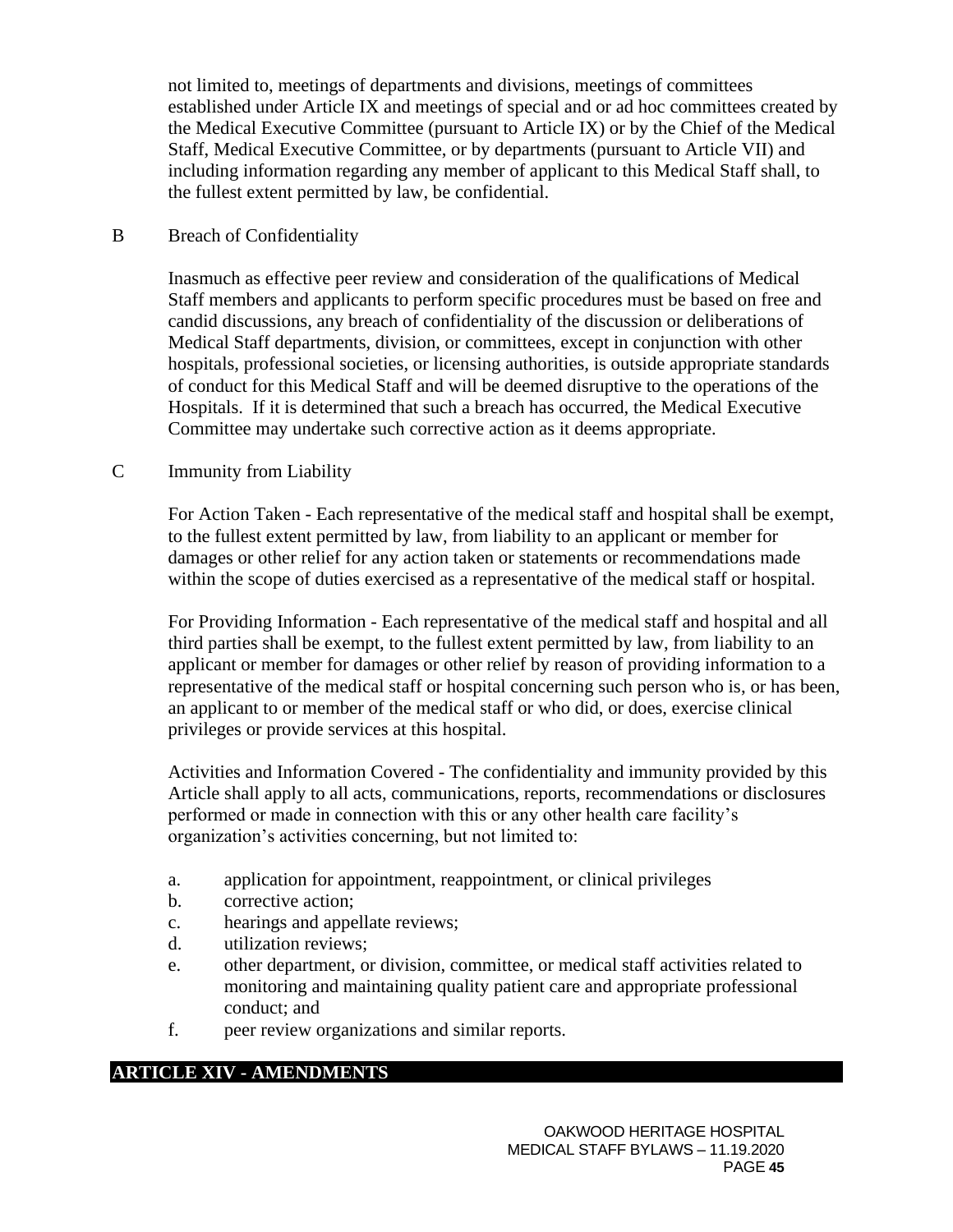Proposals to amend these Bylaws in any respect may be initiated by the Governing Board, the Chief Executive Officer of the hospitals, the Chief of Staff, the Medical Executive Committee, or any member of the Active Medical Staff. Neither the Medical Staff nor the Governing Board may unilaterally amend these Bylaws.

#### <span id="page-45-0"></span>Section 1 - Proposals by the Medical Staff

A staff physician shall submit a proposal in writing, signed by himself and at least (5) other members of the Active Medical Staff, to the Secretary/Treasurer of the Staff at least sixty (60) days prior to the Medical Staff vote on the proposed amendment(s).

Prior to the vote of the Active Medical Staff, the Executive Committee shall consider the proposed amendment and shall prepare a written report of its recommendation. The Executive Committee recommendation will be included in the ballot along with the proposed changes.

The proposed amendment shall be published to the voting staff members by the posting of same in the Physician's Lounge. Proposed changes, the Medical Executive Committee recommendation and ballots shall be mailed or electronically distributed to active members by the Secretary/Treasurer. Thirty days shall be provided for votes to be returned either in person, by mail or electronically.

A quorum of at least 25% of the eligible voting members is required and shall be determined by the number of votes received.

The adoption of such proposals shall require at least an affirmative 2/3 of the ballots received.

Upon affirmative action by the members of the Active Medical Staff in the aforesaid manner, the proposed amendment, together with the report of the Executive Committee, will be submitted to the Division President of the Hospital for transmittal to and consideration by the Governing Board of the Hospital.

Exclusivity- The mechanism described herein shall be the sole method for the initiation, adoption, amendment, or repeal of the Medical Staff Bylaws. **(2.18.16)**

### **ARTICLE XIV - AMENDMENTS**

<span id="page-45-1"></span>Section 2 - Proposals by Governing Board or Chief Executive Officer

If any such proposal is made by the Governing Board of the Hospital or by the Chief Executive Officer of the Hospital, the same shall be submitted to the Active Medical Staff for consideration and recommendation before its final adoption, by delivering the same to the Secretary/Treasurer of each division of the Medical Staff at least sixty (60) days prior to the Medical Staff vote on the proposed amendment(s). The subsequent procedure with respect thereto after its receipt by the Secretary/Treasurer shall be provided in Section 1 above. **(2.18.16)**

### **ARTICLE XIV - AMENDMENTS**

<span id="page-45-2"></span>**Section 3 - Adoption**